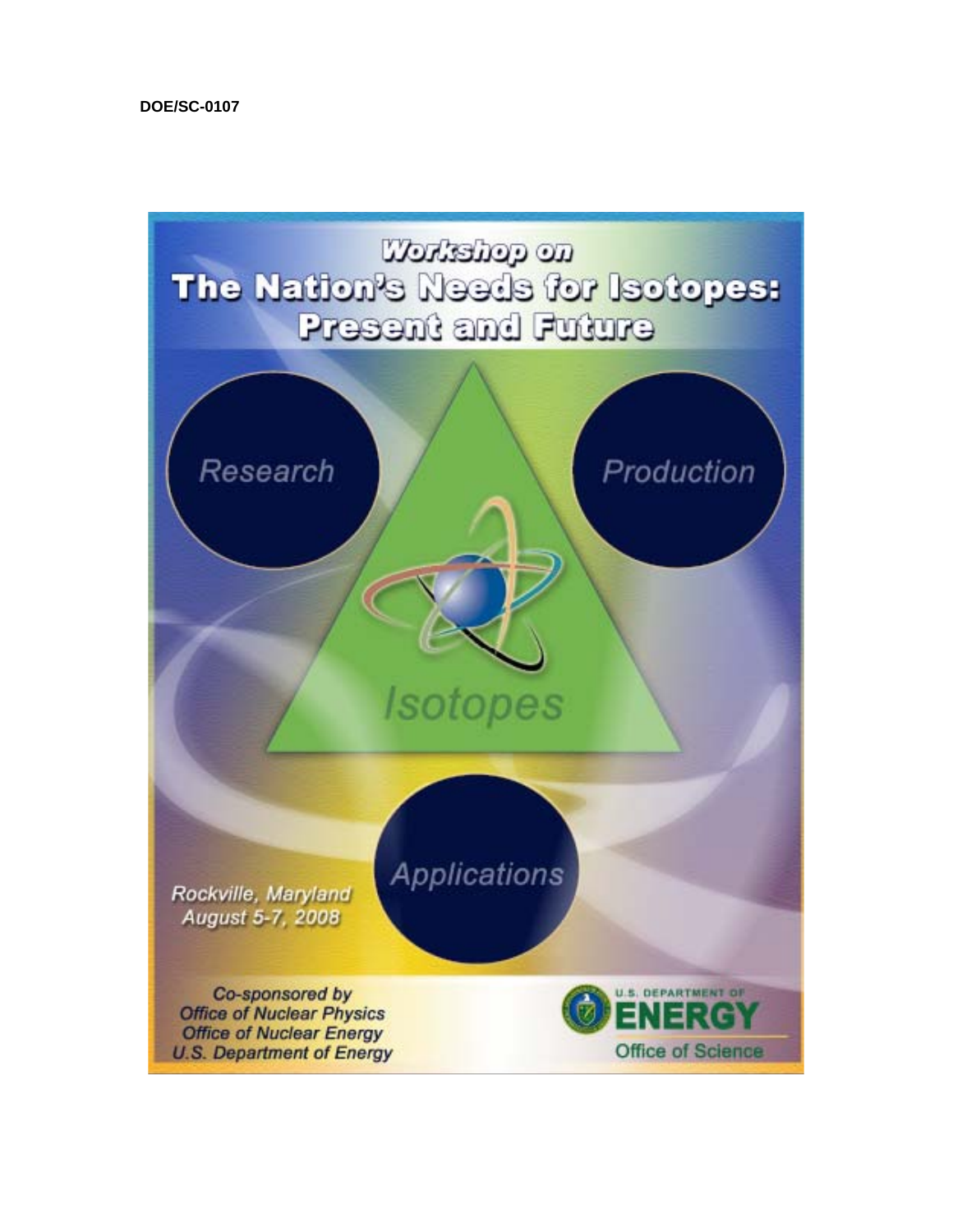Jeff Norenberg, University of New Mexico Parrish Staples, National Nuclear Security Administration Robert Atcher, Los Alamos National Laboratory Robert Tribble, Texas A&M Cyclotron Institute Jack Faught, Spectra Gases, Inc. Lee Riedinger, University of Tennessee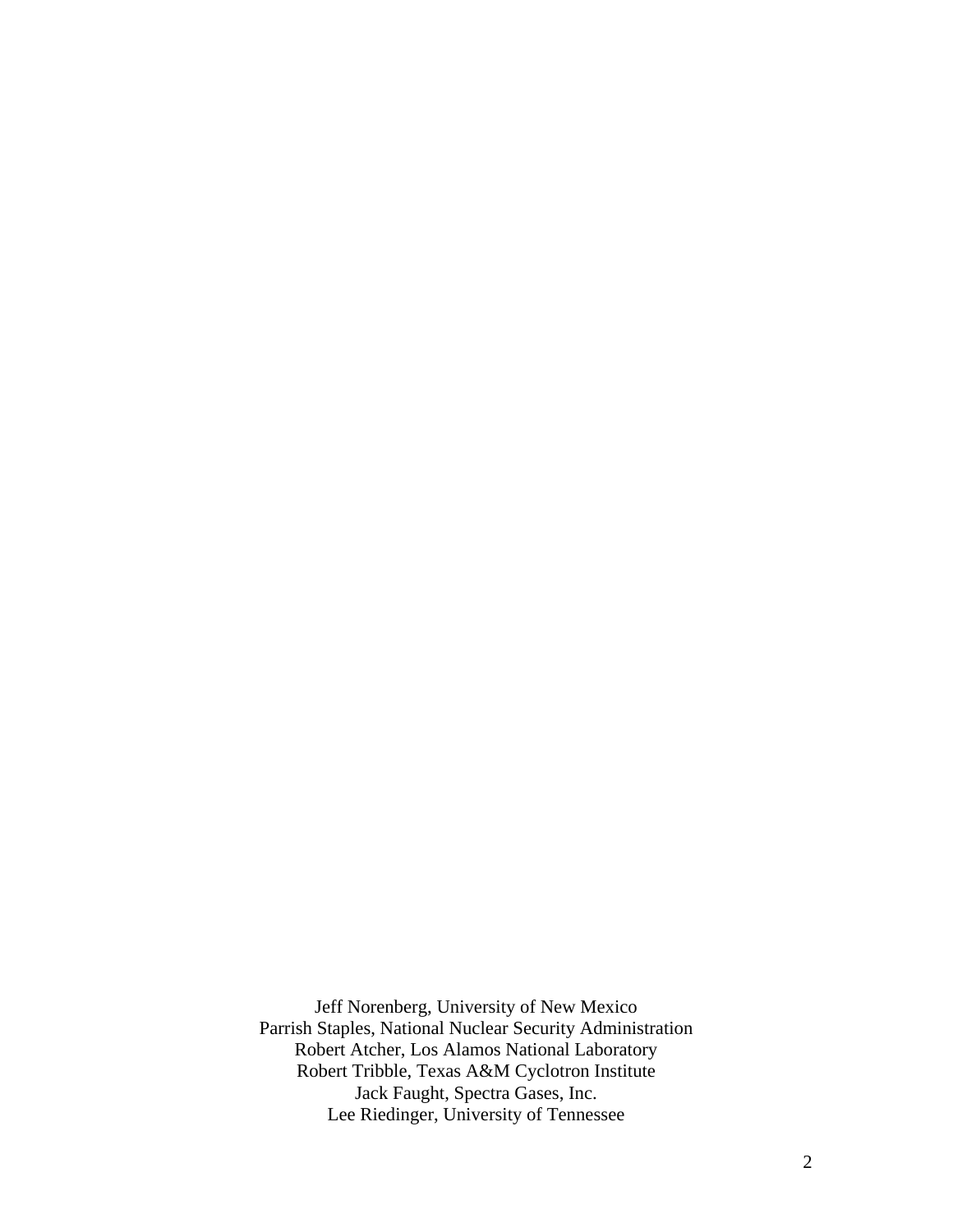# **Table of Contents**

| What are the options for increasing availability and associated technical hurdles? 15 |  |
|---------------------------------------------------------------------------------------|--|
|                                                                                       |  |
|                                                                                       |  |
|                                                                                       |  |
|                                                                                       |  |
|                                                                                       |  |
| What are the options for increasing availability and associated technical hurdles? 25 |  |
|                                                                                       |  |
|                                                                                       |  |
|                                                                                       |  |
|                                                                                       |  |
|                                                                                       |  |
| What are the options for increasing availability and associated technical hurdles? 31 |  |
|                                                                                       |  |
|                                                                                       |  |
|                                                                                       |  |
|                                                                                       |  |
|                                                                                       |  |
|                                                                                       |  |
|                                                                                       |  |
| APPENDIX G: Summary Table of Working Group 1 on Stable and Enriched Isotopes 48       |  |
| APPENDIX H: Summary Table of Working Group 3 on Radioisotopes for Applications  57    |  |
|                                                                                       |  |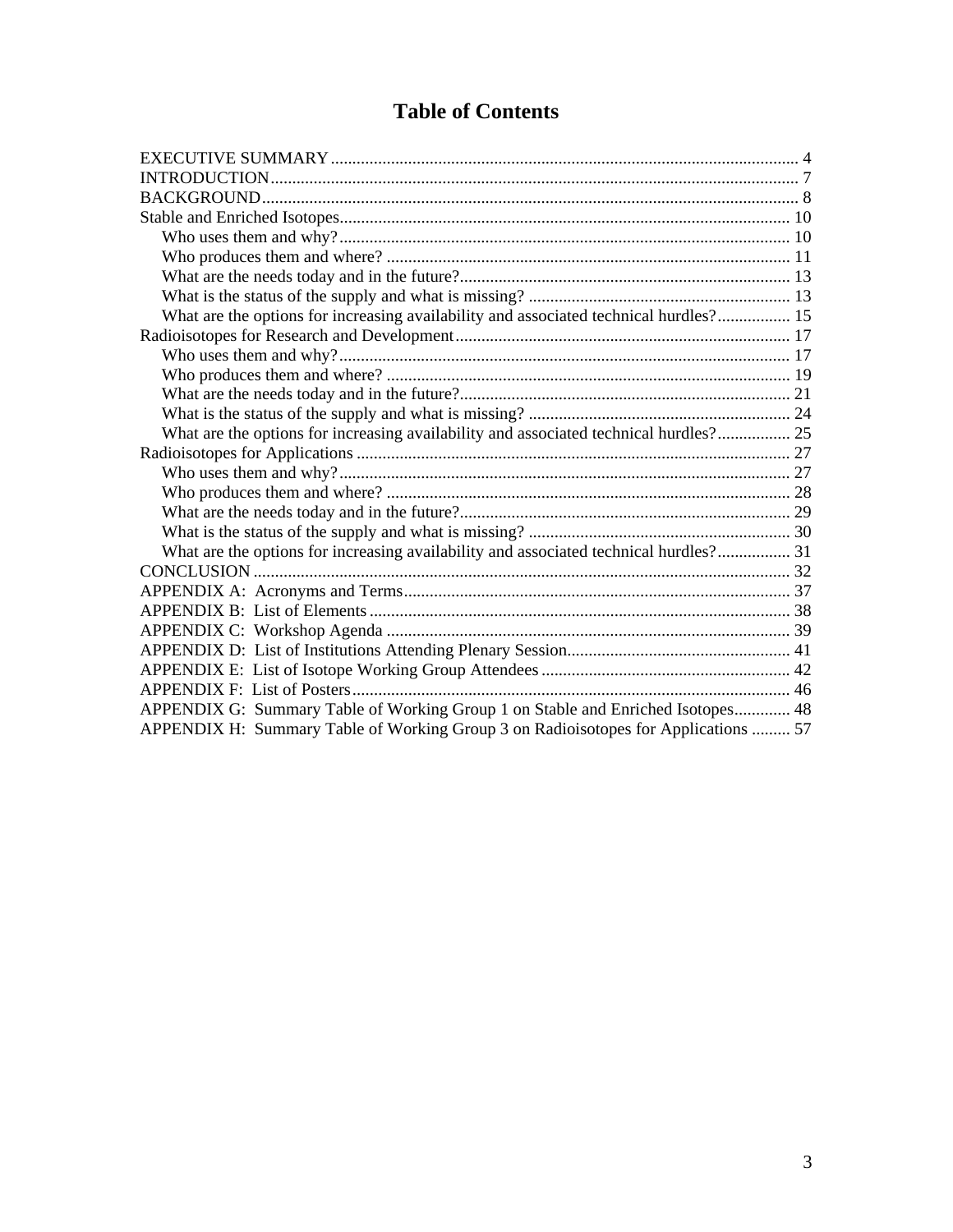# **EXECUTIVE SUMMARY**

Today, hundreds of different stable and radioactive isotopes – each with unique physical and chemical properties – play critical roles in a variety of technological applications of importance to our modern society and are also vital to scientific research in medicine, physics, chemistry, and environmental and material sciences. Areas in which isotopes play important roles include homeland and national security (e.g., defense programs and stockpile stewardship), drug discovery, nutrition research, the search for and development of new energy resources (both nuclear and petrochemical), industrial applications (material and food sterilization, tracers, radiography, nuclear energy), agriculture, and clinical health care diagnostics and therapeutics.

The U.S. Department of Energy (DOE) has supplied isotopes and isotope-related services to the Nation and to foreign countries for more than 50 years. The DOE Isotope Program produces, within the constraints of available funds, isotopes that are not produced commercially or that are identified as being in short supply. With the fiscal year (FY) 2009 President's Budget Request to Congress, DOE proposes to move the Isotope Program, currently in the Office of Nuclear Energy (NE), to the Office of Nuclear Physics (NP) within the Department's Office of Science. The NP's goal is to create an optimized and prioritized program for the development and production of key isotopes for use in research, medicine, industry, and national security, while obtaining broad community input and operating within available resources. To help guide the NP in this endeavor, the *Workshop on the Nation's Needs for Isotopes: Present and Future* was held in Rockville, Maryland on August 5-7, 2008. The workshop assembled, for the first time, stakeholders from all the different areas of the diverse isotope community – universities, medical institutions, national laboratories, the private sector, and the U.S. government – to discuss the Nation's current and future needs for stable and radioactive isotopes and to consider options for improving the availability of needed isotopes. The workshop was intended to be the first step in developing a robust and prioritized program for NP.

More than 200 isotopes were discussed at the workshop, and more than 30 key isotopes were identified by the community as being in short supply (for specifics, see Table 11 in the Conclusion). To simplify and focus the discussions, the isotopes were divided into three broad categories: stable and enriched isotopes, radioisotopes for research and development, and radioisotopes for applications. For each of the categories a working group outlined the current situation and needs for the future, and discussed options for meeting those needs:

• *Stable and Enriched Isotopes*: Although most, but not all, of the current demands for stable and enriched isotopes are being met by either domestic or foreign suppliers, it was noted that there has been no active domestic production since the Electromagnetic Calutrons Enrichment Facility at Oak Ridge National Laboratory (ORNL) was put into standby in 1998. As a result, the supply of several isotopes has been exhausted, and the supply of others is becoming critically low. About 12 stable isotopes were identified as no longer available domestically or estimated to have less than three years before the supplies are completely consumed. In particular, the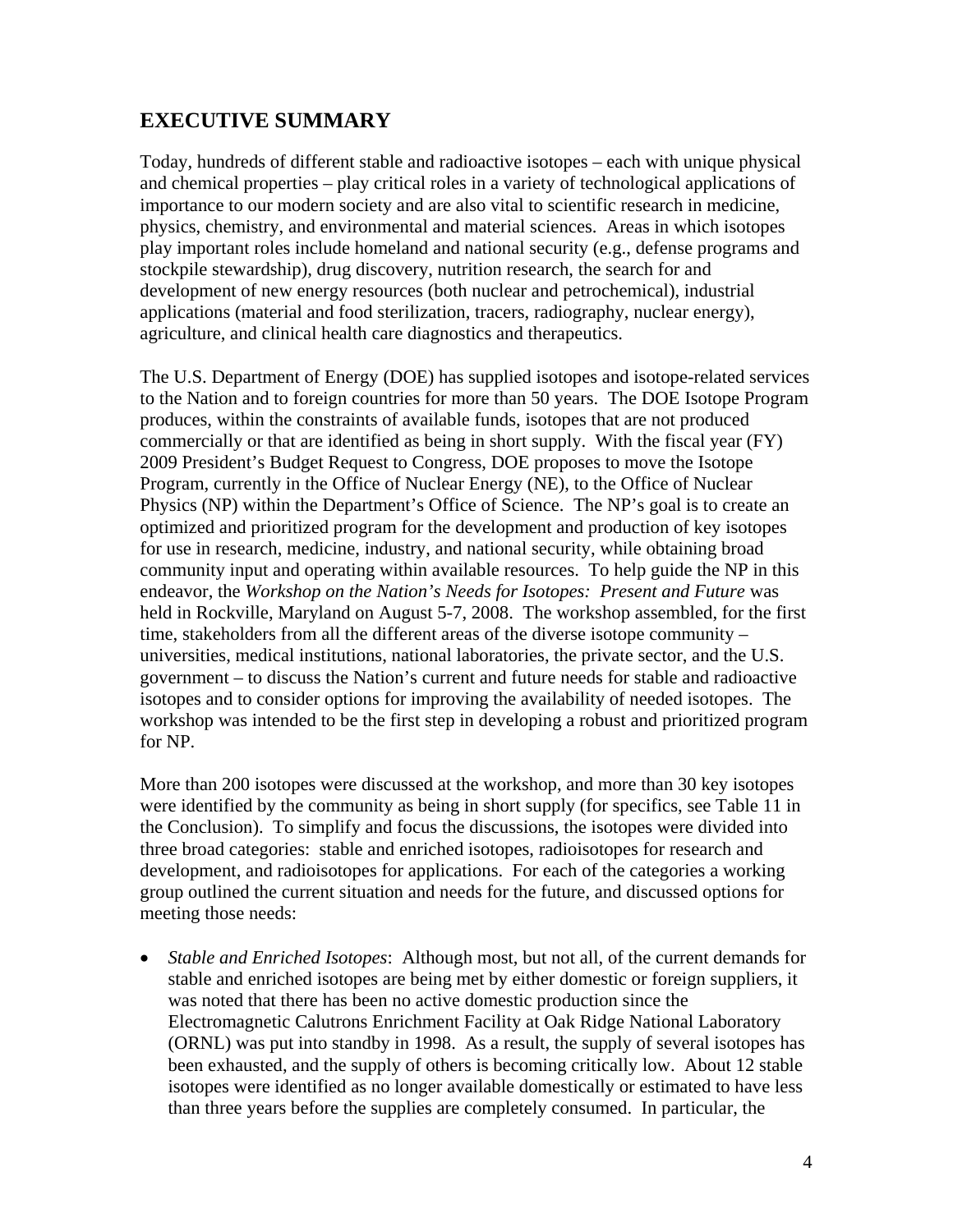demand for the isotope helium-3  $(^{3}$ He), which is a by-product of tritium, exceeds the current supply and production capability.  ${}^{3}$ He is used in neutron detectors, which are of great importance for national security. Germanium-76 ( $^{76}$ Ge) is needed in macro quantities for key nuclear physics experiments, but at present it is not available domestically. Demand is increasing for certain enriched isotopes (e.g., calcium-48 [<sup>48</sup>Ca]) to generate special accelerator beams for research. Because of the lack of production capabilities in the United States, several stable isotopes – such as oxygen isotopes for the production of such important positron emission tomography (PET) radioisotopes as fluorine-18 ( $^{18}F$ ) – are not produced domestically.

- *Radioisotopes for Research and Development*: Radioisotopes are used for a broad range of purposes in research and development (R&D). For example, medical R&D efforts require a steady and reliable source of radioisotopes for use in clinical trials. The interface between the production of the isotopes and their use is difficult to coordinate because multiple agencies provide funding and because isotope production schedules are often out of synchronization with research plans, which then severely limits research efforts. The workshop identified 14 isotopes that are in short supply and which are important for either diagnostic or therapeutic research in nuclear medicine. The need for reliable and robust production of heavy-element alpha emitters for medical research was emphasized. Furthermore, the supply of actinides for use in basic science programs that are searching for new heavy elements is decreasing with few plans to replenish that supply.
- *Radioisotopes for Applications*: Radioisotopes are used extensively in various commercial applications, but many of these isotopes are available primarily or only from international sources. In particular, the dependence on foreign sources for such key medical isotopes such as molybdenum-99 ( $\frac{99}{9}$ Mo) puts the ability to provide reliable health care in the United States at great risk, and workshop participants emphasized the importance of re-establishing domestic production of this and other key, commercially important isotopes. These commercially important isotopes include californium-252 (<sup>252</sup>Cf), americium-241 (<sup>241</sup>Am), and cesium-137 (<sup>137</sup>Cs), which are used in a wide range of applications across the country including oil exploration, national security, clinical medicine, and basic nuclear science. One of the keys messages that emerged from the workshop was the need to develop a "cradle–to–grave" stewardship in order to introduce a measure of accountability and to improve the public's awareness of these critical isotopes.

Many of the isotopes for domestic use are produced only by foreign suppliers. While these isotopes are commercially available via importers, there is strong concern in the isotope community about how reliable the supply is, and to some degree, about the purity of these imported isotopes. Given the potential vulnerability of the supply to a variety of disruptions, including political, transportation, and supply disruptions, many workshop participants stressed the need to reduce the dependence on foreign suppliers.

Isotopes for PET, such as nitrogen-13  $(^{13}N)$ , oxygen-15  $(^{15}O)$ , and  $^{18}F$  requiring low energy accelerators for their production, are produced in sufficient amounts to meet present demand and are not considered in short supply.

Overall, concern was expressed about the affordability of isotopes, particularly for research isotopes. The current practice of batch-costing in combination with current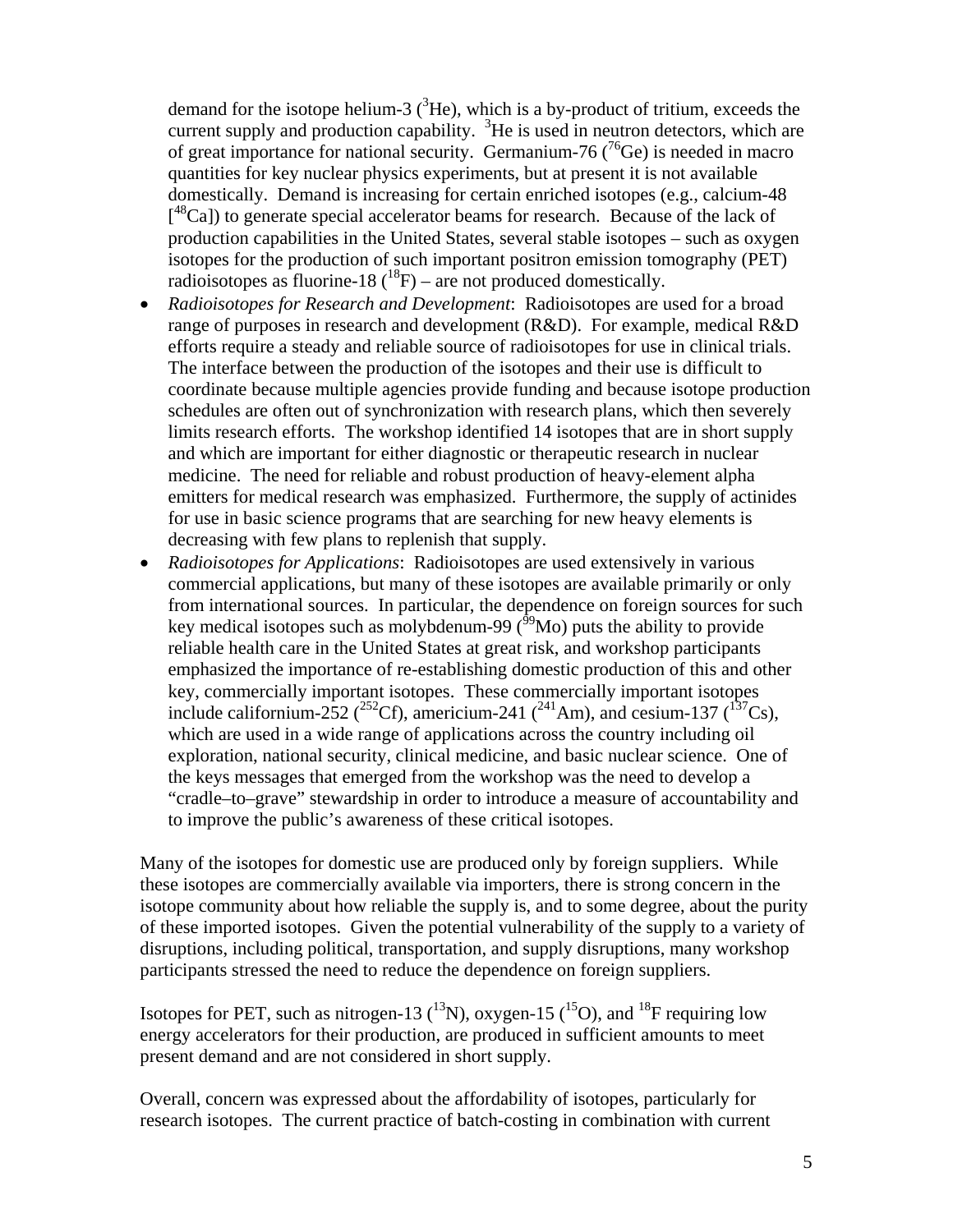pricing policies has constrained DOE into providing only a very limited number of isotopes to the research community. The community, as represented at the workshop, felt that a robust domestic supply of radioactive isotopes for research and development is critical. The new initiative in the FY 2009 NP President's Request for the development and production of research isotopes addresses, albeit in a modest way, the need for increased availability of research isotopes.

The DOE isotope production depends heavily on reactors and accelerators that are operated by DOE for other missions, which limits their full potential for isotope production. Capabilities need to be enhanced to produce certain isotopes. A domestic, cost-effective, and coordinated production and supply strategy needs, which considers supplementing the present network of facilities with those existing outside the DOE complex, would be beneficial. In the near term, improved coordination between U.S. accelerator and reactor facilities could address some of the issues concerning availability of research isotopes. Given the ages of the current facilities and fact that they are used predominantly for other applications, consideration should be given to the creation of new national facilities dedicated to the production of both stable and radioactive isotopes. The creation of private/public partnerships for isotope production should also be considered.

All working groups emphasized the need for more training and education programs in nuclear science and radiochemistry in order to replace retiring technical and academic professionals from those fields. Addressing this issue will require a concerted effort that involves several federal departments.

Two positive results from the workshop were the initiation and enhancement of communication between NP/NE and the stakeholders (users and producers) of the isotope community and also the creation of new connections among the different communities. Furthermore, the various communities gained an understanding of the broad issues facing the Isotope Production program at large.

Significant shortages in the availability of key stable and radioactive isotopes could have disastrous effects on health care, the development of energy resources, national security, and the Nation's basic scientific research program. With the resources available to it today, the DOE Isotope Program is not in a position to meet the current and future demands of the Nation for isotopes. Securing the Nation's future isotope supply will demand enhanced communication with stakeholders and also the development of a prioritized and optimized research program. Shortly after the workshop concluded, NP took a first step in this direction by charging the Nuclear Science Advisory Committee (NSAC) to identify and prioritize research opportunities that use isotopes and to develop a long-term strategic plan for the development and production of isotopes.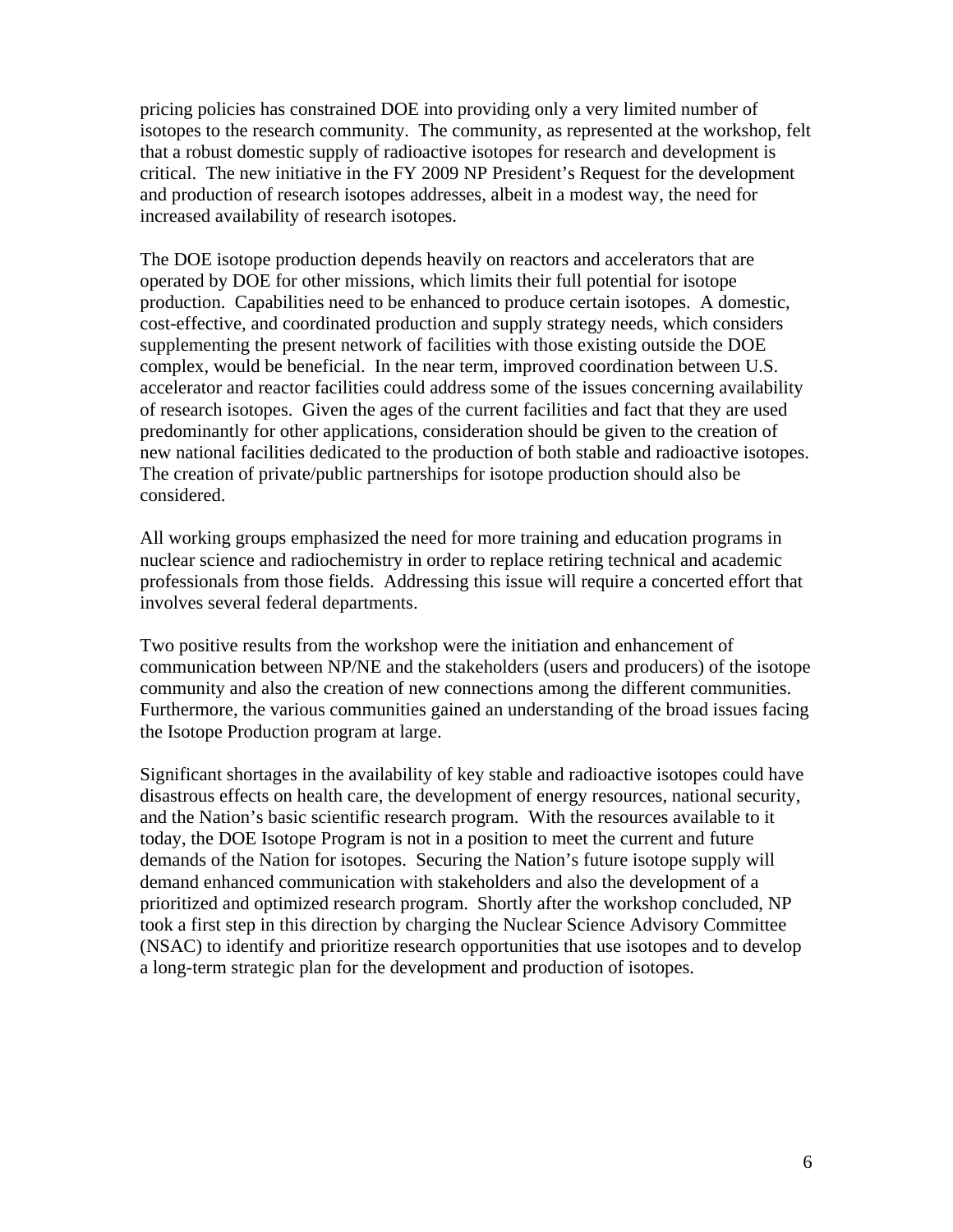# INTRODUCTION

The *Workshop on the Nation's Needs for Isotopes: Present and Future*, co-sponsored by NP and NE, held in Rockville, Maryland on August 5-7, 2008, was the first time stakeholders from across the quite diverse isotope community assembled to discuss the Nation's current and future needs for stable and radioactive isotopes and the options for improving the availability of needed isotopes. Stakeholders, both users and producers, came from universities, medical institutions, national laboratories, the private sector, and the U.S. government, representing over 18 Federal departments and agencies, 17 academic institutions, 8 national laboratories and 14 private industries and companies. The agenda of the workshop is provided in Appendix C. The first day of the workshop was devoted to plenary sessions, which were open to all registrants. The second and third days of the workshop were devoted to breakout sessions for the working groups, with members of the various isotope user and producer communities invited to participate in the breakout sessions. The intention was to assemble representatives of the main stakeholder groups along with technical experts familiar with the production of isotopes. A summary session took place on the third day, with members from all the groups reassembling for presentations of the group summaries and a concluding discussion. A list of institutions who attended the plenary session is list in Appendix D.

The primary questions posed for the workshop were the following:

- Who uses isotopes and why?
- Who produces them and where?
- What are the needs today and in the future?
- What is the status of the supply and what is missing?
- What are the options for increasing availability, and what are the associated technical hurdles?

To address these questions, participants were organized into the following three working groups:

- Stable and Enriched Isotopes
- Radioisotopes for Research and Development
- Radioisotopes for Applications

The members of the three working groups are listed in Appendix E. The chairs of the working groups submitted reports summarizing each group's discussions and providing each group's answers to the above questions. A questionnaire had been circulated to the participants before the workshop with the purpose of accumulating relevant and related background information. There was also a poster session with 31 posters, followed the plenary session on the first day. The poster session provided a venue for distributing additional information on the use and production of isotopes across the Nation. A list of the posters presented at the session is provided in Appendix F. All presentations and other relevant information on the workshop can be found on the workshop website, http://www.sc.doe.gov/np/program/isotope.html**.**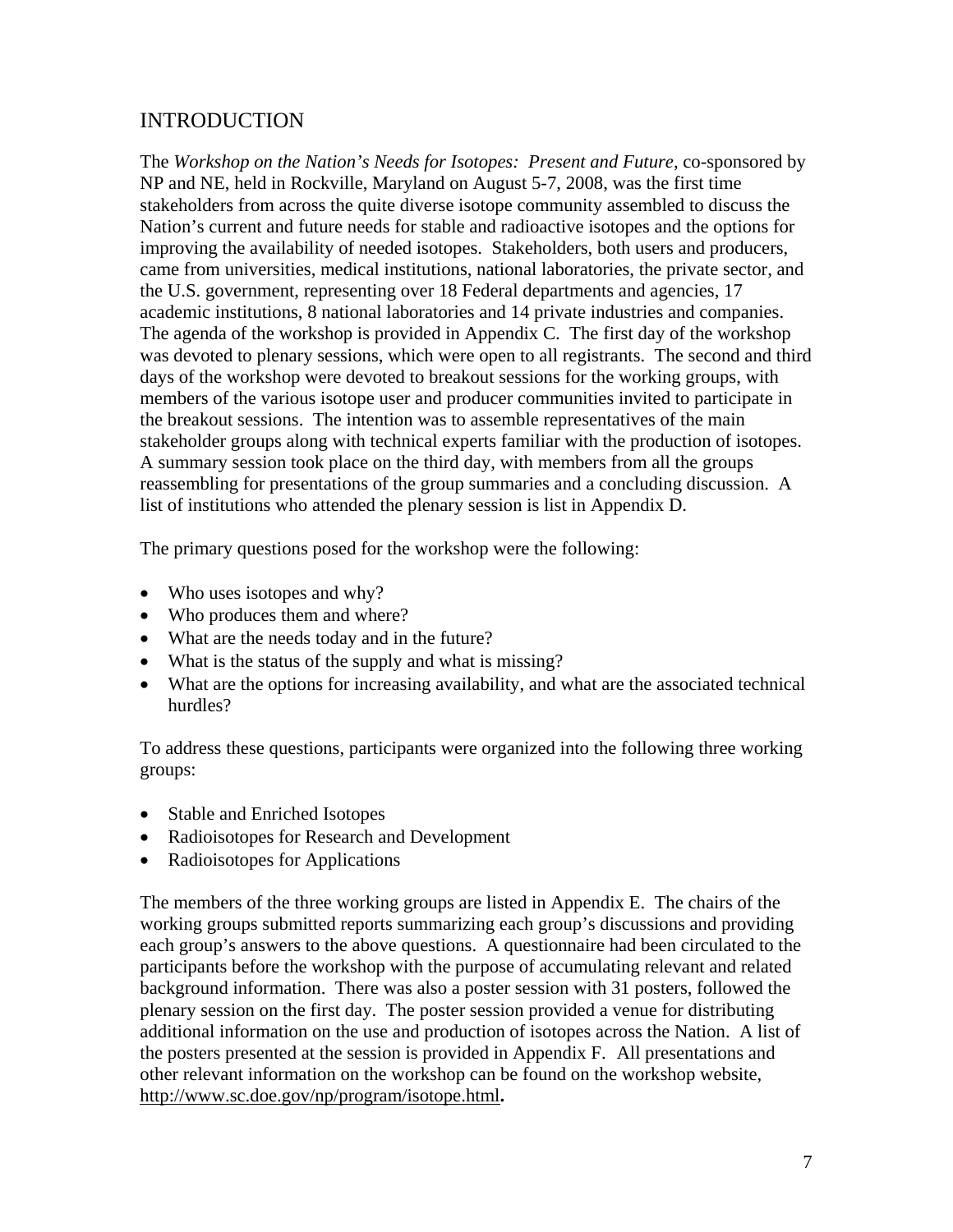# **BACKGROUND**

The DOE's role in supplying isotopes to the Nation and abroad dates back to the Atomic Energy Act of 1954. As a consequence of that Act, the Electromagnetic Calutrons at ORNL, which had been built to separate uranium isotopes for the Manhattan project in the 1940s, were applied to the separation of isotopes of nearly every element in the periodic table. Over the next several decades, until the early 1990s, these devices were used to separate hundreds of kilograms of stable isotopes for a diverse array of applications. The stockpile of separated stable isotopes that is used today is that the result of that effort. In an article in Physics Today in May 2005, William E. Parkins wrote, "The development and use of the Calutron to produce enriched uranium for the first atomic bomb that was exploded in warfare, and then to produce the full spectrum of separated isotopes for uses in peacetime, is the greatest example of beating swords into plowshares in the history of human kind. For its contribution in both wartime and peacetime, the physics profession can be proud."

Over the past 50 years DOE has played a central role in turning government investments in isotope production capabilities toward the development of new stable and radioactive isotopes. These isotopes in turn have been used in a wide variety of areas, including medicine; basic research in the physical, earth and life sciences; agriculture, industrial, and defense technologies; and national security. For example, the first <sup>99</sup>Mo/technetium-99 ( $^{99m}$ Tc) technology, which today is used in about 85% of all nuclear medicine applications, was sponsored by the Department and developed at Brookhaven National Laboratory (BNL). Thanks to Federal support the use of isotopes has, over the past several decades, helped to reduce health care costs, improve the ability of physicians to diagnose illnesses, and improve the quality of life for innumerable patients.

Today, stable and radioactive isotope products are used in a variety of research projects and applications in biomedicine, homeland security, environment, agriculture, and commerce that benefit society every day. Isotopes have a profound impact on the Nation's economy and, in particular, are critical for the billion-dollar nuclear medicine segment of healthcare. Each day, more than 50,000 medical patients receive clinical procedures that use radiopharmaceuticals (pharmaceuticals that contain radioisotopes). Beyond these important medical clinical applications, hundreds of other highly valuable, but less well-known applications depend on isotopes. Examples include smoke detectors, neutron detectors, explosive detectors, environmental tracers, and oil exploration. And a number detection devices essential to ensuring national security rely on isotopes as either calibration sources or as instrument components.

The Department produces and distributes isotopes by using its unique facilities (see Figure 1) such as the reactors at ORNL and Idaho National Laboratory (INL) and the accelerators at BNL and Los Alamos National Laboratory (LANL). Hot cell facilities at BNL, ORNL, and LANL are used and maintained by the program for processing and handling irradiated materials and purified products.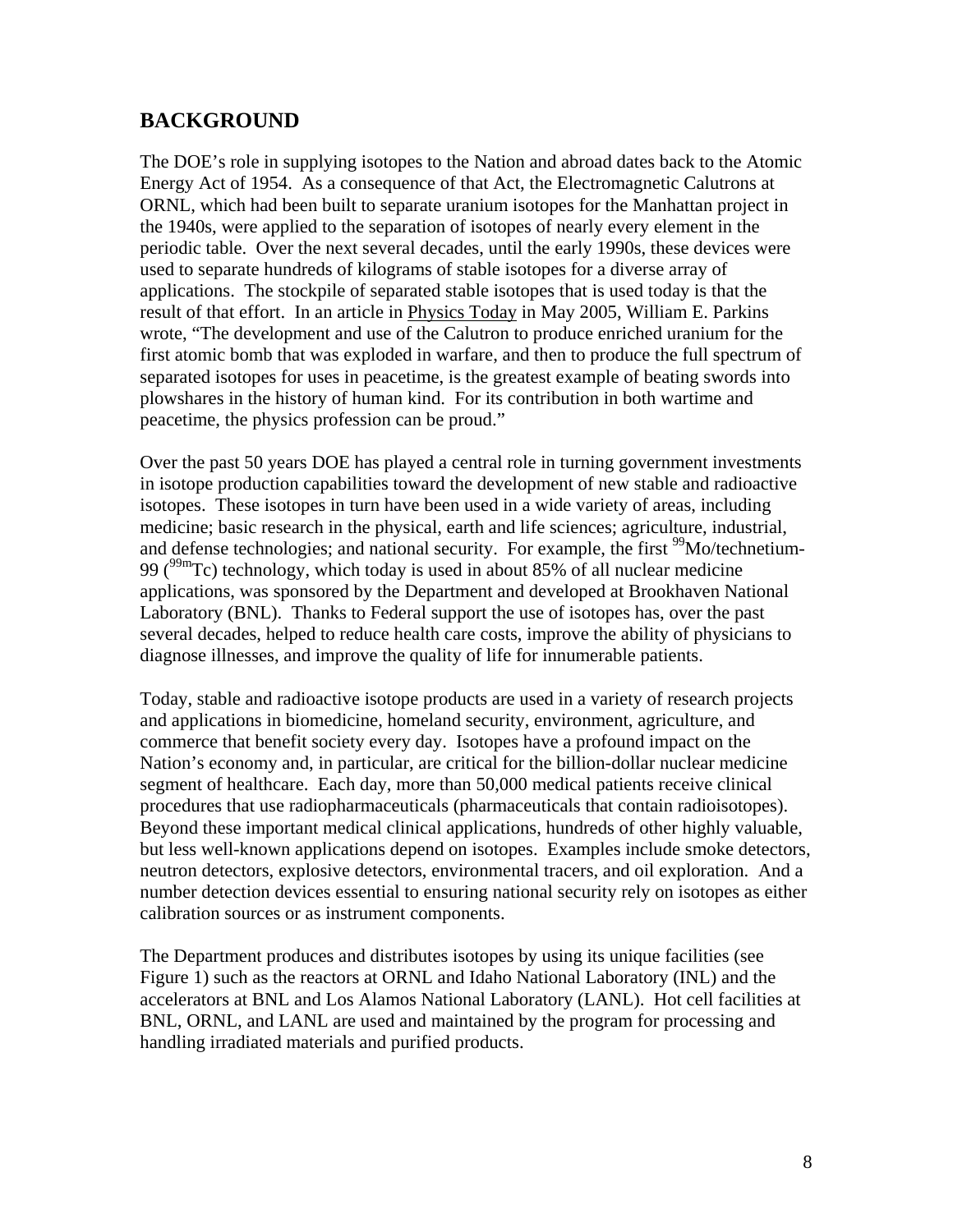

**Figure 1.** Present DOE Facilities where isotopes are produced or distributed from an inventory.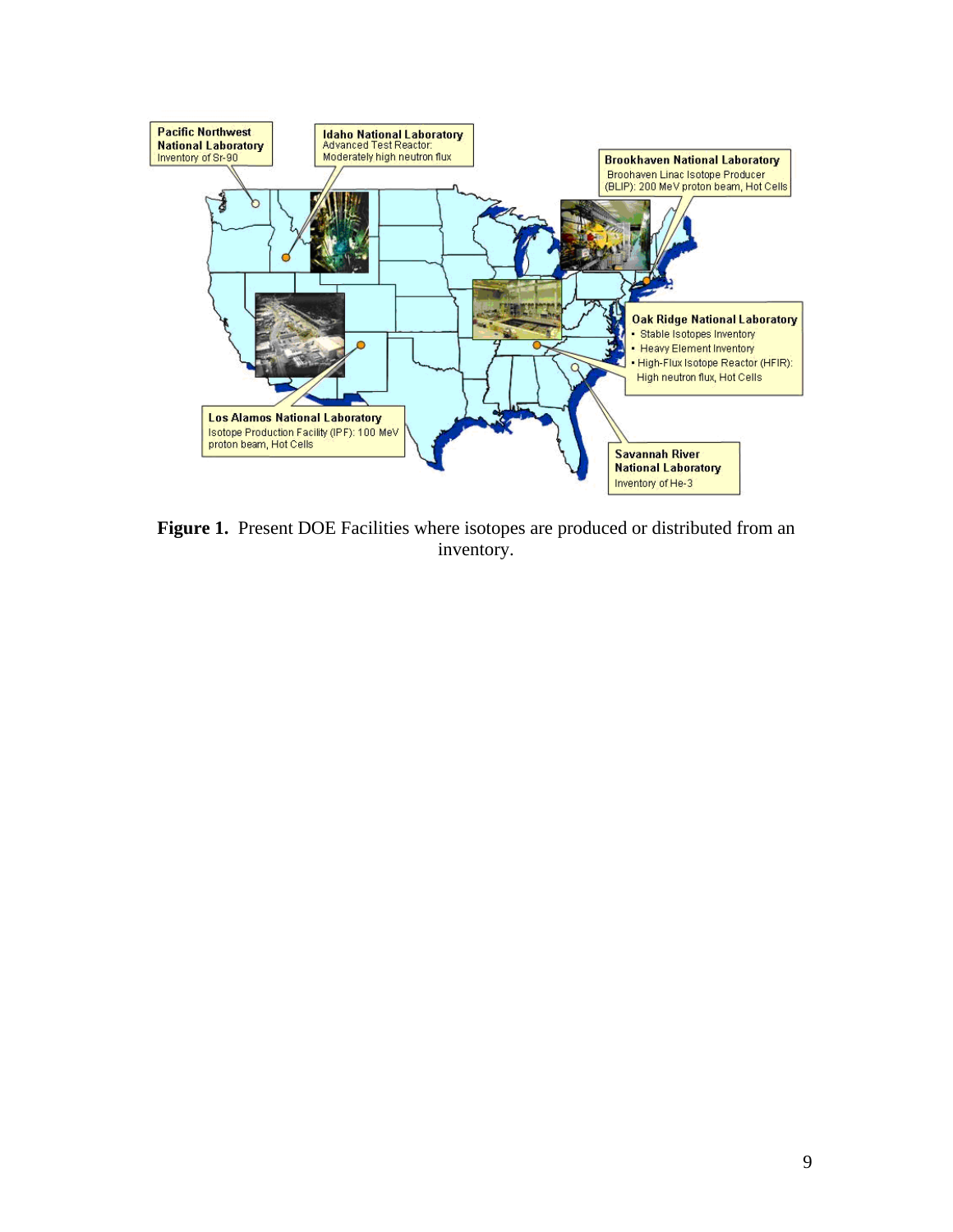# **Stable and Enriched Isotopes**

### **Who uses them and why?**

Research in the United States that uses stable and enriched isotopes is strategically important and in the Nation's interest. The research includes, but is not limited to homeland security, drug discovery, nutrition research, energy (both nuclear and petrochemical), healthcare diagnostics, and key scientific studies in physics, chemistry, environmental science, and materials science. Many areas of research are significantly affected by limitations on the availability of funds, and it is often the case that the procurement of isotope products is the largest component of cost in a research program.

Among the areas of current research dependent on stable and enriched isotopes are health care to nutrition studies, which manipulate biochemistry at the cellular and sub-cellular level to prevent disease, as well as to offer personalized detection and treatment. Both areas require a new and much deeper level of understanding of natural biochemical processes, and isotopes are helping develop that understanding. The past decade has seen significant advances in the instrumentation used for making physical measurements, for example, isotope studies have played a significant role in these developments, allowing radioisotope tracers to be replaced with enriched stable isotopes. The safety of stable isotopes makes them ideal for use in nutrition studies in humans of all ages, from infancy to old age. They can be used at the trace levels in studies of plant growth and for the incorporation of trace levels in specific plant nutrients for subsequent studies of human nutrition..

In addition, stable and enriched isotopes are used in biomedical imaging techniques to assess pre-clinical disease, and also in the determination of human body composition and energy expenditure, which is an important aspect of addressing the obesity epidemic. Stable isotopes play an essential role in the standards of the National Institute of Standards and Technology (NIST), and spike solutions are used extensively in semiconductor technology and detector technologies. Most neutron detectors, for example, use  $3H$ e. All of these studies depend on a readily available supply of diverse types of non-radioactive, enriched stable isotopes

Materials science, biology, chemistry, and the earth sciences rely heavily on stable and enriched isotopes for the development of new nanomaterials and polymers. According to one recent count, 116 different isotopes are used in Mössbauer spectroscopy experiments at over 200 institutions in the United States, and the isotope effect is a standard benchmark in superconductive materials.

The nuclear physics community requires large quantities (100-1200 kg) of specific enriched isotopes (e.g.,  ${}^{76}$ Ge and others) to study double-beta decay (DBD) in order to deduce fundamental properties of neutrinos. Such experiments are large international efforts that involve multiple institutions and multiple funding agencies. Low-energy accelerator-based nuclear physics experiments depend on the availability of enriched, isotopically pure isotopes to produce beams and targets across the periodic chart. Enriched stable isotopes are used as target materials to produce radioisotopes for PET, as in the use of  $^{18}$ O which decays to produce  $^{18}$ F.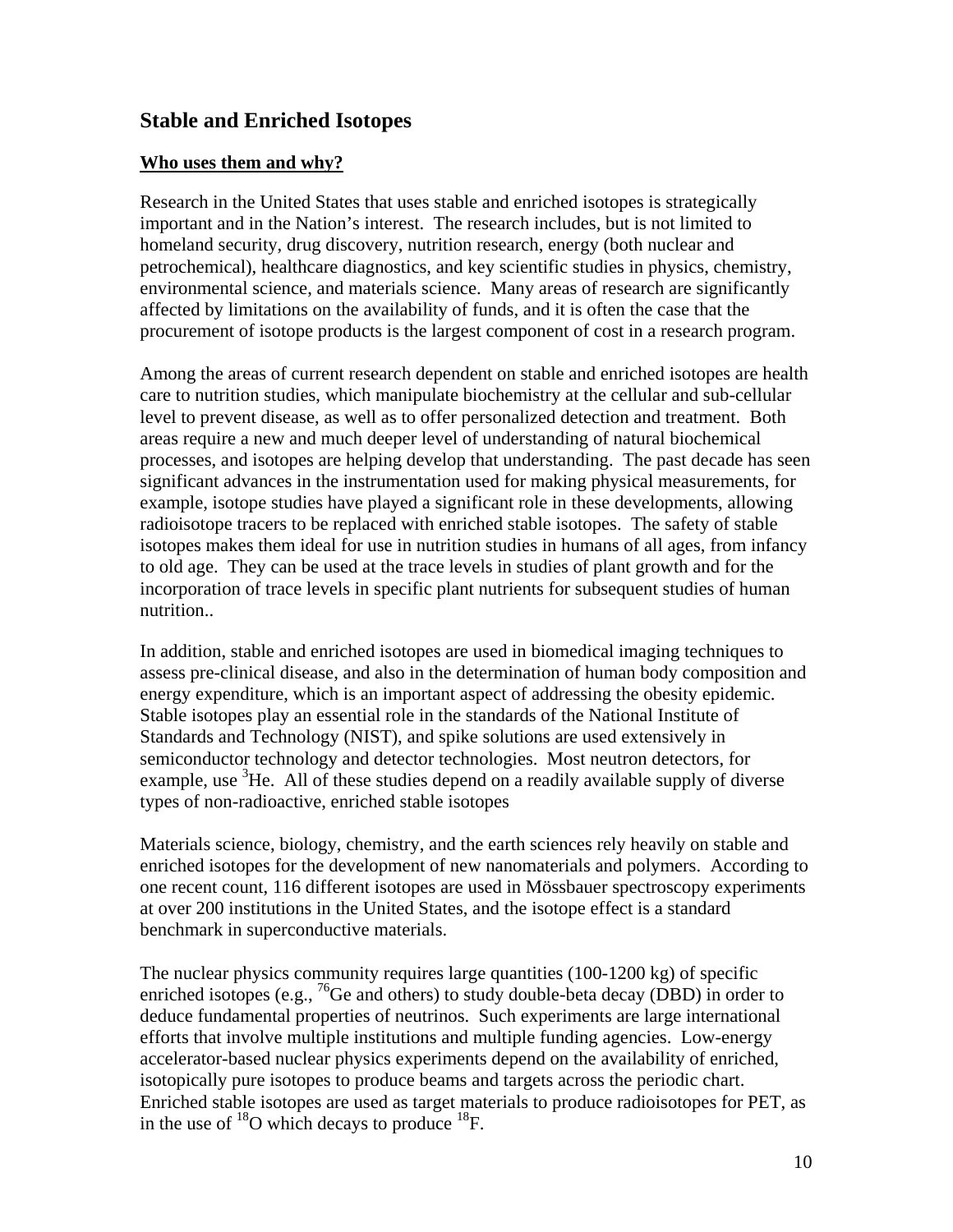Heavy water ( ${}^{2}H_{2}O$ , or water in which the normal  ${}^{1}H$  is replaced with deuterium, or  ${}^{2}H$ ) is required for heavy-water reactors and for the Spallation Neutron Source (SNS) at ORNL as a moderator coolant; the total SNS requirement is approximately 100 tons of heavy water. Gaseous <sup>3</sup>He is required for neutron detectors used in homeland security systems and is also used by the nuclear power industry, medicine, and physics research. The consumption of  ${}^{3}$ He has more than tripled since September 11, 2001, because of its use in neutron detectors used for national security purposes. Radiation portals with neutron detectors have been deployed by the Department of Homeland Security (DHS) globally to interdict fissile nuclear materials brought into the country illegally. Current supplies of this key isotope fall short of meeting United States and international needs, leaving the Nation short on its security requirements and more vulnerable to this form of weapons of mass destruction attack. Table 1 and Appendix G provide a summary of the disciplines that use stable and enriched isotopes and of the various uses of these isotopes.

| <b>Use / Application</b>                                       | <b>Isotope</b>                                                                       | <b>Comments</b>                              |
|----------------------------------------------------------------|--------------------------------------------------------------------------------------|----------------------------------------------|
| <b>Material Science</b>                                        | 116 isotopes                                                                         | Mössbauer spectroscopy                       |
| Nanoscience                                                    | oxygen, selenium, cadmium, lead                                                      |                                              |
| Polymer science                                                | hydrogen-2, carbon                                                                   |                                              |
| <b>Human Nutrition</b>                                         | calcium-42,44, zinc-67,70,                                                           | Human nutrition, obesity, disease            |
|                                                                | magnesium-25,26, iron-57,58                                                          | prevention, medical imaging                  |
| Food and Agriculture                                           | nitrogen-15, carbon-13, oxygen-<br>17,18, selenium, chromium, zinc,<br>calcium, iron | Plant growth research and human<br>nutrition |
| Pharmaceutical and U.S. Food                                   | hydrogen-2, carbon, oxygen,                                                          | Drug discovery, metabolism,                  |
| and Drug Administration (FDA)                                  | nitrogen, sulfur                                                                     | quantification                               |
| Standards (NIST)                                               | strontium-84, lead-206                                                               | Spike materials                              |
| Detector technology                                            | indium, lanthanum, boron,<br>lithium, silicon, xenon, sodium,<br>gadolinium, iodine  | nuclear science applications                 |
| Atmosphere and hydrosphere                                     | mercury, carbon, nitrogen, sulfur,<br>oxygen, bromine                                |                                              |
| Nuclear energy                                                 | lithium, zinc, boron, heavy water                                                    |                                              |
|                                                                | $(^{2}H_{2}O)$ , noble gases, helium-3                                               |                                              |
| Homeland security, neutron dets.                               | helium-3, boron- $10,11$                                                             | Boron could replace helium                   |
| Environmental and toxicology,<br>Cosmogenic and earth sciences | lithium, oxygen-17, 29,32-silicon,<br>67-70 zinc, mercury                            | Many different studies                       |
| World-wide weight standard                                     | pure silicon-28 (crystal spheres)                                                    | Avogadro Project                             |

**Table 1.** Some uses of stable and enriched isotopes for research efforts and applications

### **Who produces them and where?**

Over the last 25 years there has been a shift in the production of stable and enriched isotopes from the national laboratories to private sector production in the United States and abroad as well as to production in the national laboratories of other countries. The reasons are many but include a lack of capabilities and aging equipment at U.S. national laboratories as well as the emergence of more cost-effective competitive private sector suppliers.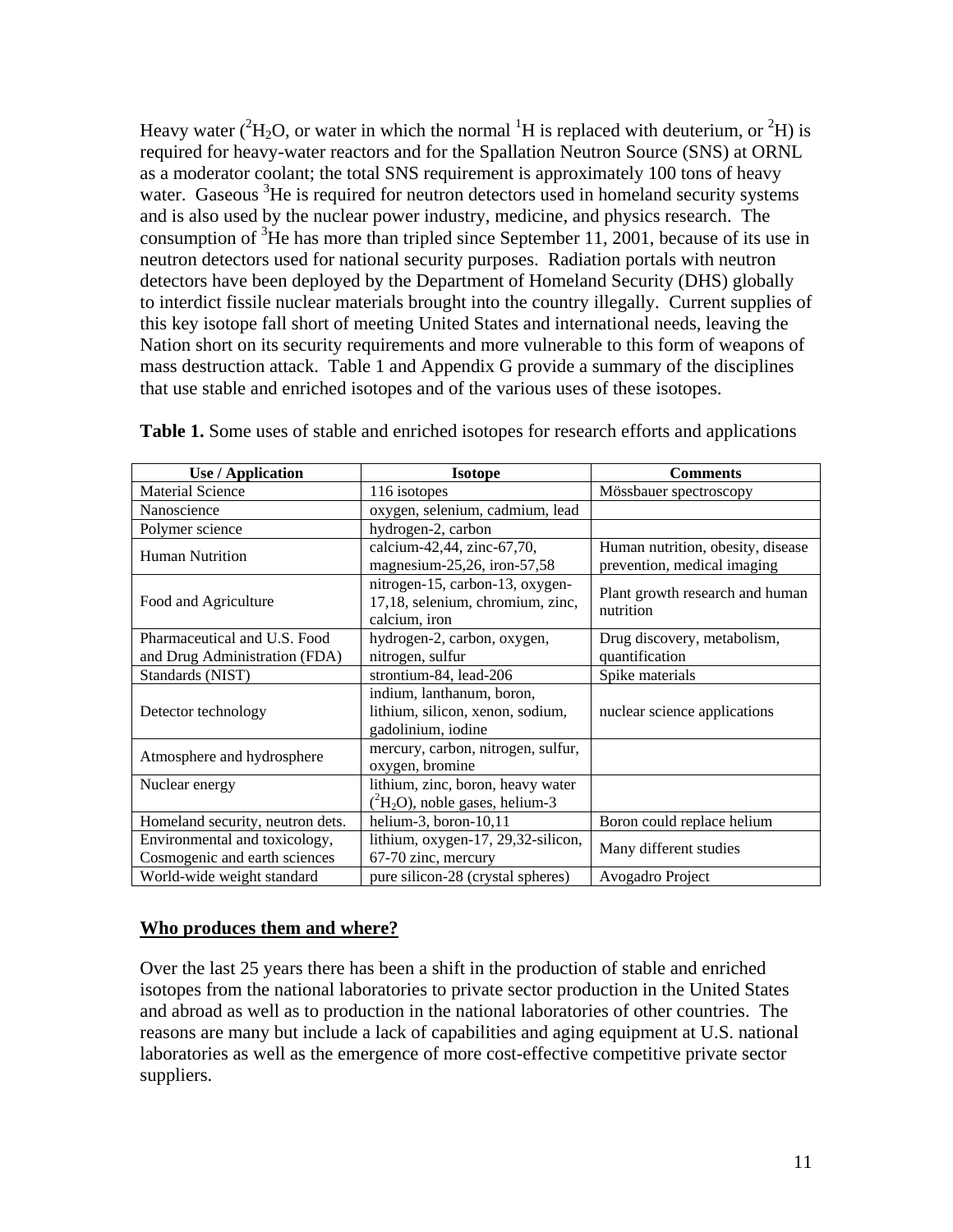Initially the cessation of government-produced isotopes was limited to the light isotopes of elements such as boron, carbon, oxygen, and nitrogen, and did not occur until the private sector manufacturers were in operation. At least two domestic and several foreign private companies now produce these isotopes. Some isotopes of boron, carbon, nitrogen, oxygen, and the halogens, as well as certain other elements, can be obtained internationally (with the suppliers including Argentina, Canada, China, Georgia, India, Israel, Japan, Netherlands and Romania). This has been a positive benefit to the stable isotope community, providing it with abundant supplies which exceed current demand and which are available at a significantly lower cost and higher enrichments, purity, and quality. The PET industry requirements for  ${}^{18}O$  – labeled water for production of fluorodeoxyglucose are the best example. The switch to private production resulted in a decrease in the cost of more than an order of magnitude, along with increasing enrichment in a product that is now available as a cGMP (current Good Manufacturing Practices) certified product from multiple suppliers around the globe. Unfortunately, these isotopes only represent a small subset of all the stable isotopes required for various uses in the United States.

The production of light isotopes is done almost exclusively by fractional distillation and chemical exchange. These techniques were developed by the Manhattan Project but have been expanded and improved in the decades since that project. The light isotope facilities today are run with modern controls and online analytical support, and most suppliers are either International Organization for Standardization (ISO) 9001 certified or cGMP certified or both.

On the other hand, there are several hundred alkalis, alkali-earth, and metal stable isotopes that require either electromagnetic separators or gas centrifuges to produce the necessary enrichments. Electromagnetic separators are generally used when gram quantities of the isotope are needed, while gas centrifuges are used to produce kilogram quantities of isotopes. Kilogram quantities are required for such research as DBD, and suppliers who are able to produce these levels are limited internationally.

All domestic production of the gram quantities of electromagnetically separated alkali, alkali-earth, and other metals has ceased, and the supply now comes from a single foreign source, the Russian calutrons, with domestic commercial companies acting as brokers for Russian sales. The stable isotope enrichment operations at the Mound Laboratory in Ohio were shut down in the early 1990s, and in the late 1990s the aging and highmaintenance isotope separation facilities at ORNL, initially developed for the Manhattan Project, were put into standby mode in preparation for decommissioning and decontamination. Today, DOE continues to provide stable isotopes from its remaining inventory. The facilities at ORNL employed thermal diffusion columns and electromagnetic separators and represented the only U.S. source capable of producing isotopes of the higher mass elements. With no private-sector sources taking over, reliance shifted to the Russian national laboratories. The diverse community of stable isotope users is concerned that ongoing and potential future experiments might be interrupted by foreign supply problems.

Deuterium is obtained from several countries (India, Argentina, Canada, Romania, China, and Russia) as well as from a small U.S. inventory.  ${}^{3}$ He is obtained via the radioactive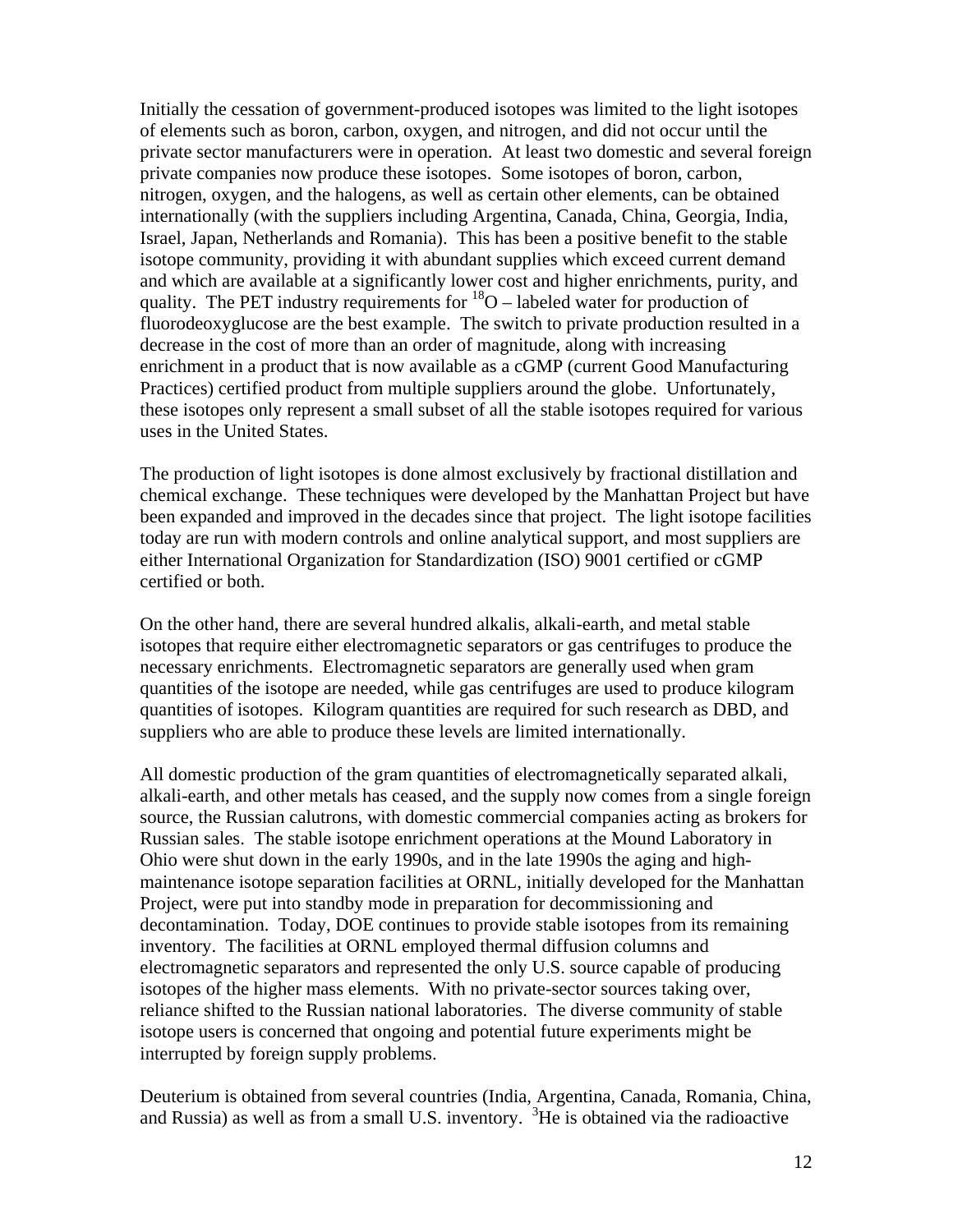decay of tritium  $({}^{3}H)$  at the Savannah River Facility and is also available from Russia. Russia is also currently the only available supplier for large amounts of the  $^{76}$ Ge needed in the DBD studies.

### **What are the needs today and in the future?**

A complete list of needed stable isotopes is given in Appendix G. In general, there are suppliers, either domestic or foreign, for most of the stable and enriched isotopes. The need for <sup>3</sup>He and special isotopes, such as ruthenium-96 ( $96$ Ru) is not being met, and, in particular, the demand for  ${}^{3}$ He is expected to rise in the future. Certain studies in medicine, human nutrition, and materials science are not being performed because of the high cost of the required isotopes, including iron-57  $({}^{57}Fe)$ ,  ${}^{17}O$ , tin-119  $({}^{119}Sn)$ , and europium-151 ( ${}^{151}$ Eu). The supply of  ${}^{17}O$  is currently adequate to meet demand, but the evolution of magnetic resonance imaging (MRI) techniques could lead to a large increase in the need. Large quantities of specific isotopes, such as  ${}^{76}$ Ge for the DBD studies, natural silicon for the electronics industry, lanthanum for detectors, and indium for low background detection, at present can only be found outside the United States. The use of isotopes in molecular-tagged vibrational spectroscopy (nuclear resonance vibrational spectroscopy, resonant Raman, and infra-red spectroscopy) is increasing and will lead to an increased need for small quantities of many isotopes that are used to differentiate vibrational modes between different ligands. Special enriched target materials, such as very neutron-rich isotopes including  ${}^{48}Ca$ , titanium-50  $({}^{50}Ti)$ ,  ${}^{58}Fe$ , and nickel-64  $(^{64}Ni)$ , are presently still available in the DOE inventory, but demands are expected to increase with the new Facility for Rare Isotope Beams (FRIB) proposed by the nuclear science community. Without some new domestic production facility, supplies of such isotopes could be limited or only available from foreign sources.

### **What is the status of the supply and what is missing?**

Only limited quantities of deuterium  $(^{2}H)$  are currently available in the United States and current demand is met mainly through foreign sources, which can be erratic and expensive. The total supply of  ${}^{3}$ He in the United States and Russia is not enough to meet current demands for  $\frac{3}{16}$  He neutron detectors, which account for about 80% of  $\frac{3}{16}$  He applications. In addition, these demands are growing and are not expected to diminish in the foreseeable future.

Boron, carbon, and oxygen isotopes are widely available domestically (from foreign producers) and the domestic supply exceeds the demand. Isotopes of nitrogen, the halogens, and the noble gases are available only from foreign sources such as China and Georgia. The large quantities of  ${}^{76}$ Ge needed for the DBD study are not available domestically. Since the U.S. electromagnetic enrichment facility at ORNL was shut down there has been no domestic production of alkali, alkaline earths, and other metals. In general, most isotopes in the DOE inventory are in sufficient supply or are expected to be available to meet demands for the next 20 years based upon usage from past years. Table 2 provides a list of stable isotopes in the DOE inventory at ORNL that are currently not available or have limited availability.

While select Russian laboratories have generally met the needs for the raw isotopes, which are available through domestic brokers, the research community must occasionally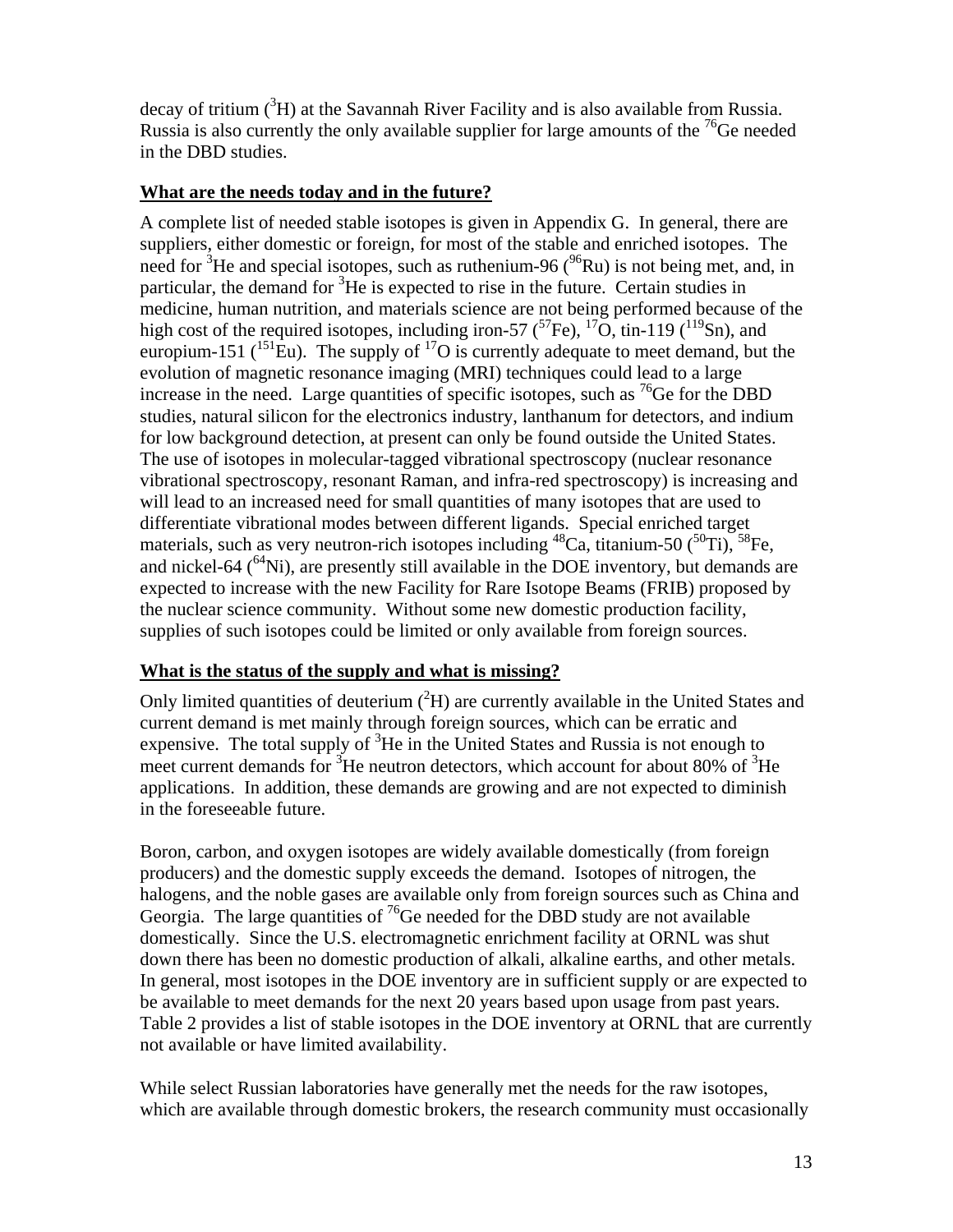rely on additional services from other sources to convert these isotopes into the physical or chemical form required for use. Generally, quality has not been a problem but there have been isolated examples of quality issues, sometimes depending on the brokers used. It was noted that the U.S.-based suppliers are ISO 9001 certified, while the Russian laboratories are not.

The absence of active domestic competitive suppliers for the electromagnetic and centrifuge isotopes and the devaluation of the American dollar against most foreign currencies have resulted in significantly higher costs for isotopic materials at a time when the availability of funds in the United States has diminished. This situation is imperiling research of strategic importance to the United States and some important research projects are not moving forward because of it.

| <b>Isotope</b>              | <b>Years remaining inventory</b> |
|-----------------------------|----------------------------------|
|                             |                                  |
| Gadolinium-157, Second Pass | $\overline{0}$                   |
| Lead-204, Second Pass       | $\theta$                         |
| Lead-207, Second Pass       | $\theta$                         |
| Ruthenium-96                | $\theta$                         |
| Samarium-150, Second Pass   | $\theta$                         |
| Tatalum-181                 | $\theta$                         |
| Tungsten-180, Second Pass   | $\theta$                         |
| Vanadium-51                 | $\theta$                         |
| Gadolinium-157              | 0.2                              |
| Gadolinium-154, Second Pass | 2.5                              |
| Gallium-69                  | 3.7                              |
| Nickel-62                   | 3.9                              |
| Osmium-187                  | 5.2                              |
| Lutetium-176                | 5.5                              |
| Ruthenium-99                | 6.3                              |
| Osmium-186                  | 7.5                              |
| Barium-136                  | 7.6                              |
| Neodymium-150               | 7.9                              |
| Mercury-204                 | 10.2                             |
| Cadmium-106                 | 10.7                             |
| Mercury-202                 | 11.5                             |
| Platinum-195                | 12                               |
| Palladium-106               | 12.6                             |
| Silver-109                  | 14.3                             |
| Zirconium-94                | 18.5                             |
| Barium-137                  | 19                               |
| Samarium-149                | 19.6                             |

**Table 2.** Stable isotopes with limited inventory in the DOE Isotope Program. Note: Second pass means higher isotopic purity due to second separation pass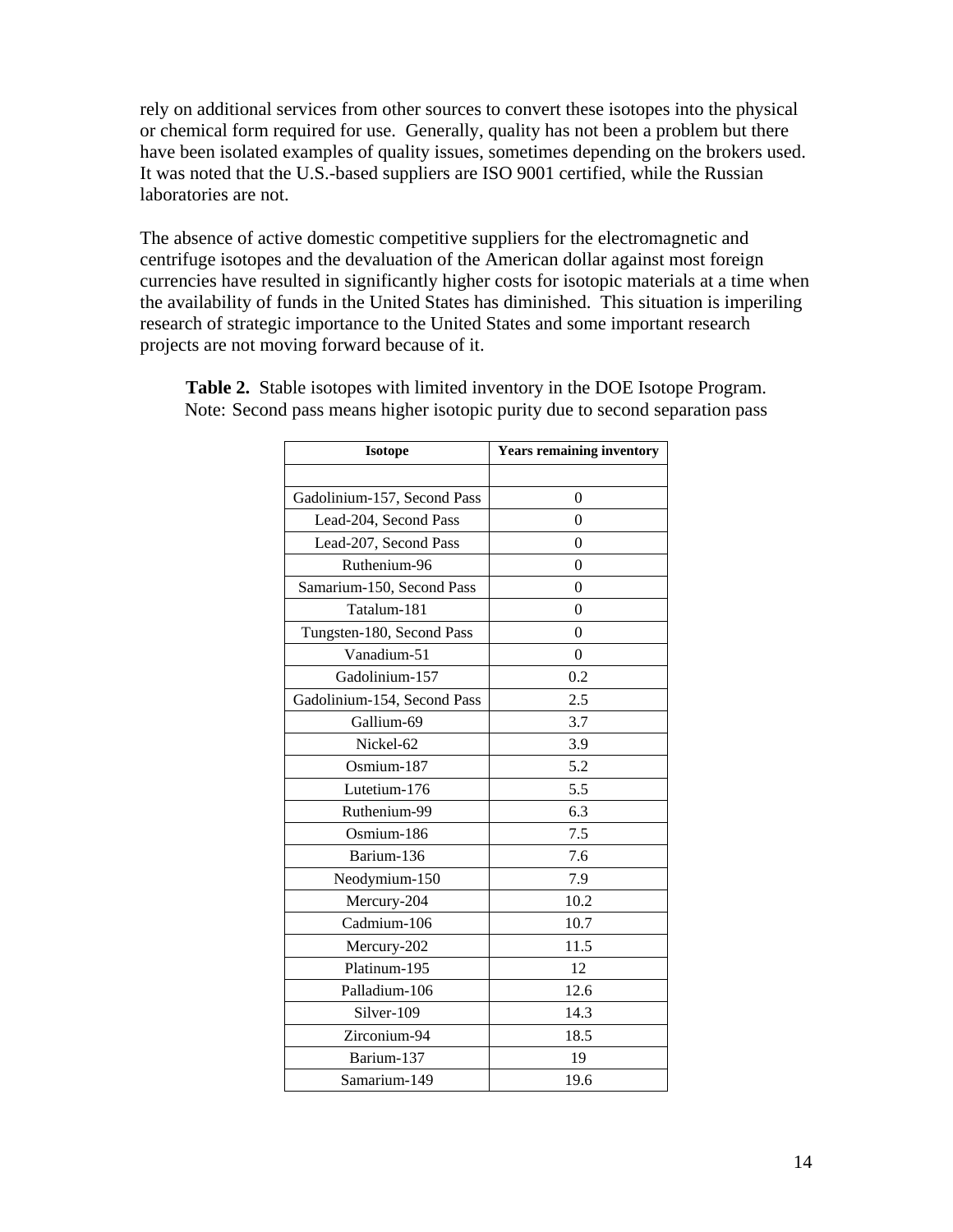### **What are the options for increasing availability and associated technical hurdles?**

The U.S. isotope community does not have access to domestic electromagnetic separators or gas centrifuges for production of over half of the isotopes in use. While there are currently reliable and dependable foreign supplies of stable and enriched isotopes, there is no assurance that they will be available domestically in the future. The DOE should consider the establishment of domestic production for all stable isotopes, particularly those that are not currently available domestically. From a risk management and disaster recovery standpoint, users prefer multiple reliable suppliers. Dependence on singlesource availability of products may jeopardize research that is vital to national interest. A domestic supply insulates the United States from geopolitical influences on foreign supply including currency deflation, and ensures high-quality verification, such as through ISO 9001 certification. A diversity of suppliers usually leads to more competitive pricing. In some cases a research need for an isotope requires rapid purchase and delivery, which is best accomplished with a domestic supply. It may not be optimal for the United States to depend on foreign governments for the supply of stable isotopes because of the sensitive nature of the isotope applications, e.g., detectors for homeland security and power sources for naval reactors. Capabilities at existing accelerator facilities could be enhanced with the addition of electromagnetic separators or some other technical development.

Since  ${}^{3}$ He is a by-product of tritium production for weapons systems, it is difficult to foresee a supply-based solution supported by current "production" techniques; therefore, a technology solution as well as efforts to maximize utilization of strategic reserves will be required to solve the problem of  ${}^{3}$ He supply. The long-term demands will need to be defined by other agencies, such as DHS. However, current demands would deplete the reserves within two years and world production capacity meets only about 1/3 of current demand. It is possible that alternative production strategies could somewhat reduce the large anticipated demand.  ${}^{3}$ He may be in some waste streams of some applications in other countries. International agreements could result in new supplies of <sup>3</sup>He for United States use, if transportation and export/import hurdles can be overcome.

In cases where technological options are not easily available for increasing the supply of a critical isotope, consideration should be given to identifying an alternate isotope that could replace the isotope in short supply, e.g., using boron-10 instead of  ${}^{3}$ He for neutron detection. Production of deuterium by using new, cost-effective separation techniques from normal water should be reinvestigated. New technologies involve the need for R&D to identify a suitable replacement isotope.

An R&D plan for the development of novel separation and production techniques for stable and enriched isotopes should be generated. Access to less expensive, separated and enriched isotopes could lead to unanticipated breakthroughs in science and to new technologies. New enrichment techniques such as plasma ion cyclotron resonance separation, acoustic separation, cryogenic distillation, laser ionization, and plasma centrifuge have the potential to produce kilogram quantities of selected isotopes for specific purposes, as discussed above. In the short term, reliance on current techniques could provide the time needed to develop less expensive technologies for the future.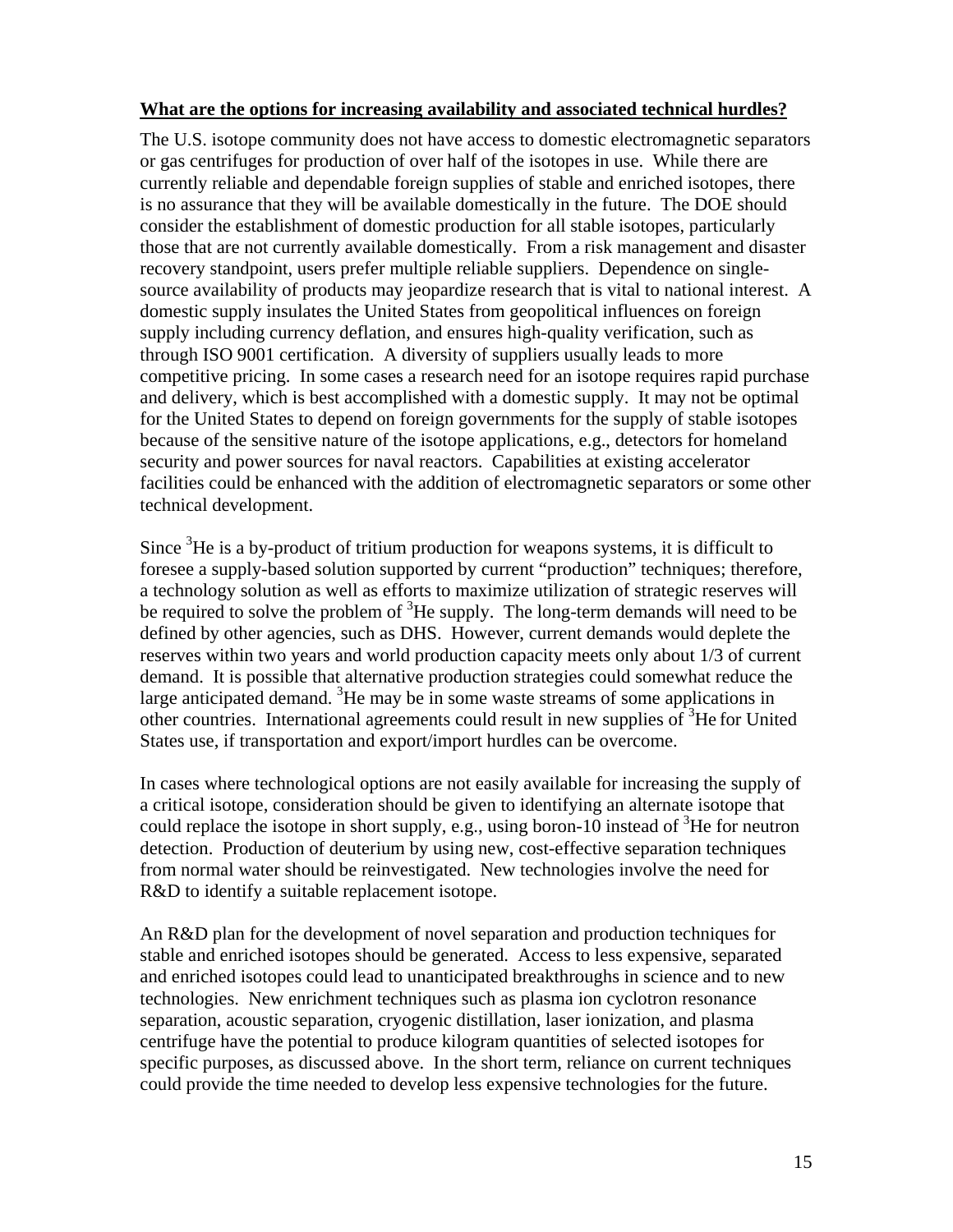Coordination with domestic and international suppliers to develop a strategy for supplying stable and enriched isotopes could improve productivity. While national security, supply/demand, and pricing issues highlight the need for DOE to develop new production capability, this should be done carefully and cost effectively, taking advantage of foreign supplies whenever that is deemed cost effective and beneficial for the Nation.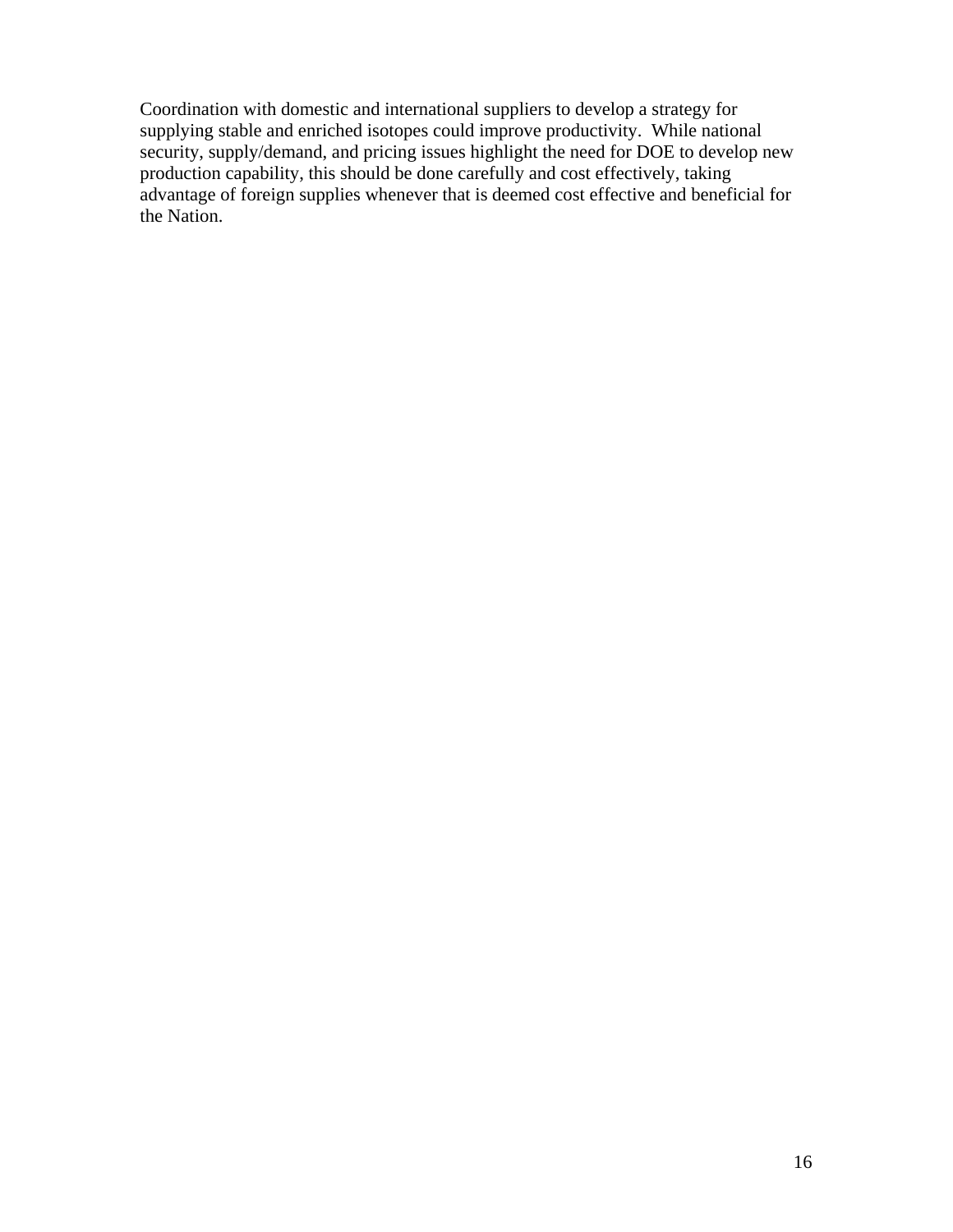## **Radioisotopes for Research and Development**

### **Who uses them and why?**

Radioisotopes play a vital role in a wide and very diverse range of scientific research and development activities which are critical to many different Federal agencies, research communities, private industry, and the public. The uses of radioisotopes in research range from basic science to the deployment of new medical and biological applications and the development of power sources for homeland security, nuclear forensics, and environmental studies. In biological and medical research radioisotopes are used widely in areas ranging from the basic investigation of biologic pathways at the subcellular and cellular level to the diagnostic imaging of disease in humans. Molecular biology research relies on radioisotopes of elements found in the native molecules, so that the use of radioisotopes of carbon, hydrogen, sulfur, and phosphorous is common. Radioisotopes are also used to investigate the role of inorganic elements *in vivo*, especially when other analytical methods – in particular nuclear magnetic resonance (NMR) spectroscopy – are inadequate to follow their pathways in biological systems.

The use of radioisotopes for medical applications falls into three categories: diagnostic use, therapeutic use, and sterilization of instruments. Diagnostic applications exploit two different decay processes – photon emission (single event detection) and positron emission (PET-coincidence photon detection). Single photon-emitting isotopes currently dominate clinical nuclear medicine, but the use of positron-emitting isotopes is expanding rapidly. As molecular imaging increasingly penetrates the market, it is expected that the use of positron emitters will increase. The bulk of PET imaging to date has focused on the use of  $^{18}F$  – labeled deoxyglucose. While there are a number of clinical applications, the potential of radioisotopes for therapeutic applications has only begun to be tapped and the majority of work in this area is currently focused on research and development of new radiotherapeutic agents. In the therapeutic category, the use of radioisotopes for medical applications continues to be more focused at the research level than the clinical level. Some isotopes are produced commercially and are used in clinical therapeutic studies and include strontium-89 ( ${}^{89}Sr$ ), yttrium-90 ( ${}^{90}Y$ ), iodine-131 ( ${}^{131}I$ ), and samarium-153  $(153$ Sm). One of the most vexing problems in this work revolves around the availability of alpha-emitting radioisotopes, such as bismuth-212  $(^{212}Bi)$  (from decay of radium-224  $[{}^{224}\text{Ra}]$ ), actinium-225 ( ${}^{225}\text{Ac}$ ), or astatine-211 ( ${}^{211}\text{At}$ ). These alpha-emitters have the potential to be major isotopes for therapy in certain types of cancer (see Figure 2) but they are in very limited supply. Sterilization of instruments involves utilizing the gamma radiation from such radioisotopes as cobalt-60 ( ${}^{60}Co$ ) (half-life of 5.27 years) and  ${}^{137}Cs$ (30.2 years) and requires a large quantity of these radioisotopes.

An active part of basic nuclear physics research is the quest to produce and study radioisotopes in the Z=104-120 range. These radionuclides exhibit properties that provide insight into questions of nuclear structure, transformation, and the fundamental properties of matter. These studies require the use of man-made, transuranium isotopes primarily as targets. Theoretical predictions suggest that there is an island of stability where the half-lives of the elements increase to such a degree that their lifetimes should be long enough to enable the examination of their chemical and physical characteristics. Typically, the amount of isotopes needed for such basic research is small (milligrams) but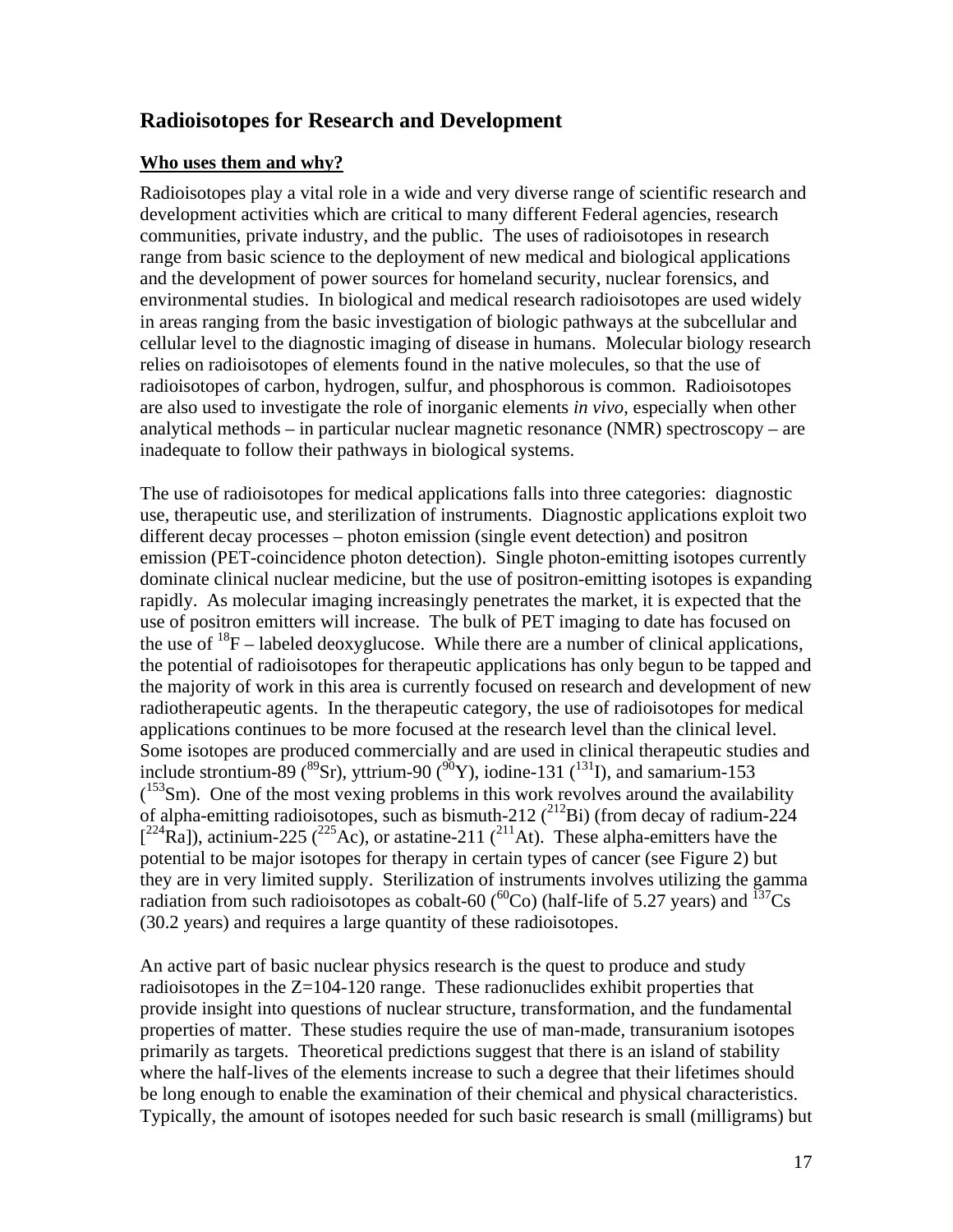there are notable exceptions to this. Other nuclear physics research facilities use enriched isotopes, usually very neutron-rich, to produce desired accelerator beams. A related line of research is the chemical behavior of the actinides and trans-actinides, requiring the production of these unstable nuclides.





Research and development efforts are ongoing to demonstrate technical feasibility of nuclear batteries (RIMS, or Radioisotope Micro-power Source), possibly using phosphorus-33 ( $^{33}P$ ), promethium-147 ( $^{147}Pm$ ), polonium-210 ( $^{210}Po$ ) or others, for applications in homeland security and national defense that require power sources that can be used in remote areas and be completely self-sufficient. The key point is that the energy change "per event" in radioactive decay is  $10^4$  to  $10^6$  times greater than that of a chemical reaction, and the energy density (J/kg) of radioactive material is approximately 10<sup>6</sup> times greater than that of lithium ion batteries. Thus, a radioisotope-based micro power source holds great potential, particularly in applications requiring a longer life without recharging or refueling, although emission of gamma rays may limit their suitability for portable applications.

Research efforts in DHS focus on the effects of nuclear devices and "dirty bombs" and use radioisotopes of sufficiently long half-lives that are similar to those of interest to study the effects of radiation exposure to humans and the environment. Radiotracers with shorter half-lives have more easily detectable emissions and are preferable for research studies of their biologic or environmental disposition due to less potential waste problems. The research studies in this area determine the most effective method to decontaminate radioisotopes in the environment and developing agents to remove radioisotopes from an exposed individual. Radioisotopes are also used to calibrate homeland security radiation detectors such as radiation portal monitors and advanced spectroscopic portal monitors.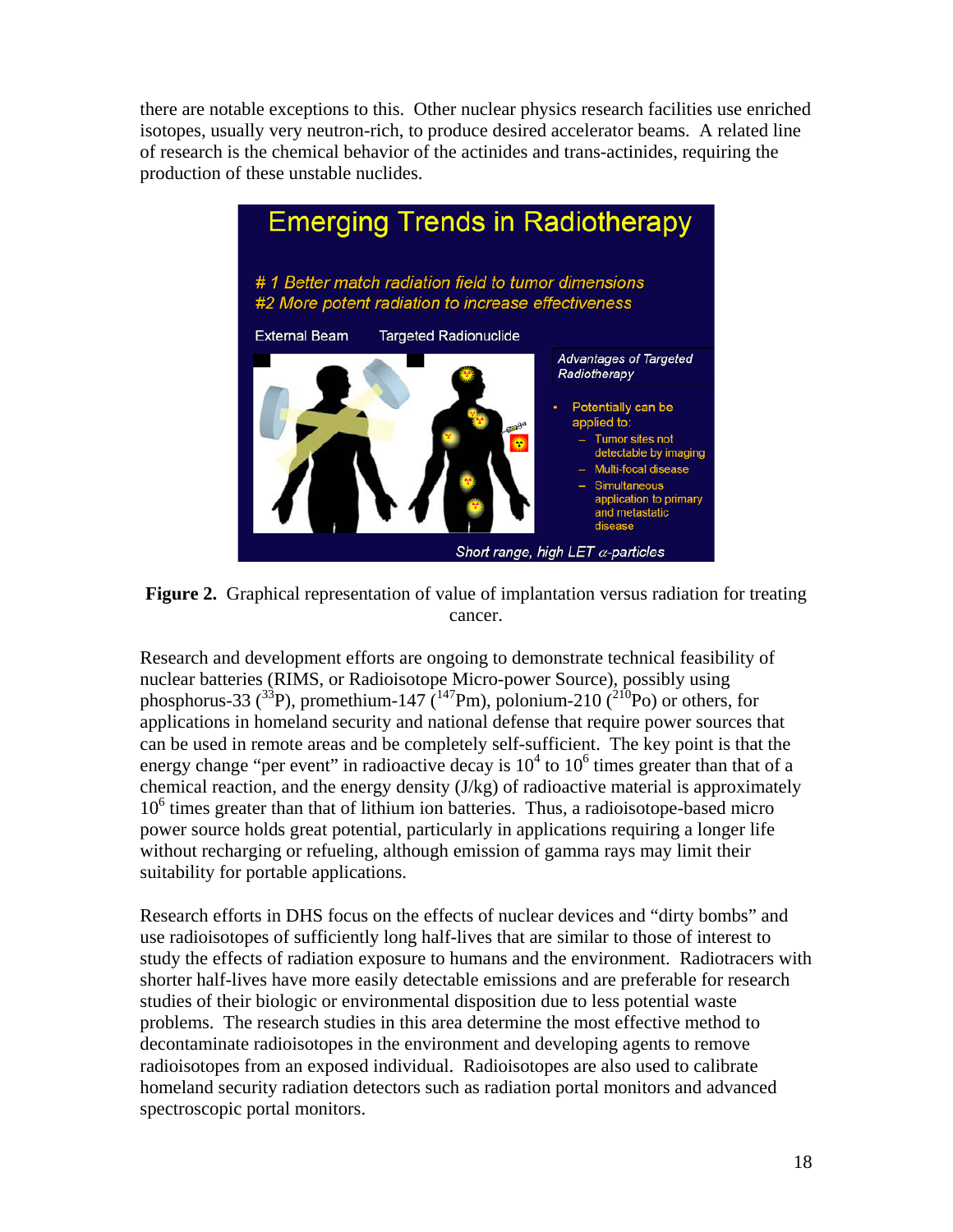Environmental research has used radioisotopes in a variety of applications. One prominent use has been as tracers for radioisotopes that present long-term storage challenges in radioactive waste. In some cases, the radioisotope that would be stored does not possess emissions that can easily be detected *in situ*. For example, plutonium-239  $(^{239}Pu)$  is not easily detected in model studies of its migration in the environment. By contrast,  $^{237}$ Pu emits gamma rays that can easily be detected by conventional gamma detectors and has a half-life sufficiently long to enable studies of its behavior. An additional advantage of these shorter-lived tracers is that they require simpler waste management procedures. Often, the waste can be held for decay instead of being disposed of as radioactive waste.

The U.S. Environmental Protection Agency (EPA) regulates contaminants (metals and metalloids) in drinking water. An example of a metalloid contaminant is inorganic arsenic, which occurs naturally in many sources of drinking water. Chronic exposure to inorganic arsenic in drinking water may result in the development of non-cancerous effects such as diabetes and cardiovascular disease, or the development of cancer in one of several vulnerable organs. The radioisotope arsenic-73  $(^{73}As)$  has been used extensively to study toxicology and disposition (absorption, distribution, metabolism, and excretion) at the subcellular, cellular, and whole animal level.

### **Who produces them and where?**

Some critical radioisotopes are available only from foreign sources. This creates problems if there are disruptions in production or transport. It is particularly critical if the foreign source disappears. There appears to be the capability in the United States to produce the radioisotopes needed for most R&D activities. Indeed U.S. accelerator and reactor facilities are not being fully utilized for radioisotope production for R&D purposes for a variety of reasons. One problem is the lack of trained personnel to produce, purify and prepare radioisotopes for shipment. Operating costs are also an important consideration. The existing DOE facilities, reactors, accelerators (2) and processing facilities, have been used for some years and require upgrading of infrastructure; there is no domestic backup for High Flux Isotope Reactor (HFIR). In addition, their design and operating schedules in some instances are incompatible with routine, reliable production of radioisotopes. HFIR is mainly used for the neutron program and its schedule does not fit well for production of certain isotopes. The shipment of radioisotopes also creates problems as special shipping containers are needed, which are expensive to produce and are presently in short supply.

Researchers who use radioisotopes obtain them from domestic and foreign suppliers. Radioisotopes are produced using either an accelerator (proton, alpha, or heavy ion beam) or a nuclear reactor. Radioisotopes for PET applications (usually with short half-lives, from minutes to hours) are normally produced locally and are not part of the DOE Isotope Program. The majority (~75%) of the isotopes available from DOE is for medical purposes, but the Department does provide a few radioisotopes for commercial applications when needed. Most radioactive isotopes are produced using HFIR at ORNL (i.e.,  ${}^{252}Cf, {}^{63}Ni$ , selenium-75, and others), the high-energy (100 MeV) accelerators at BNL (Brookhaven Linac Isotope Producer (BLIP)) and LANL (Isotope Production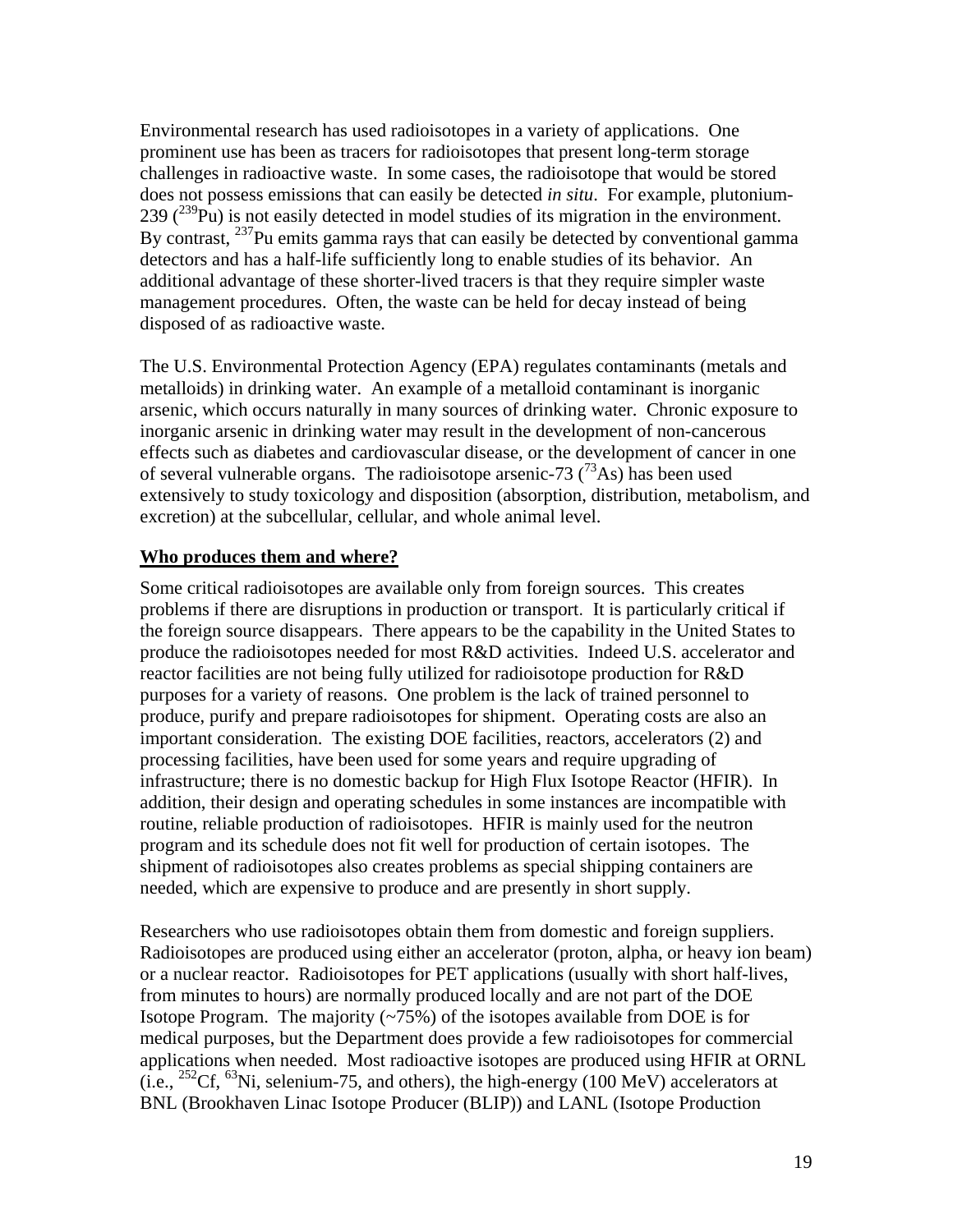Facility (IPF)) (i.e.,  ${}^{82}Sr$ ,  ${}^{68}Ge$ , sodium-22, zinc-65 and others). The HFIR provides one of the world's highest-intensity steady-state neutron beams which is ideal for the production of radioisotopes. Some isotopes are produced at the 10-MW Missouri University Research Reactor (MURR). The McClellan (Training, Research, Isotopes, General Atomics Reactor (TRIGA)) reactor at the University of California at Davis and also the Advanced Test Reactor (ATR) at INL could also provide some radioisotope production, e.g.  $^{125}$ I at McClellan, with additional infrastructure.  $^{90}$ Sr is distributed from Pacific Northwest National Laboratory (PNNL). Several low-energy accelerators and reactors at U.S. universities supply small quantities of a variety of isotopes needed for local research. For example, currently the cyclotrons at Duke University and the University of Washington routinely produce  $2^{11}$  At for its use locally at the campus medical center. Cyclotrons at the National Institute of Health (NIH), University of Pennsylvania, University of California at Davis, Texas A&M University and the 88-inch cyclotron at Lawrence Berkeley National Laboratory (LBNL) could also potentially produce this isotope in useful quantities. The accelerators at Washington University produce a range of isotopes for medical research efforts. Only a few private companies produce research isotopes, such as copper-67  $({}^{67}Cu)$  which has been available from Trace Life Sciences. Table 3 shows examples of current radioisotope production capabilities at DOE facilities.

| <b>Isotope</b>  | <b>Half Life</b>  | <b>Isotope Usage</b> | <b>Production</b><br><b>Site</b> | <b>Production</b><br><b>Frequency</b> |
|-----------------|-------------------|----------------------|----------------------------------|---------------------------------------|
|                 |                   |                      |                                  |                                       |
| Actinium-225    | 10.0 <sub>d</sub> | R&D                  | <b>ORNL</b>                      | special order                         |
| Arsenic-73      | 80.3 d            | R&D                  | <b>BLIP, IPF</b>                 | annually                              |
| Beryllium-7     | 53.3 d            | R&D                  | <b>BLIP, IPF</b>                 | special order                         |
| Californium-252 | 2.6 y             | commercial           | <b>HFIR</b>                      | special order                         |
| Cobalt-60       | 5.3 y             | commercial           | <b>ATR</b>                       | special order                         |
| Copper-67       | 61.9h             | R&D                  | <b>BLIP</b>                      | in development                        |
| Germanium-68    | 270.8 d           | R&D, comm.           | <b>BLIP,IPF</b>                  | monthly                               |
| Helium-3        | stable            | R&D, comm.           | <b>SRL</b>                       | special order                         |
| Iron $-55$      | 2.7 y             | R&D, comm.           | <b>HFIR</b>                      | special order                         |
| Iridium-192     | 73.8 d            | R&D, comm.           | <b>HFIR</b>                      | special order                         |
| Lutetium-177    | 160.7 d           | R&D                  | <b>HFIR</b>                      | quarterly                             |
| Magnesium-28    | 20.9 <sub>h</sub> | R&D                  | <b>BLIP</b>                      | special order                         |
| Nickel-63       | 100.1 y           | commercial           | <b>HFIR</b>                      | annually                              |
| Radium-223      | 11.4 d            | R & D                | <b>PNNL</b>                      | In inventory                          |
| Rubidium-83     | 86.2 d            | R&D                  | <b>BLIP,IPF</b>                  | special order                         |
| Selenium-75     | 119.8 d           | commercial           | <b>HFIR</b>                      | quarterly                             |
| Sodium-22       | 2.6y              | commercial           | <b>IPF</b>                       | annually                              |
| Strontium-82    | 25.4 d            | commercial           | <b>BLIP,IPF</b>                  | monthly                               |
| Strontium-85    | 64.8 d            | R&D                  | <b>HFIR</b>                      | special order                         |
| Strontium-90    | 28.8 y            | R&D, comm            | <b>PNNL</b>                      | in inventory                          |
| Tungsten-188    | 69.8 d            | R&D                  | <b>HFIR</b>                      | quarterly                             |
| Yttrium-86      | 14.7h             | R&D                  | <b>BLIP</b>                      | in development                        |
| Yttrium-88      | 106.6 d           | commercial           | IPF, BLIP                        | special order                         |
| $Zinc-65$       | 243.8 d           | commercial           | <b>BLIP</b>                      | annually                              |

**Table 3.** Current production capabilities at DOE facilities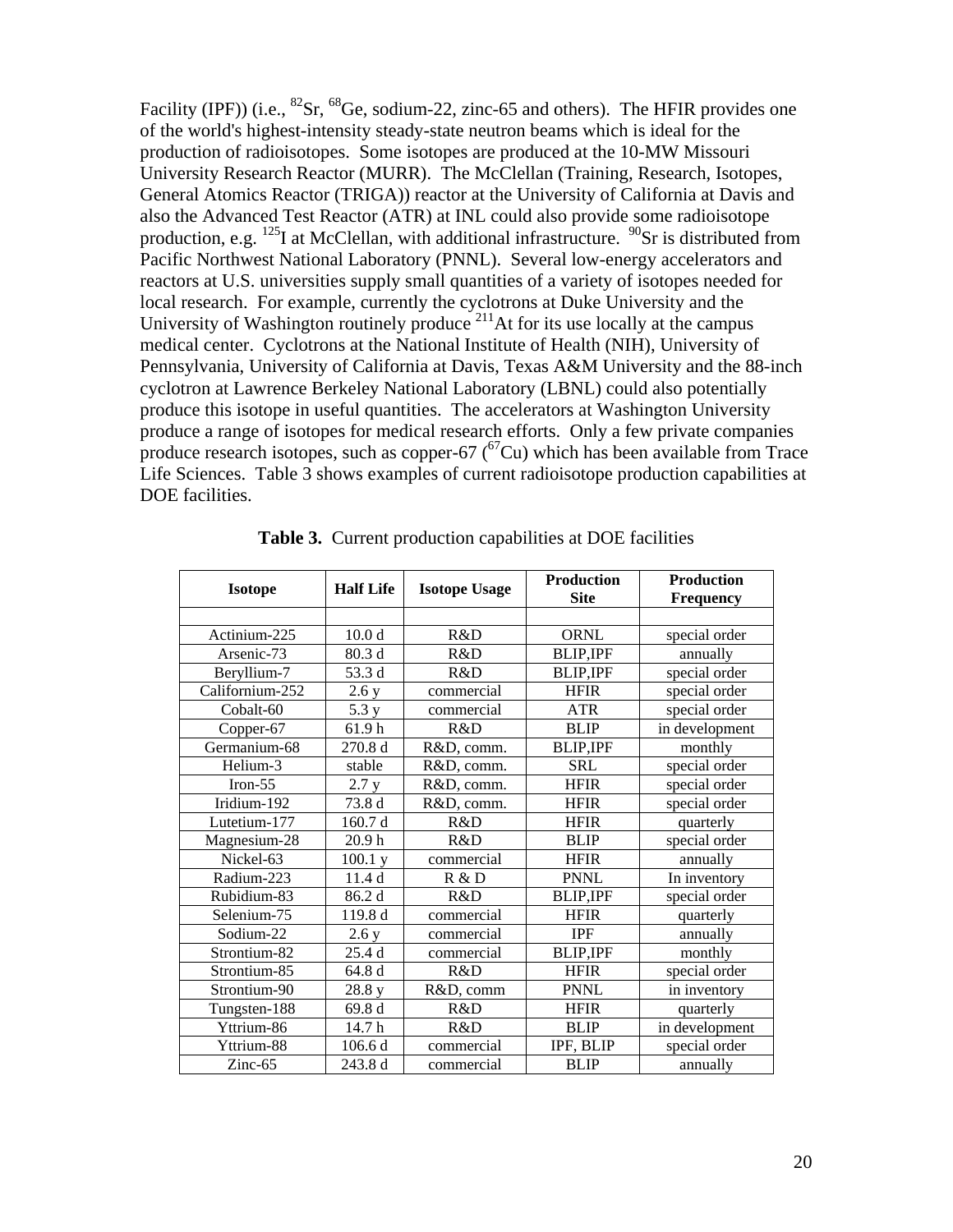### **What are the needs today and in the future?**

Medical research efforts require a steady – and reliable – source of radioisotopes for the clinical work being carried out, which limits the choices of isotopes for that community to those that are now being produced. The activity level of a radioisotope needed for a particular study can vary significantly from year to year, making anticipation of needed quantities and production strategy a challenge. This is not a major problem if the isotope can be readily produced on a local medical cyclotron that is available to the researcher. It is more challenging for isotopes supplied by the DOE isotope program which relies on facilities not dedicated primarily to isotope production. The concept of having dedicated facilities could be given higher priority as it is in many other countries. A guaranteed, reliable supply of radioisotopes is essential for the transition from R&D to clinical use in medicine. The uncertainty in the long-term availability of large quantities of radioisotopes that are now produced in very limited quantities further restricts the R&D efforts being carried out in the field. Effective coordination of back-up production capabilities is also important.

Given the installed capacity of cyclotrons optimized for  ${}^{18}$ F production, a dramatic increase in the application of other positron emitters is not likely in the short term. However, there are a number of other positron emitters of interest to the community. In several cases, these are used to determine dosimetry of therapeutic radioisotopes. In particular,  $^{124}$ I, bromine-76 ( $^{76}$ Br),  $^{64}$ Cu, and  $^{86}$ Y potentially can be used for this purpose. A number of these isotopes are present in the recent request for proposals by the DOE Office of Biological and Environmental Research (BER) as indicated in the following distribution of Table 4. It should be noted that proposals submitted to BER generally limit funding to only those for which isotopes are readily available.

| Radioisotope  | # of Proposals | Radioisotope    | # of Proposals |
|---------------|----------------|-----------------|----------------|
| Astatine-211  |                | Indium- $111*$  |                |
| Bismuth-213   |                | Iodine-124      |                |
| Carbon- $11*$ |                | Rhenium-188     |                |
| Copper-64     |                | Rhodium-105     |                |
| Fluorine-18*  | 18             | Yttrium-86      |                |
| Gallium-68    |                | Technetium-99m* |                |

**Table 4.** Isotopes Needed in DOE BER Proposals

\*Routinely available from commercial sources.

Some isotopes are produced commercially and are used in clinical therapeutic studies; these include  ${}^{89}Sr$ ,  ${}^{50}Y$ ,  ${}^{131}I$ , and  ${}^{153}Sm$ . Alpha-emitting radioisotopes, such as  ${}^{225}Ac$  or  $^{211}$ At, have the potential to be major isotopes for therapy in certain types of cancer but are in limited supply.

The levels of radioisotope activity needed increases substantially as one progresses from an R&D phase to clinical trials and then to treatment. Currently <sup>211</sup>At and <sup>225</sup>Ac or <sup>213</sup>Bi (produced in decay of  $^{225}$ Ac) are being considered for moving forward towards a clinical trial; isotope availability will influence the focus of medical research on a particular isotope. Table 5 provides estimates of the annual need in the coming years to support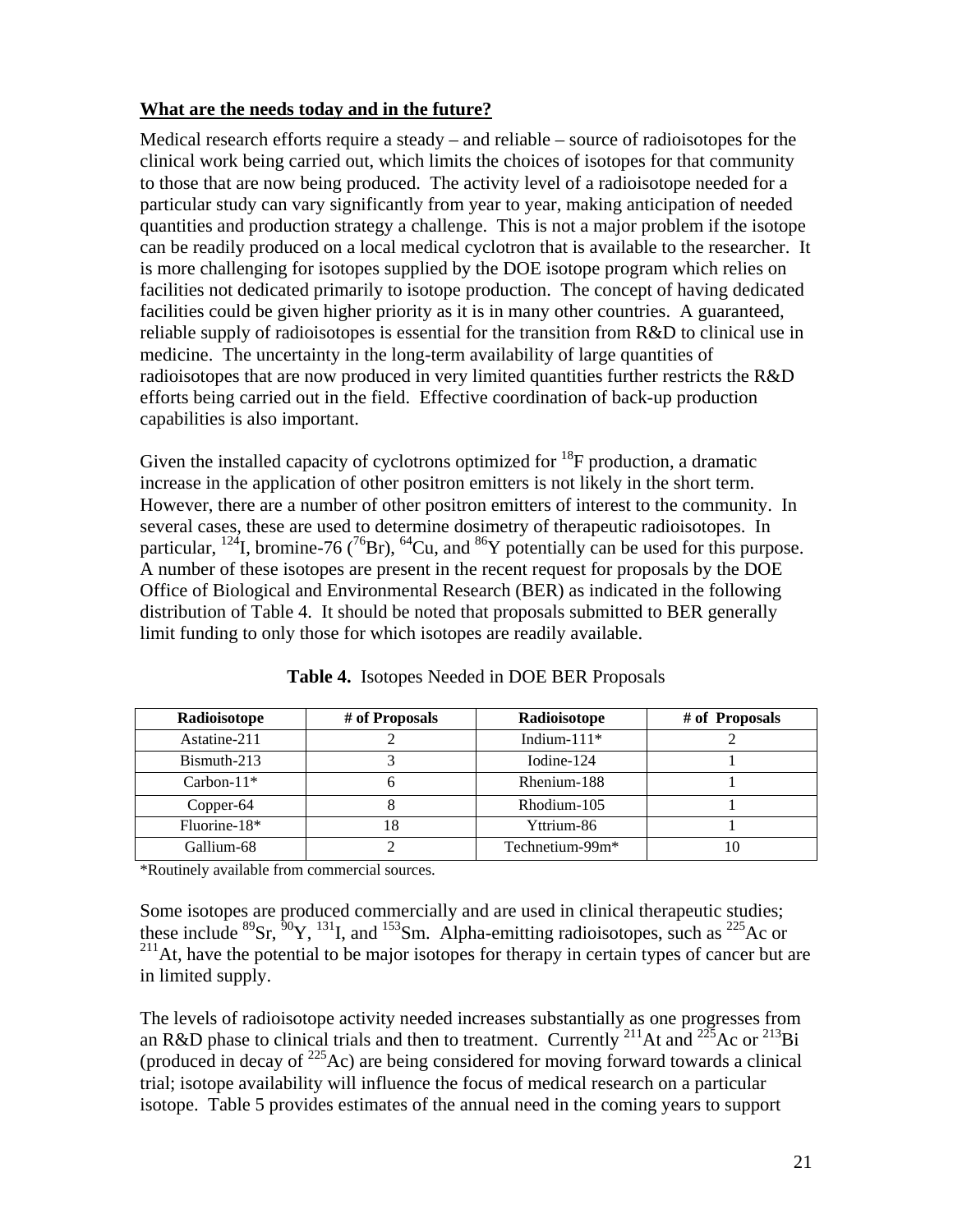identified efforts underway utilizing  $^{225}$ Ac and/or  $^{213}$ Bi. A commercially viable production process needs to be developed for the production of  $^{213}$ Bi.

**Table 5.** Estimated annual usage of <sup>225</sup>Ac and/or <sup>213</sup>Bi, based only on known needs without new developments. Estimates in out years vary by  $\pm 50\%$  depending on whether the approved treatment is with  $^{225}$ Ac or with  $^{213}$ Bi.

| Year | Amount (mCi) | <b>Program</b>                                          |
|------|--------------|---------------------------------------------------------|
| 2008 | 750          | Clinical trials/R&D support                             |
| 2009 | 1,600        | Clinical trials (1 multi- center) /R&D support          |
| 2010 | 3,100        | Clinical trials $(2 \text{ multi-center})$ /R&D support |
| 2011 | 4,600        | Clinical trials $(2 \text{ multi-center})$ /R&D support |
| 2012 | 7,400        | Clinical trials (3 multi-center)/R&D support            |
| 2013 | 15,000       | One approval; Clinical trials(2 multi-center)/R&D       |
| 2014 | $50,000+$    | Two approvals; Clinical trials/R&D support              |

ORNL currently supplies the bulk of  $^{225}$ Ac from a single 150-mCi (milliCuries) source of thorium-229  $(^{229}Th)$  that is milked approximately six times per year. The total annual production of  $225$  Ac by ORNL is about 600 mCi. Approximately 500-550 mCi of the ORNL supply is contracted for on an annual basis, leaving less than 100 mCi available for others. The Institute for Transuranium Elements (ITU) has a small amount of  $^{229}$ Th that was supplied by ORNL a number of years ago, and it produces  $\sim$ 350 mCi of  $^{225}$ Ac annually. ITU does not market or sell this  $^{225}$ Ac, but it provides only to its collaborators. There have been various attempts to ship small amounts (a few mCi) of  $^{225}$ Ac from Russia but the actual sources are largely unknown and highly sporadic in availability. Estimates are that the total current capacity is about 25-50 mCi of <sup>225</sup>Ac per shipment.

For basic nuclear physics research, in order to produce the most neutron-rich isotopes of superheavy elements (SHE), one must use the most neutron-rich beams and targets currently available. Production of elements 112, 113, 114, 115, 116, and 118 were achieved with beams of <sup>48</sup>Ca and targets (~10-20 mg) of uranium-238 (<sup>238</sup>U), neptunium-237 (<sup>237</sup>Np), <sup>242</sup>Pu, <sup>244</sup>Pu, <sup>243</sup>Am, curium-245 (<sup>245</sup>Cm), <sup>248</sup>Cm, and <sup>249</sup>Cf. Current isotope needs for further SHE research include uranium-233  $(^{233}U)$ ,  $^{235}U$ ,  $^{238}U$ ,  $^{237}Np$ ,  $^{242}Pu$ ,  $^{244}Pu$ , <sup>241</sup>Am,<sup>243</sup>Am,<sup>245</sup>Cm,<sup>248</sup>Cm, berkelium-249 (<sup>249</sup>Bk),<sup>249</sup>Cf, einsteinium-245 (<sup>245</sup>Es), and fermium-257 (<sup>257</sup>Fm) of high purity (>99% in most cases and >90% desired). In addition, for calibration and equipment verification, targets of lead-208  $(^{208}Pb)$ ,  $^{209}Bi$ , and ytterbium-176 ( $^{176}$ Yb) are required, as well as sources of  $^{252}$ Cf and  $^{245}$ Cm. Finally, neutron-rich beam material such as  ${}^{48}Ca$ ,  ${}^{50}Ti$ ,  ${}^{58}Fe$ , and  ${}^{64}Ni$  is required to produce exotic isotopes at the limits of nuclear stability for nuclear physics and nuclear astrophysics research. The Nuclear Physics national user facility, Argonne Tandem Linac Accelerator System (ATLAS), at Argonne National Laboratory (ANL) is building an ion source for fission fragments that requires 1 Ci of <sup>252</sup>Cf. Some R&D programs require actinides and transuranium isotopes that are often in short supply or are not available at all. This particularly affects basic research efforts in actinide chemistry and some programs in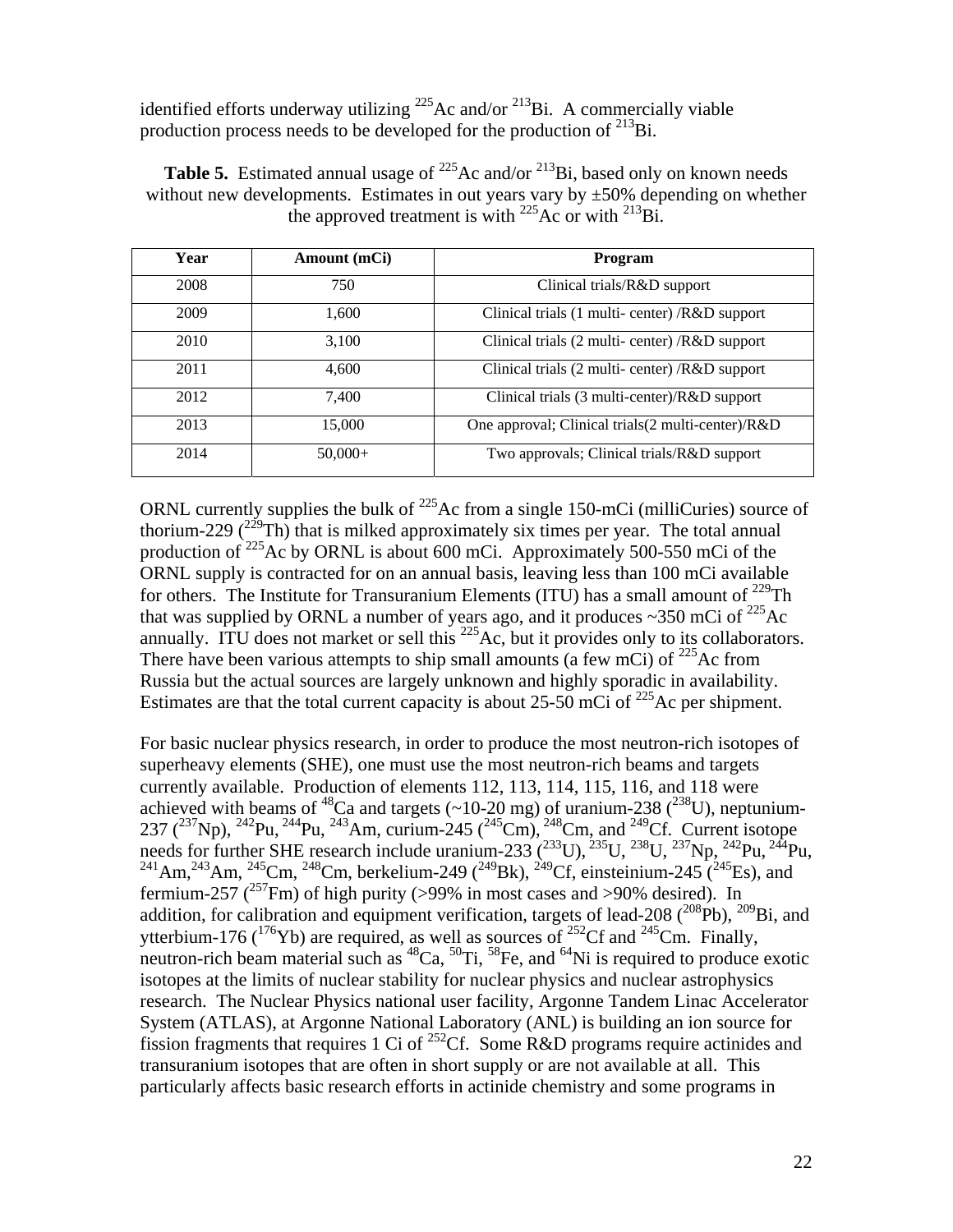nuclear physics. In some cases, a requirement for very high purity exacerbates the problem of availability.

Cross-section measurements, which are used in nuclear forensics and environmental research and by a number of Federal agencies including DHS and DOE (programs at DOE include stockpile stewardship and new reactor technologies, i.e., the Global Nuclear Energy Partnership/Advanced Fuel Cycle Initiative) require research quantities of actinides from uranium to curium and beyond (berkelium, californium, einsteinium and fermium). Fission studies require sources of  $^{252}$ Cf and  $^{248}$ Cm for testing of detectors and the study of the spontaneous fission of those isotopes themselves.

As mentioned RIMS are of interest in applications that require a power source that can be used in remote areas in extreme environments and be completely self-sufficient. Table 6 provides a list of isotopes, including their characteristic properties, which have been considered for RIMS and which need to be produced for research purposes. If any of these radioisotopes proves useful and valuable, the demand likely will increase dramatically, a situation that might challenge the Department's ability to produce them in sufficient quantity. This would transition one or all of these isotopes into the application or commercial category.

| Radioisotope <sup>1</sup> | $E_{avg}$<br>(keV) | Half-life<br>(y) | Maximum<br>$BOL2$ activity<br>$(TBq/cm^3)$ | Maximum BOL<br>source power<br>(mW/cm <sup>3</sup> ) | Maximum<br>"realistic <sup>3</sup> " BOL<br>$P_{out}$ ( $\mu$ W/cm <sup>2</sup> ) |
|---------------------------|--------------------|------------------|--------------------------------------------|------------------------------------------------------|-----------------------------------------------------------------------------------|
| Hydrogen-3                | 5.9                | 12.3             | 1.6                                        | 1.5                                                  | 1.6                                                                               |
| Krypton-85                | 251.4              | 10.8             | 1.9                                        | 75.3                                                 | 2.414                                                                             |
| Nickel-63                 | 17.4               | 100.1            | 18.5                                       | 51.7                                                 | 0.2                                                                               |
| Polonium-210              | 5.304              | 0.38             | 1,566                                      | 1.3E6                                                | 1.4E4                                                                             |
| Promethium-147            | 61.8               | 2.6              | 247                                        | 2,448                                                | 141.1                                                                             |
| Phosphorus-33             | 76.9               | 0.07             | 10,446                                     | 128,701                                              | 39,704                                                                            |
| Strontium-90              | 196.4              | 28.8             | 13.3                                       | 420                                                  | 456                                                                               |
| Thalium-204               | 245.0              | 3.8              | 202                                        | 7,689                                                | 2,778                                                                             |

| <b>Table 6.</b> Characteristics of representative beta and alpha emitters as sources of |
|-----------------------------------------------------------------------------------------|
| betavoltaic systems                                                                     |

Environmental researchers have a continuing need for  $^{73}$ As as an integral part of a research program that supports EPA's review of inorganic arsenic, a review that is mandated to be carried out every six years. As with the case for  $^{73}$ As, other radioisotopes of metal contaminants (such as cobalt, germanium, and strontium) in drinking water could be needed by researchers in the future to provide regulators with scientific information on their toxicity and disposition in animal models. Silicon-32 is an example of a research isotope that is in demand for studies in marine biology and biochemistry but that is not available worldwide. It can only be made by high-energy proton reactions, and

 1 Assumes 500 psi pressure for  ${}^{85}$ Kr and  ${}^{3}$ H gases. <sup>1</sup> Assumes 500 psi pressure for  ${}^{85}$ Kr and  ${}^{3}$ H gases.<br><sup>2</sup> "Beginning-of-life: the start of battery operation"

<sup>&</sup>lt;sup>3</sup> Areal density used; for beta emitters, assumes  $\eta_{conv} = 10\%$ ,  $\eta_{source} = 30\%$  (utilizing  $4\pi$  collection geometry) and source thickness =  $2*$ Beta range, and a pure radioisotopic source. For alpha emitter <sup>210</sup>Po, assumes  $\eta_{conv} = 10\%$ ,  $\eta_{source} = 90\%$  and source thickness of 1 µm.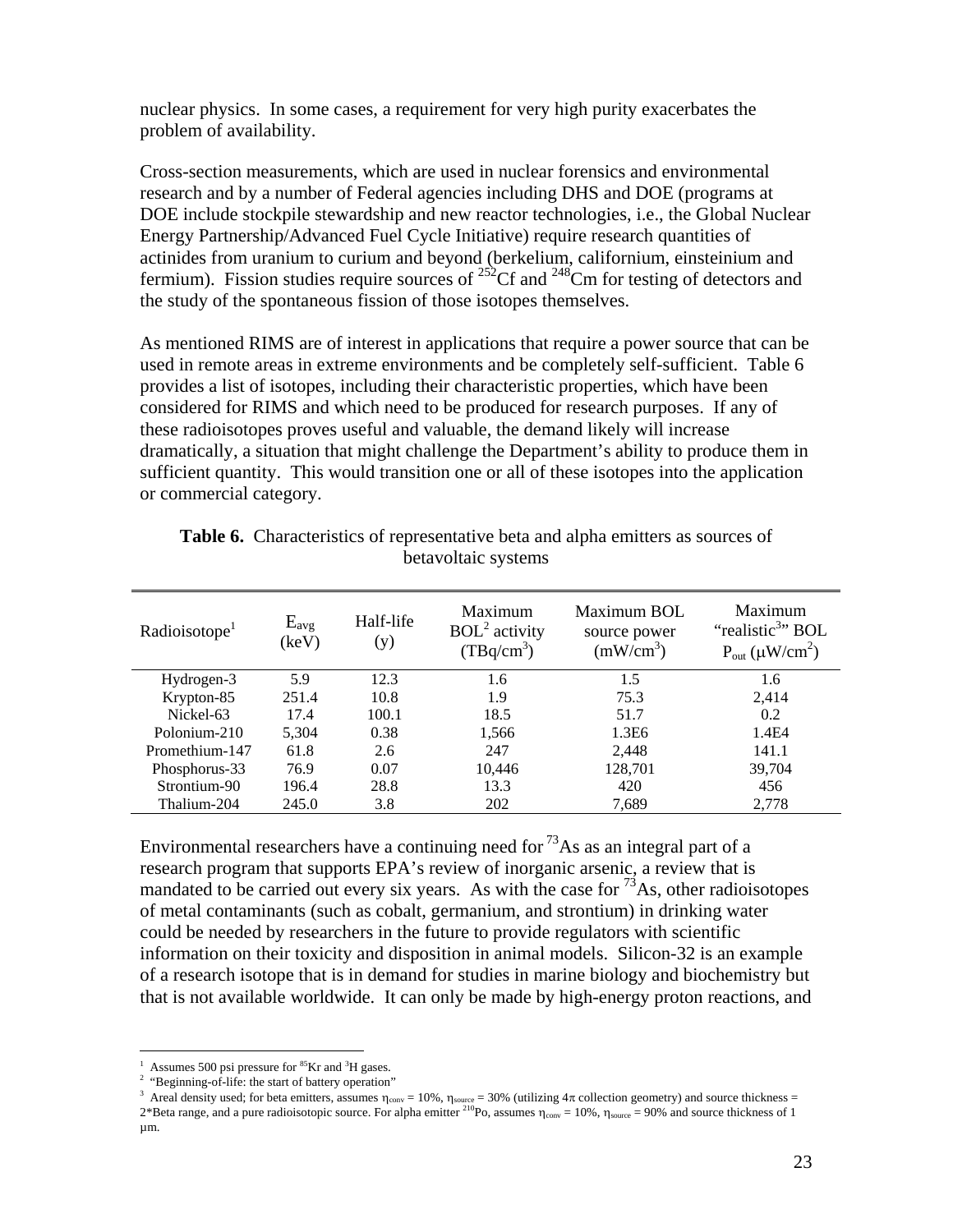the availability of beam-time for this purpose is limited. The availability of radioisotopes for molecular biology research has been adequate to date.

In fact, as the costs and problems associated with the use of these radioisotopes and their disposal have increased, their use in the biology lab has decreased. There still exist instances in which their use is required given the sensitivity available through radiometric analysis. The fact that early work with the sequencing of genomes was accomplished with  $^{32}P$  was acknowledged.

### **What is the status of the supply and what is missing?**

Five years ago, the Society of Nuclear Medicine (SNM) and the National Cancer Institute (NCI) sponsored a workshop on availability of radioisotopes needed for NCI-funded research and provided a list of 14 key research radioisotopes for diagnostic, dosimeter studies and therapeutic uses in research. <sup>225</sup>Ac, <sup>211</sup>At, and <sup>67</sup>Cu are examples of radioisotopes that have shown great promise for cancer therapies but for which development is inhibited because of the lack of a reliable supply for use in research and clinical trials. The list of radioisotopes generated at the earlier NCI workshop, which is exhibited in Tables 7 and 8 below, was reviewed during the current workshop and an indication of the current supply status of each of these radioisotopes is included in the tables.

| <b>Isotope</b> | <b>Half Life</b> | <b>Radiation and Application</b> | <b>Availability</b>     |
|----------------|------------------|----------------------------------|-------------------------|
| Arsenic-74     | 17.8d            | $\beta^*$ , Dosimetry check      | Not available/high cost |
| Bromine-76     | 16 <sub>h</sub>  | $\beta^*$ , Dosimetry check      | Only one supplier       |
| Copper-64      | 12.7 h           | $\beta^*$ , Dosimetry check      | 3 sources               |
| Yttrium-86     | 14.7 h           | $\beta$ +, Dosimetry check       | Unreliable supply       |
| Zirconium-89   | 3.3d             | $\beta$ , Brain tumor diagnostic | Not available           |

**Table 7.** List of diagnostic research isotopes in short supply

**Table 8.** List of therapeutic research isotopes in short supply

| <b>Isotope</b>                    | <b>Half Life</b>  | <b>Radiation and Application</b>         | <b>Availability</b>      |
|-----------------------------------|-------------------|------------------------------------------|--------------------------|
| Actinium-225/Bismuth-213 (gen)    | 10 d/46 m         | $\gamma$ , $\alpha$ ; Cancer therapy     | Only one supplier        |
| Astatine-211                      | 7.2 <sub>h</sub>  | $\beta$ , $\alpha$ , Cancer therapy      | Two suppliers            |
| Bromine-77                        | 2.4d              | $\beta$ , Labeling                       | Not available            |
| Copper-67                         | 2.6d              | $\beta$ , Cancer therapy                 | Only one supplier        |
| Holmium-166                       | 6.8 <sub>m</sub>  | $\beta$ , Arthritis, cancer therapy      | Two suppliers            |
| Lutetium-177 (high specific act.) | 6.7d              | $\beta, \gamma$ , imaging, cancer treat. | Being develop./high cost |
| Promethium-149                    | 2.2d              | $\beta$ , therapy                        | Only one supplier        |
| Radium-224//Bismuth-212 (gen)     | 3.7 d/1.0 h       | $\gamma$ , $\alpha$ ; Cancer therapy     | Not available            |
| Rhenium-186                       | 3.8d              | $\beta$ , Cancer therapy (bone)          | Only one supplier        |
| Tungsten-188/Rhenium-188          | 16.9 <sub>h</sub> | $\beta$ , Cancer treatment               | Only one supplier        |

 $(gen) = obtained from decay of parent/generator production.$ 

In the physical sciences, current isotope needs for transuranium and SHE research include <sup>233</sup>U, <sup>235</sup>U, <sup>233</sup>U, <sup>237</sup>Np, <sup>242</sup>Pu, <sup>244</sup>Pu, <sup>241</sup>Am, <sup>243</sup>Am, <sup>245</sup>Cm, <sup>248</sup>Cm<sup>249</sup>Bk, <sup>249</sup>Cf,  $252 \text{C}f$ ,  $245 \text{Es}$ , and  $257 \text{Fm}$  (either as targets or in some cases as sources). Most of these isotopes are only produced at HFIR and are presently in short supply or just not available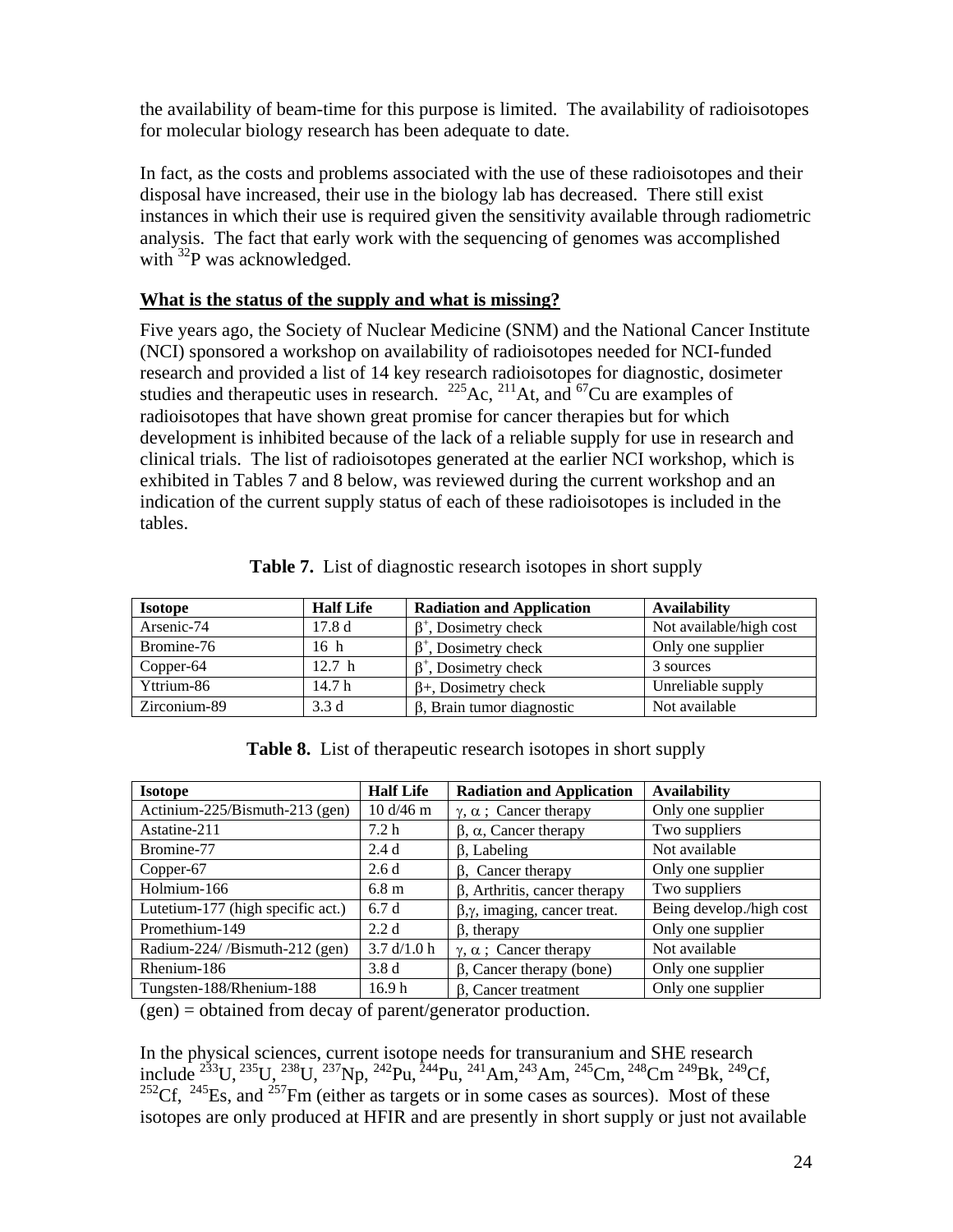from domestic supplies. Isotopes for the development of nuclear batteries such as  $147$ Pm,  $^{210}P_0$ ,  $^{33}P$  and some others, are available from local producers on a small scale but if studies are successful, demand will eventually exceed supply. Most other research and development isotopes are available from domestic or foreign suppliers.

### **What are the options for increasing availability and associated technical hurdles?**

The availability of radioisotopes could be improved with a strategy for better, integrated utilization of existing reactors and accelerators. Consideration should be given to increasing the portfolio and operation of facilities at which the DOE supports production of radioisotopes. Special shipping containers are needed, which are expensive to manufacture.

Research and development efforts need to be focused on new production and extraction techniques for those isotopes of interest, particularly those in short supply. For example, new processes for expanding the supply of <sup>225</sup>Ac could be explored. The most immediate way for the supply to be expanded is to access DOE-controlled sources of  $^{229}$ Th, the parent of  $225$ Ac. However, as mandated by Congress, the DOE Office of Environmental Management has begun to dispose of the  $^{233}U$  required for the recovery of additional <sup>229</sup>Th. Without the DOE sources, the success of <sup>225</sup>Ac and/or <sup>213</sup>Bi as a potential treatment is severely limited by the amount of radioisotope, which restricts the number of patients who could be accommodated. Unfortunately, even if the DOE supply were made available, there would not be sufficient quantities to go beyond the clinical trials. Alternative production methods have been demonstrated on a small scale but do not produce commercially available quantities. Further, all known processes not utilizing the existing <sup>233</sup>U rely on either an accelerator approach (producing  $225$ Ra or  $225$ Ac directly) or a high-flux reactor to produce  $^{229}$ Th (requiring years to produce meaningful quantities), and all need  $^{226}$ Ra as the target, which has its own nuclear and safety issues to consider, e.g., no central repository for safe collection and storage. The actinium is one of many alpha emitters undergoing R&D as a candidate for clinical trials. Similar discussion could be used for the alpha emitter <sup>212</sup>Bi obtained through decay of <sup>224</sup>Ra.

Another alpha-emitter of interest for therapeutic applications is  $^{211}$ At, which has a 7-hour half-life and can only be produced by irradiating a bismuth target with a beam of helium-4 (alpha particles). There are currently a limited number of cyclotrons in the United States that can accelerate this beam and thus the production of this radioisotope has been problematic. Currently, 211At is produced at the cyclotrons at Duke University and the University of Washington routinely. In addition, cyclotrons at NIH, University of Pennsylvania, University of California at Davis, Texas A&M University, and LBNL could also potentially produce it in useful quantities. Another possible production route is to irradiate bismuth targets with a beam of lithium-7  $(^{7}Li)$  to produce radon-211. In this case, the advantage is that the parent of  $^{211}$ At is produced, which enables one to ship the material and have the  $^{211}$ At increase during shipment. Also, since radon is a gas, separation from the astatine daughter is quite easy. Unfortunately, the ability to accelerate <sup>7</sup>Li with beam currents useful for clinical applications limits this production option. Considering all of the issues,  $^{211}$ At can be more easily produced in the quantities needed to support widespread clinical use than can the heavier alpha emitters. A broad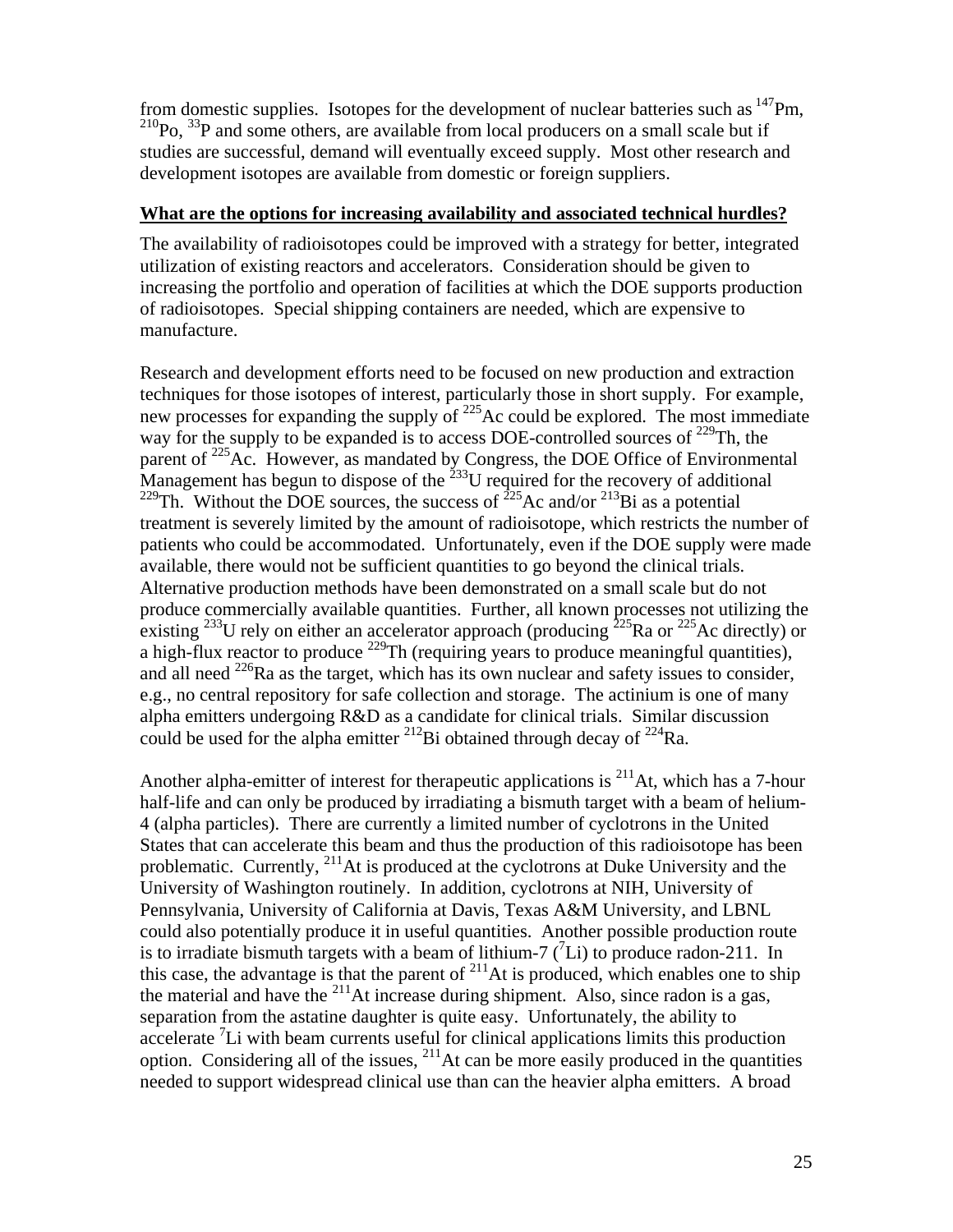portfolio of alpha emitters should be considered and a production strategy for candidates for clinical trials should be developed.

Improved communication between Federal agencies is essential to having realistic expectations in terms of which isotopes might be available in large quantities. It is necessary to project the needed quantities in order to plan for increased production. Effective coordination among the different agencies that support R&D for medical applications could help this, especially if there is sufficient lead time to react to changing needs. A mechanism for funding the increased quantities of isotopes needs to be defined. Estimating the future need for specific isotopes is a particularly difficult problem.

A key aspect related to this question is the *Catch-22* situation in which one can get grant funding to purchase an isotope, only if the isotope has been produced, but an isotope will be produced only if there is a demand for the isotope and there is some certainty that there will really be funds to pay for it. This cycle (Figure 3) is of concern to researchers.



**Figure 3.** The challenge of predicting real needs: the isotope "merry-go-round"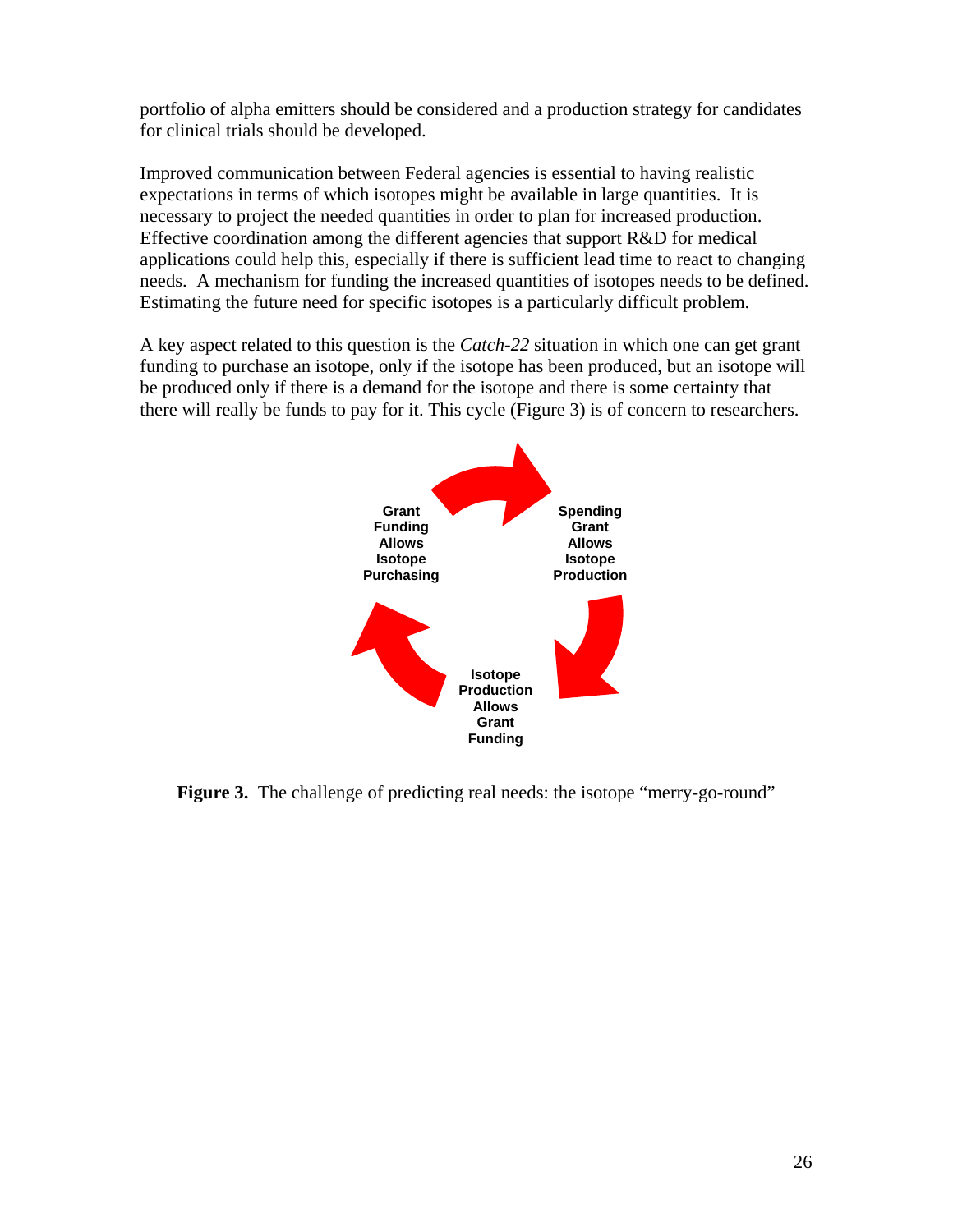# **Radioisotopes for Applications**

### **Who uses them and why?**

Radioisotopes for commercial applications include, but are not limited to, clinical uses for health care, exploration efforts for new energy sources, industrial process control, and use as reference materials in national security, industry, medicine, occupational health, agriculture, and environmental programs. Some isotopes are used in a wide range of applications critical to science, national security, and industry and have an enormous impact on our Nation's economy. For example, over 20 million procedures are performed annually in the United States that use radiopharmaceuticals and radiotracers for clinical (diagnostic and therapeutic) applications.  $\frac{59 \text{m}}{2}$ Tc, which is generated in hospitals by using  $\frac{99}{9}$ Mo/ $\frac{99}{2}$ Tc generators, is needed in more than 85% of the applications, but the <sup>99</sup>Mo parent is currently available only from other countries.



**Figure 4.** Bone scans locating cancerous growth by observing the radioactivity of <sup>99m</sup>Tc.

 $^{68}$ Ge and  $^{82}$ Sr are critical to meet the increasing demand of the use of PET scanners for imaging and metabolic studies in the heart and other organs, and the detection and staging of cancer. The economic welfare of a number of industries is dependent on a reliable supply of radioisotopes. For example,  ${}^{252}$ Cf – and the neutrons it emits – is needed for such applications as the start-up of civil and naval reactors, online materials analyzers for optimizing coal-fired power plants and Portland cement production, treatments for certain cancers that are not responsive to other radiation therapies (e.g., hypoxic tumors), oil and gas exploration, radiography of aircraft to detect corrosion and metal fatigue, and trace element forensic studies in U.S. Army field units. <sup>241</sup>Am is critical for well-logging procedures and for smoke detector systems in homes.  $^{63}$ Ni and  ${}^{3}$ He (obtained from decay of  ${}^{3}$ H, tritium) are respectively critical for chemical agent and the radiation detectors used for national security.  $^{60}$ Co is widely used for sterilization of medical devices and for the radiation treatment of food, materials, and blood. Iridium-192 ( $^{192}$ Ir) is extensively used in both industrial and medical environments – Non-Destructive Testing for portable gamma radiography inspection of welds and in high dose-rate brachytherapy for localized treatment of cancer. However, it has a high cost associated with its production. Appendix H includes a detailed and comprehensive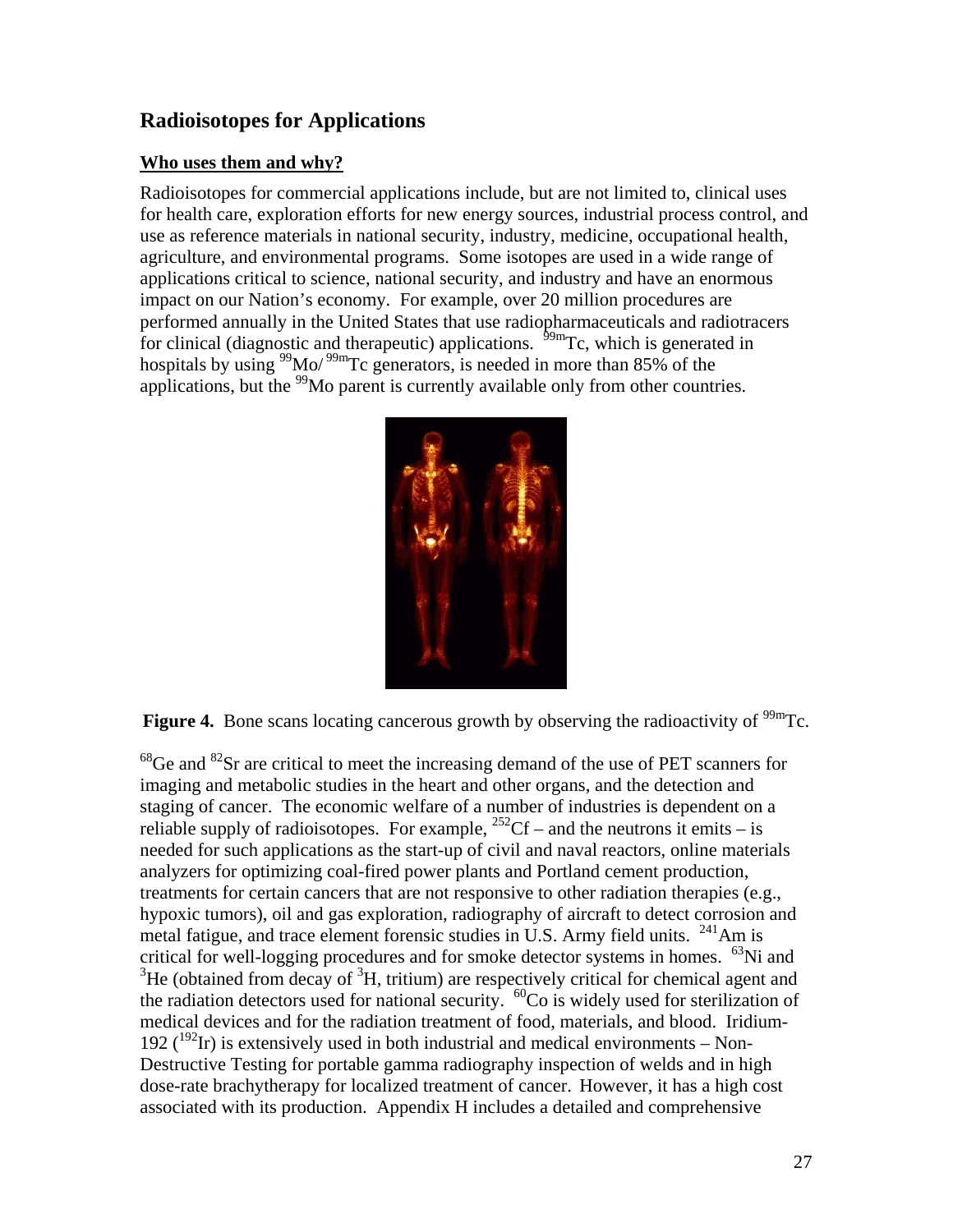description of how isotopes are used in various applications. One isotope,  $^{192}$ Ir, can be used for gamma radiography inspection of welds and in a different application for localized brachytherapy for treating cancer. However, it has a high cost associated with its production.

### **Who produces them and where?**

There has been a shift in the production and distribution of isotopes away from domestic sources and towards foreign sources. The production of isotopes has also shifted from the U.S. national laboratories to foreign national laboratories and government facilities such as the European Community funded reactors at Petten (Netherlands) and Mol (Belgium) and the multitude of reactor and cyclotron sites in the former Soviet Union. The primary reasons for this change include the rising costs of operations at the U.S. national laboratories, DOE past pricing policy changes that resulted in substantial price increases that were unacceptable to the user community, parasitic operation<sup>4</sup> of facilities in the United States leading to irregular supply schedules, the age and unreliability of the equipment at the national laboratories, retiring technical personnel, and the application of full cost recovery (Public Law 101) to the cost of "commercial" isotopes. This has resulted in an unreliable supply of isotopes year-round and has promoted the migration of business to foreign, government-subsidized facilities. The increasing dependence on foreign sources to supply isotopes critical to the economy and health care of the United States poses great risks associated with transportation, political relationships, and security with transport; both current and future applications may be severely effected.



**Figure 5.** Diverse uses of the radioisotope  $^{252}$ Cf

**<sup>4</sup> The term "parasitic operation" refers to the circumstance whereby isotope production is not the primary mission, but rather a byproduct of other activities. This results in irregular and unreliable supply schedules.**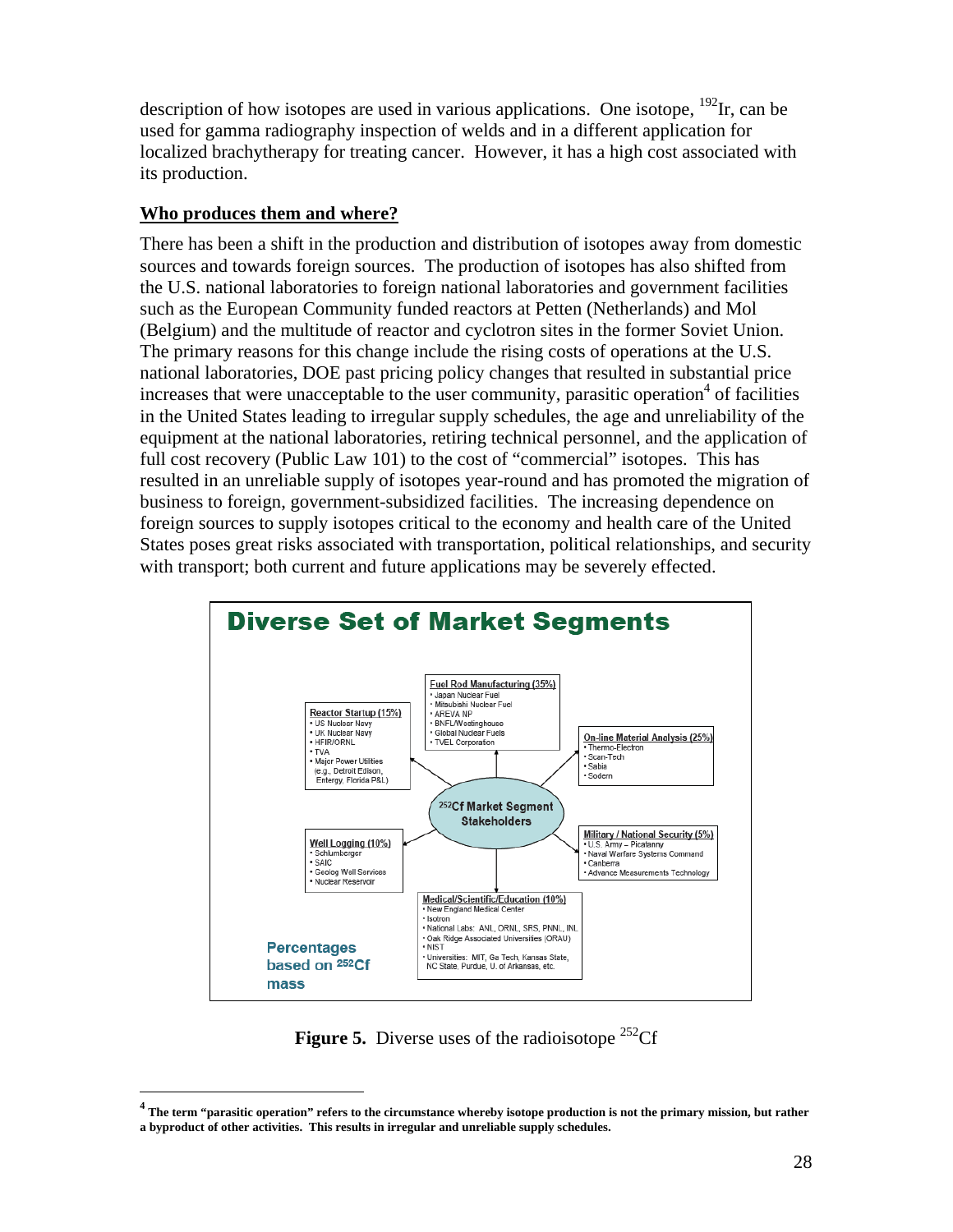Production of certain isotopes such as  $^{252}$ Cf can only be achieved efficiently using the highest flux nuclear reactor such as HFIR at ORNL. Also, the complex radiochemical processing required during the extraction of the  $^{252}$ Cf from the irradiated targets has concomitant transuranic waste produced that can only be assimilated by government supported facilities. Similarly, the production of  $^{241}$ Am is a byproduct of decay weapons grade 239Pu refining and therefore only available via government supported facilities for both the production and disposal of the waste generated. These examples typify the need for "strategic isotope" classification for such nuclides as they cannot be produced in the private sector and necessarily demand use of government facilities. <sup>3</sup>He was discussed at length in the previous section and is a decay product of tritium.

Approximately 110 radioisotopes are sold by companies represented by the Council on Radionuclides and Radiopharmaceuticals (CORAR) group. Current production of many isotopes is limited to a sole source; for instance fission product extraction and purification from irradiated fuel elements is currently only available from sites in the former Soviet Union (e.g.,  $^{137}Cs$ , krypton-85 ( $^{85}Kr$ ),  $^{147}Pm$ ). The recent  $^{252}Cf$  shortage from the DOE resulted in existing customers supplementing their requirements from the Research Institute of Atomic Reactors (RIAR) site at Dimitrovgrad in Russia. <sup>99</sup>Mo is only available from abroad, and while it is produced at reactors in Australia, Europe, and South Africa, these sites are generating primarily for local requirements. Canada is the most prominent supplier of  $\frac{99}{9}$ Mo in the world and also dominates the world's  $\frac{60}{6}$ Co supply as a result of the use of cobalt metal as a flux flattener in the Canadian Deuterium Uranium reactor design. The existence of only one supplier puts the reliability of the supply at risk. This risk increases when the sole isotope source is located in a foreign country. Appendix H describes the production of each radioisotope that is important for applications.

### **What are the needs today and in the future?**

Isotopes are widely used in a broad array of commercial applications in many areas that are strategically important to U.S. defense, industry, and medicine. The community has identified several critical radioisotope supply issues that must be addressed immediately. To address this challenge requires recognition of the strategic importance of a few of these isotopes to the Nation and will likely need attention at the government level. Specifically, the radioisotopes at issue are:  $^{252}$ Cf,  $^{241}$ Am,  $^{99}$ Mo, and  $^{137}$ Cs.  $^{3}$ He was covered in another section of the report. For example,  $\frac{99 \text{m}}{2}$ Tc (from a  $\frac{99 \text{Mo}}{99 \text{m}}$ Tc generator) is used in approximately 50,000 medical procedures every day in the United States, while californium, americium, and cesium isotopes are critical to the oil and gas industry. Table 9 lists additional isotopes that are not used commercially but that are in continuous demand for national security. A description of present and future demands for these radioisotopes for applications is presented in Appendix H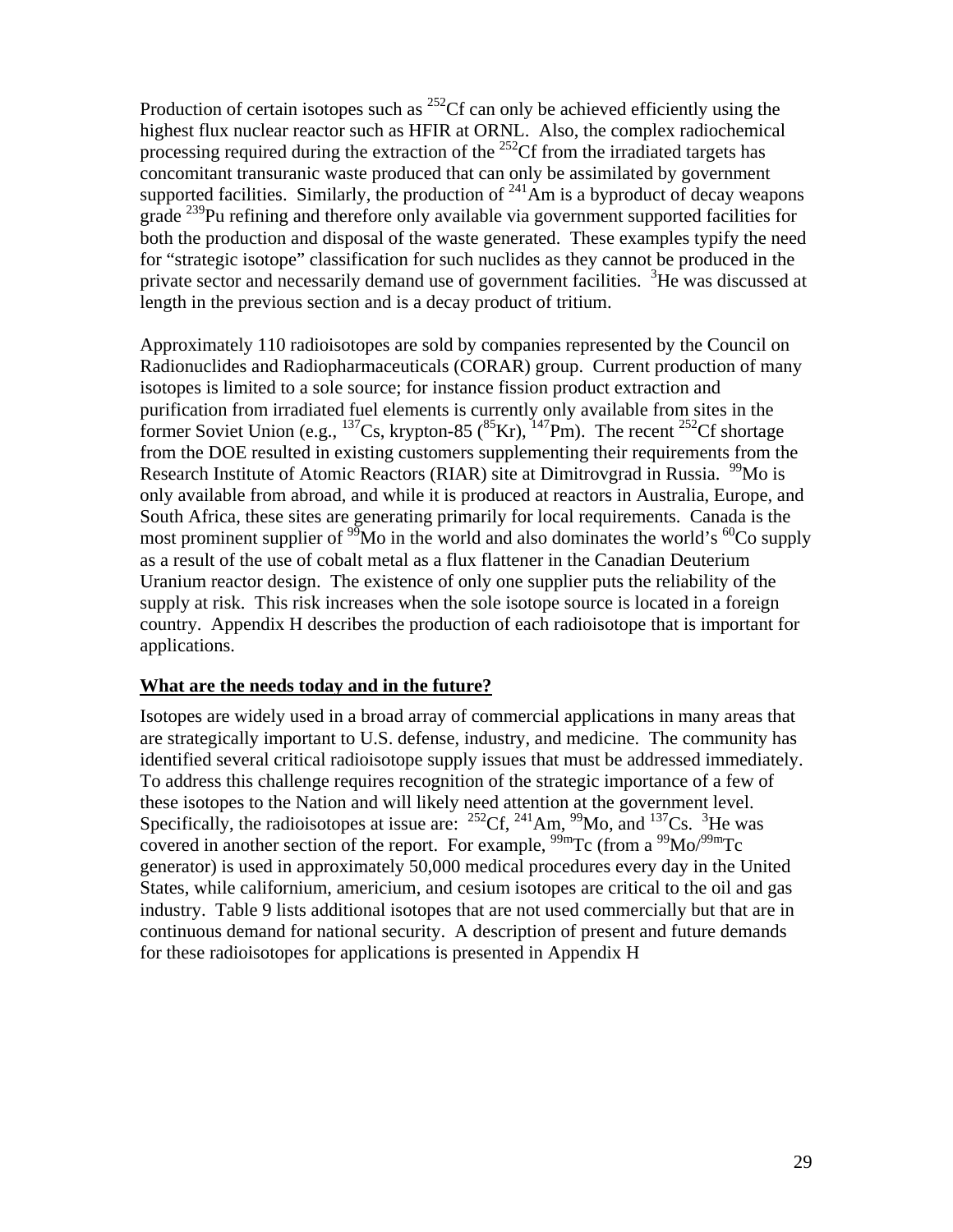| <b>Isotope</b> | Half-life    | Application                                  | <b>Comments</b>       |
|----------------|--------------|----------------------------------------------|-----------------------|
| Americium-243  | $7.3x10^3y$  | Nuclear Forensics, isotope dilution analysis | Need high purity, No  |
|                |              |                                              | separation technology |
| Neptunium-236  | $1.55x10^5y$ | Nuclear Forensics, isotope dilution analysis | Need high purity, No  |
|                |              |                                              | separation technology |
| Plutonium-236  | 2.87y        | Nuclear Forensics, isotope dilution analysis | Need high purity, No  |
|                |              |                                              | separation technology |
| Plutonium-242  | $3.75x10^5y$ | Nuclear Forensics, isotope dilution analysis | Need high purity, No  |
|                |              |                                              | separation technology |
| Plutonium-244  | $8.0x10^7$ y | Nuclear Forensics, isotope dilution analysis | Need high purity, No  |
|                |              |                                              | separation technology |

**Table 9.** Table of isotopes essential for national security applications (not used commercially, but expected continuous future demand)

### **What is the status of the supply and what is missing?**

Shortages in industrial isotope supplies have a profound impact on the U.S. economy, public health, and national security. This working group focused on isotope supply issues as they affect industrial applications. Many of the isotopes critically required for research and industrial applications are in short supply or not available at all, and must be imported from foreign sources. The brief interruptions in the supply of  $\frac{99}{9}$ Mo from Canada in 2007 and from Europe in 2008 are examples of the severe impact this creates on the national health care. The cessation of the production of  $^{241}$ Am and  $^{252}$ Cf had severe implications on energy exploration.

The table in Appendix H provides an extensive summary of all radioisotopes important for industrial/commercial interests and their status. Table 10 summarizes the isotopes of industrial interests that are currently either in short supply, not available, or only available from foreign suppliers, and that are considered of critical importance to the Nation. Other commercial isotopes in short supply, but of less strategic importance to the Nation, are included in Table 11 in the Conclusion.

| <b>Isotope</b>  | <b>Half Life</b> | <b>Application</b>                       | Problem                    |
|-----------------|------------------|------------------------------------------|----------------------------|
| Actinium-225    | 10d              | Daughter Bi-213 used for clinical trials | Limited supplies are       |
|                 |                  | for treatment of AML and other cancers   | preventing clinical trials |
| Americium-241   | 432.7 y          | Gamma source for process control,        | Ceased production          |
|                 |                  | Neutron source for well logging, Alpha   |                            |
|                 |                  | source for home smoke detectors          |                            |
| Californium-252 | 2.6y             | Neutron source for reactor start up,     | Ceased production          |
|                 |                  | well logging, process control and,       |                            |
|                 |                  | cancer therapy                           |                            |
| Cesium-137      | 30y              | Industrial process control, cargo        | No domestic supply         |
|                 |                  | imaging, cancer treatment, blood         | Russian supply at risk     |
|                 |                  | irradiation, calibration of radiation    |                            |
|                 |                  | instruments, and oil well logging        |                            |
|                 |                  | (reservoir determinations)               |                            |
| Molybdenum-99   | 66 h             | Decay to technetium -99, needed in       | No domestic supply;        |
|                 |                  | large amount for medical diagnostics     | foreign suppliers have     |
|                 |                  |                                          | potential problems         |

**Table 10.** Radioisotopes for commercial applications identified as in short supply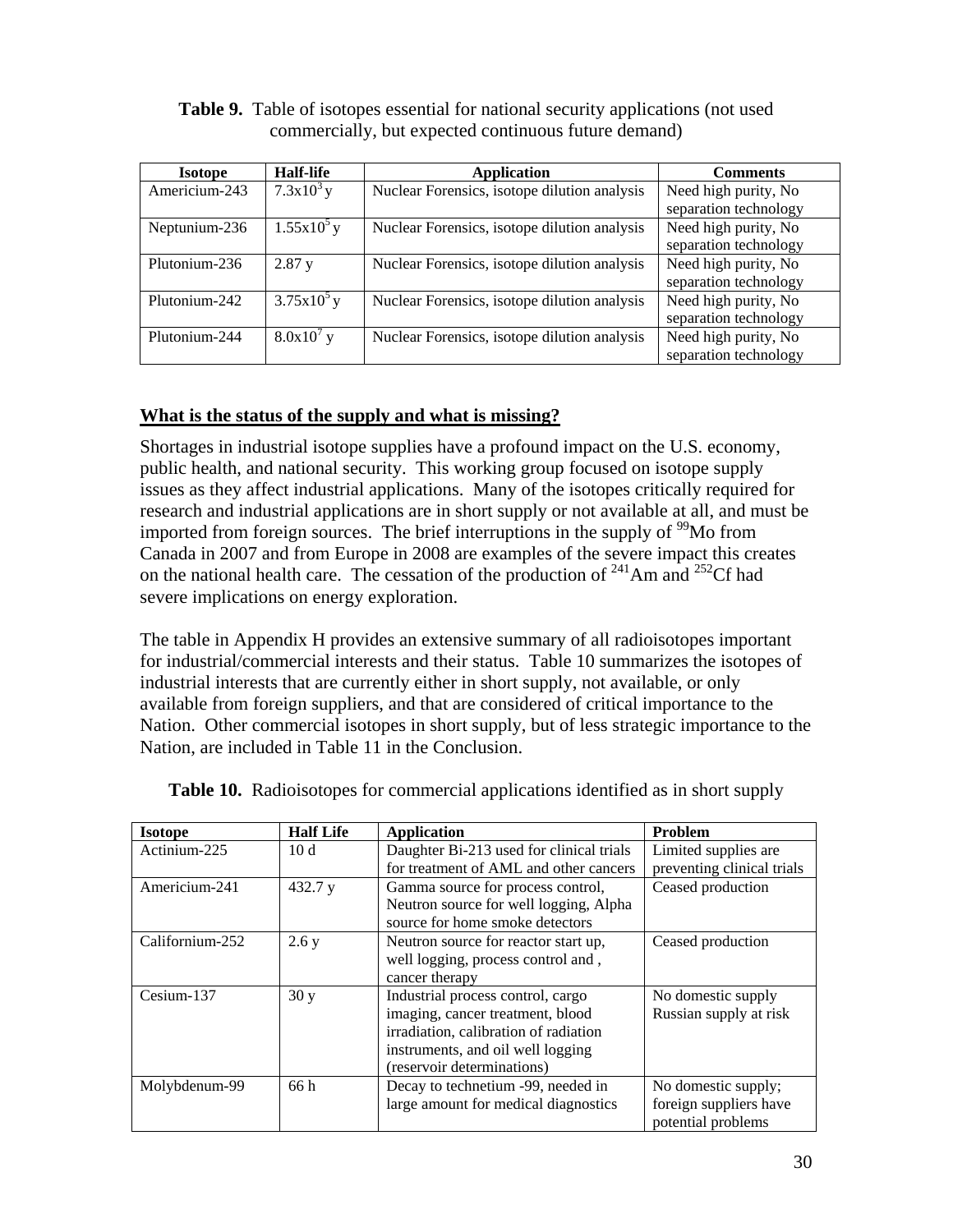### **What are the options for increasing availability and associated technical hurdles?**

The DOE Isotope Program, the national laboratories, and certain universities have the facilities and infrastructure to produce many of these radioisotopes. An evaluation of existing resources needs to be performed to ensure coordination and efficient use of any underutilized capacity at accelerators and reactors within the United States. Potential technological solutions as well as efforts to maximize the utilization of existing strategic resources will be required to solve the problem. Diverse options, such as using multipurpose existing facilities versus dedicated new facilities, should be evaluated.

While an enhanced national capability to produce a range of isotopes from domestic sources is desirable, it is likely that the United States will continue to depend upon foreign sources for certain isotopes for the foreseeable future. In this context, enhanced international cooperation and collaboration in isotope development, production, and supply is necessary and should be pursued. The formation of networks or coalitions of research reactors, accelerators, and related facilities for coordinated isotope supply should be encouraged and initiated.

International cooperation should aim to ensure that isotopes acquired from foreign sources meet necessary quality standards and that supply arrangements from foreign sources are robust, reliable, and redundant. Occasionally the quality of the supply may be a problem as the reliance upon foreign facilities with different standards for quality assurance and quality control may pose problems that also need to be addressed. The absence of competitive domestic suppliers for many isotopes and the devaluation of the American dollar against most foreign currencies have resulted in significantly higher costs to obtain isotopic materials. A domestic back-up supply will provide increased assurances for a reliable isotope supply.

The significant impact that isotopes have on strategic, economic, societal, and public issues needs to be stressed. New models to ensure the development of public-private partnerships should be investigated together with the determination of realistic costsharing between the parties. It is particularly important to recognize that certain isotopes can be produced only within and as a result of government-funded facilities and projects. Paths forward should include mechanisms that allow stakeholders (actual users and producers) to provide input to DOE to ensure proper prioritization. Short- and longrange plans for cradle-to-grave infrastructure support and operations needs to be developed to ensure the supply of these and other isotopes.

Significant improvements in training and education programs are also needed in order to supply the professional, academic and technical workforce needed for all aspects of this vital industry.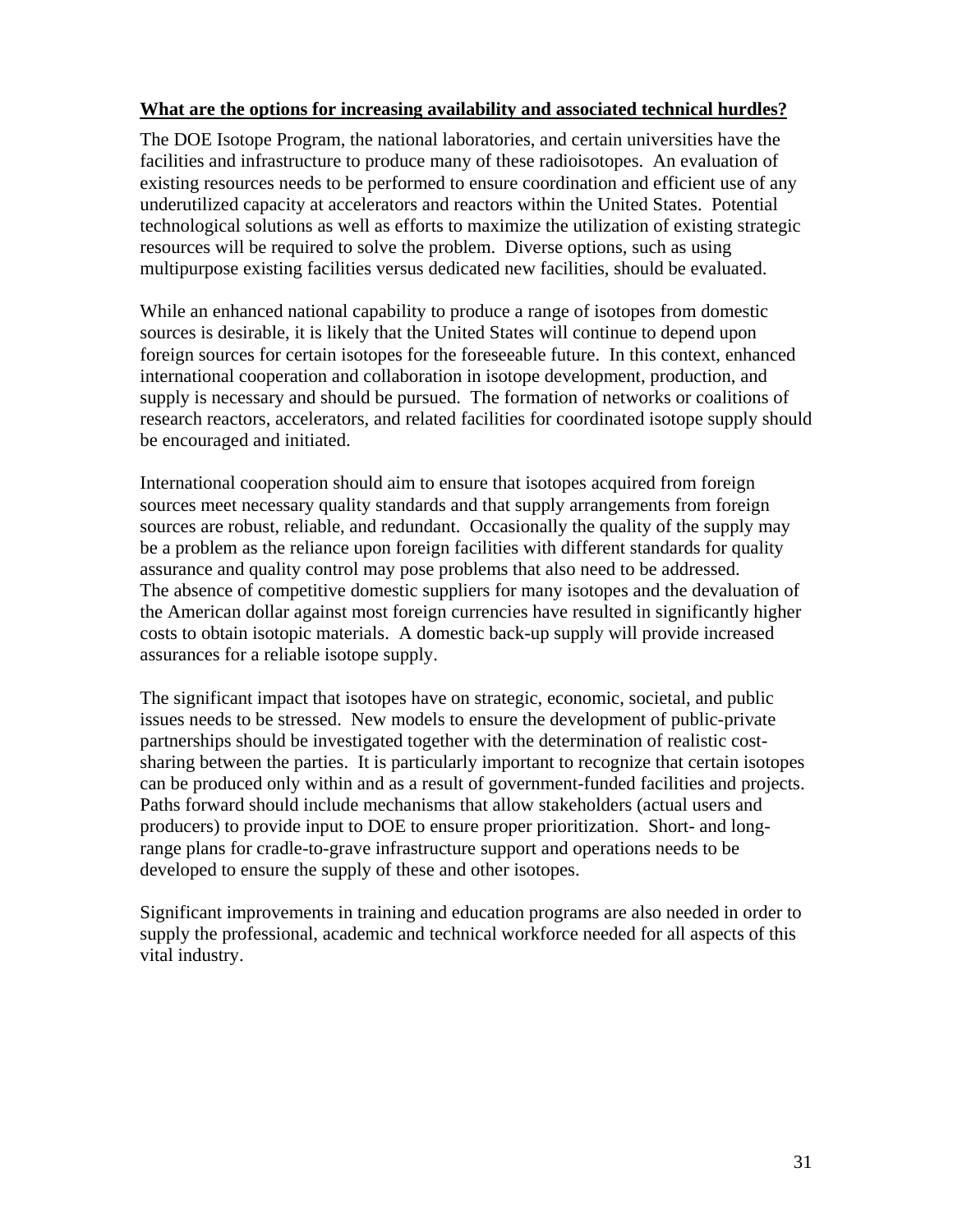# **CONCLUSION**

Table 11 summarizes the isotopes identified at the workshop as being in short supply. It includes isotopes identified from the three working groups: Stable and Enriched Isotopes, Radioisotopes for Research and Development, and Radioisotopes for Applications. The list is substantial, and it is clear that the limited resources of the DOE Isotope Program will not be able to address all of these issues. To set priorities for the production of research isotopes, enhanced communication with stakeholders and federal agencies will be necessary, as will setting of priorities. Shortly after this workshop the NP charged NSAC to conduct two activities. The first activity involves the prioritization of research opportunities with isotopes. The second is the generation of a long-term strategic plan for isotope production, as it pertains to DOE and its Isotope Program.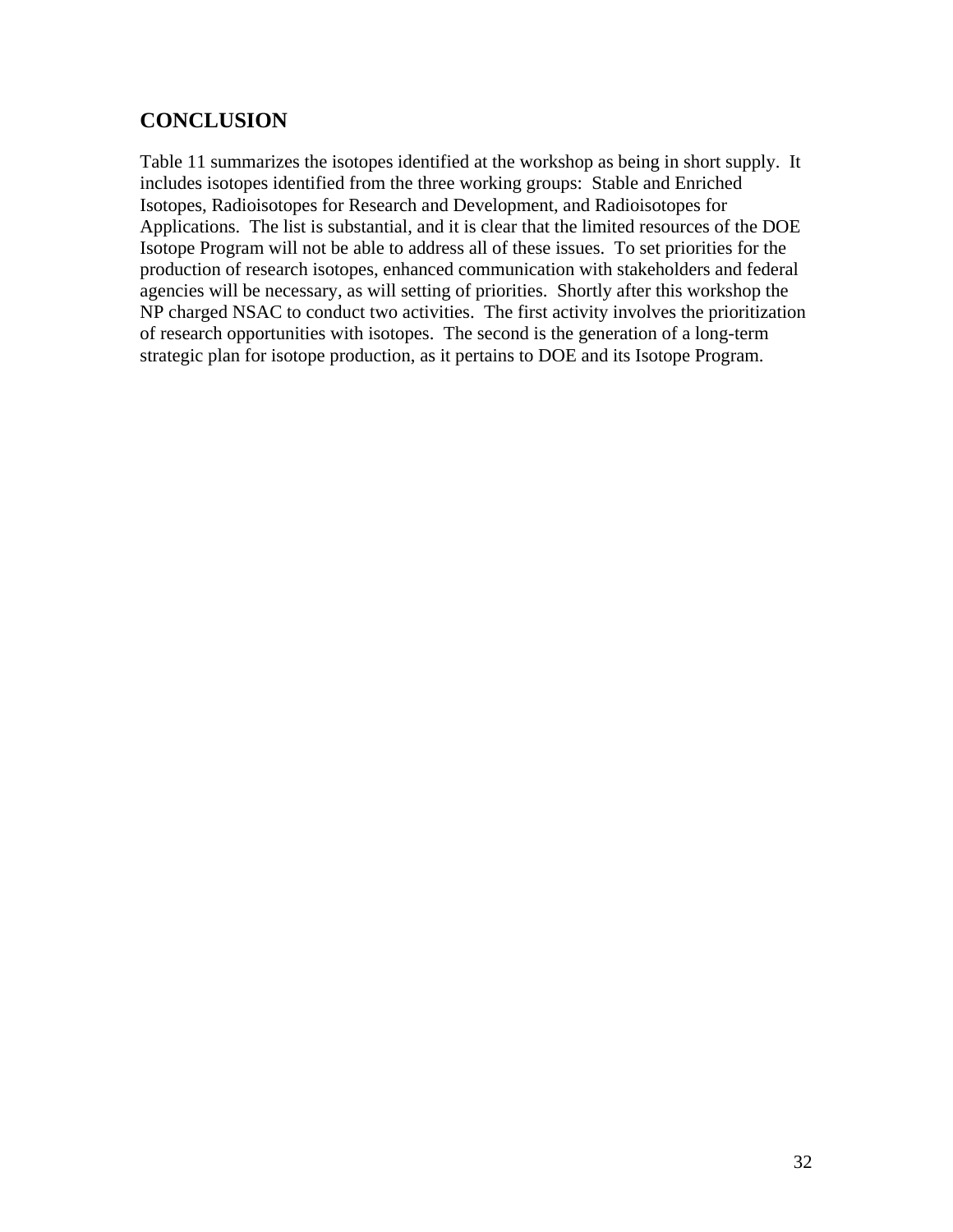| <b>Isotope</b>                | Half-<br>Life   | Workshop<br><b>GROUP</b> | <b>Status</b>                       | <b>Examples of Important Applications</b>                                                                                                                                       | <b>Production Options</b>                                                                                                             |
|-------------------------------|-----------------|--------------------------|-------------------------------------|---------------------------------------------------------------------------------------------------------------------------------------------------------------------------------|---------------------------------------------------------------------------------------------------------------------------------------|
| <b>Stable Isotopes</b>        |                 |                          |                                     |                                                                                                                                                                                 |                                                                                                                                       |
| Gadolinium-157                | Stable          | <b>Stables</b>           | Not available                       | Neutron capture therapy of brain tumor                                                                                                                                          | Needs new production facility                                                                                                         |
| Germanium-76                  | Stable          | <b>Stables</b>           | Not available in<br>quantity needed | Double beta decay in nuclear physics                                                                                                                                            | Only available from Russia at present                                                                                                 |
| Helium-3                      | Stable          | Stables,<br>Appl.        | Limited<br>amount                   | Homeland security, gyros for missile<br>guidance systems, neutron scattering<br>research, safeguards, oil drilling, low-T<br>physics, medical, DOE NA25, and<br>medical imaging | Decay of H-3 (Tritium), DOE<br>(Savannah River), only one supplier                                                                    |
| Lead-204<br>(high purity)     | Stable          | <b>Stables</b>           | Not available                       | Environment, toxicology, earth sciences                                                                                                                                         | Needs new production facility                                                                                                         |
| Lead-207<br>(high purity)     | Stable          | <b>Stables</b>           | Not available                       | Environment, toxicology, earth sciences                                                                                                                                         | Needs new production facility                                                                                                         |
| Ruthenium-96                  | Stable          | <b>Stables</b>           | Not available                       | Accelerator target, cross-section<br>measurement                                                                                                                                | Needs new production facility                                                                                                         |
| Samarium-150 (high<br>purity) | Stable          | <b>Stables</b>           | Not available                       | Precursor to Sm-151                                                                                                                                                             | Needs new production facility                                                                                                         |
| Tantalum-181 (high<br>purity) | Stable          | <b>Stables</b>           | Not available                       | Electronic industry research                                                                                                                                                    | Needs new production facility                                                                                                         |
| Tungsten-180 (high<br>purity) | Stable          | <b>Stables</b>           | Not available                       | Precursor to W-151                                                                                                                                                              | Needs new production facility                                                                                                         |
| Vanadium-51                   | Stable          | <b>Stables</b>           | Not available                       | Solid-state NMR                                                                                                                                                                 | Needs new production facility                                                                                                         |
| <b>Radioisotopes</b>          |                 |                          |                                     |                                                                                                                                                                                 |                                                                                                                                       |
| Actinium-225                  | 10 <sub>d</sub> | R&D                      | Limited<br>amount                   | Starting material for the Ac-225/bismuth-<br>213 generator. Bi-213 is used for targeted<br>alpha therapy to treat a variety of cancers,<br>including acute myelogenous leukemia | DOE (ORNL) - extract Th-229 from U-<br>233, and recover Ac-225 daughter.<br>Production also possible from reactors or<br>accelerators |
| Americium-241                 | 432.7 y         | Appl.                    | Not available<br>Requested          | Gamma source for well-logging in oil<br>exploration, for analyzing sulfur content<br>in oil, and in home smoke detectors                                                        | DOE (LANL/PNNL) - recovery from<br>operations associated with plutonium<br>production or disposal                                     |
| Americium-243                 | 7370 y          | Appl.                    | Limited                             | Nuclear Forensics, isotope dilution                                                                                                                                             | DOE (ORNL-HFIR)                                                                                                                       |

**Table 11.** Isotopes considered in short supply or unavailable from DOE for research and applications.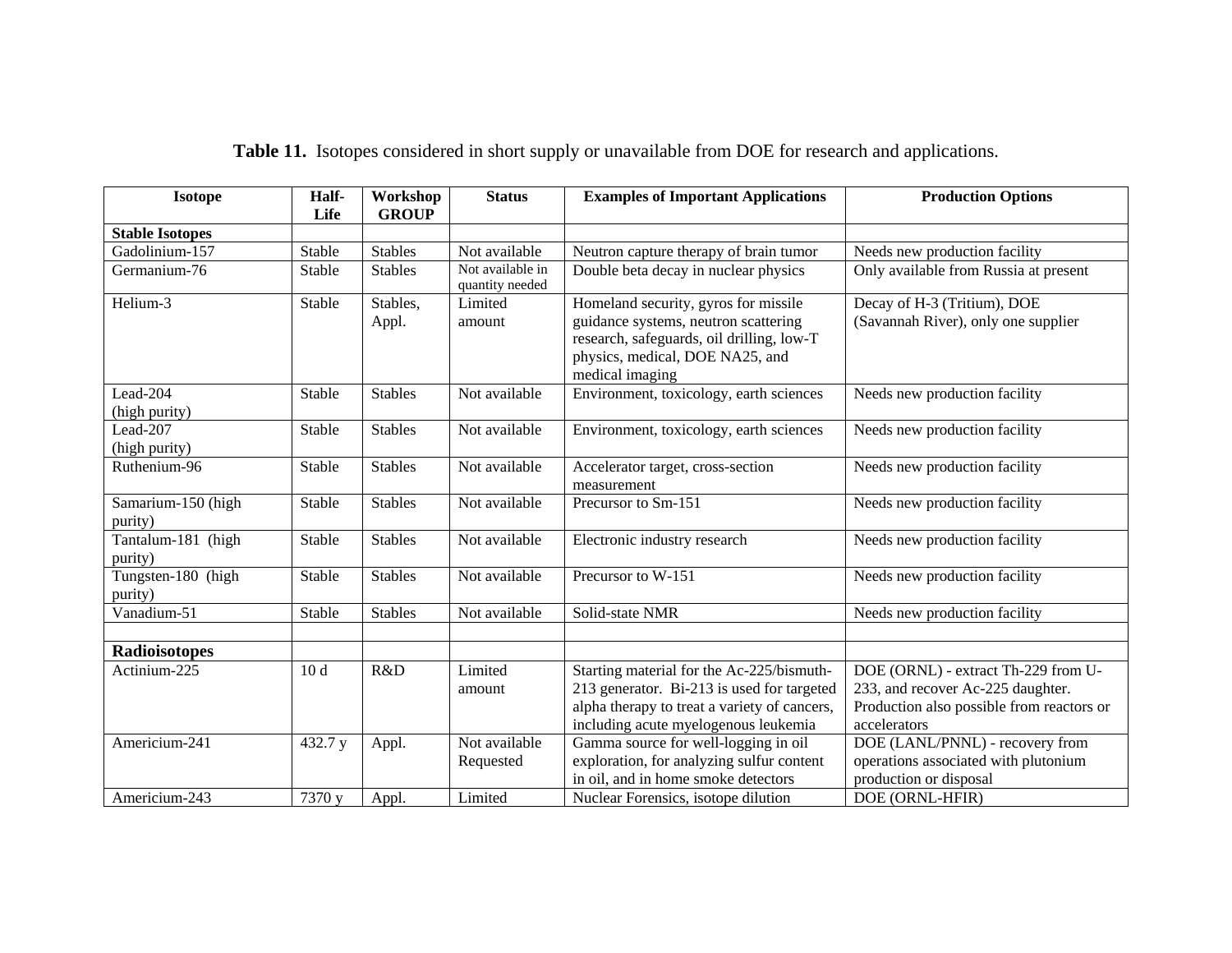|                 |                  |       | amount                      | analysis (Need high purity)                                                                                                                                                                                                                                   |                                                                                                                        |
|-----------------|------------------|-------|-----------------------------|---------------------------------------------------------------------------------------------------------------------------------------------------------------------------------------------------------------------------------------------------------------|------------------------------------------------------------------------------------------------------------------------|
| Arsenic-74      | 17.8 d           | R&D   | Not available               | Dosimetry Check                                                                                                                                                                                                                                               | Needs accelerator process development                                                                                  |
| Astatine-211    | 7.2 <sub>h</sub> | R&D   | Limited amount              | Cancer therapy                                                                                                                                                                                                                                                | Requires alpha-beam; currently only 2<br>suppliers                                                                     |
| Bismuth-212     | 1.0 <sub>h</sub> | R&D   | Not available               | $\alpha$ -Possibl useful for cander therapy                                                                                                                                                                                                                   | Obtained from decay of radium-226                                                                                      |
| Bismuth-213     | 45.6 m           | R&D   | Not available               | $\alpha$ -Possibly useful for cancer therapy                                                                                                                                                                                                                  | Obtained from decay of actinium-225                                                                                    |
| Bromine-76      | 16h              | R&D   | Not available               | Dosimetry check                                                                                                                                                                                                                                               | Needs accelerator process development                                                                                  |
| Bromine-77      | 2.4d             | R&D   | Not available               | Biomedical research, molecule labeling                                                                                                                                                                                                                        | Needs accelerator process development                                                                                  |
| Californium-252 | 2.6 y            | Appl. | Limited<br>amount           | Neutron source for reactor start-up, for<br>detection of presence of nitrogen based<br>chemical explosives, and for analysis of<br>sulfur content of petroleum. Technology<br>being developed for brachytherapeutic<br>treatment of cervical cancer           | DOE (ORNL-HFIR) - multiple neutron<br>capture on Cm-244                                                                |
| Cesium-137      | 30y              | Appl. | Not available               | Gamma source for cargo imaging<br>systems, brachytherapy source for<br>intracavitary cancer treatment, calibration<br>source in medical imaging systems and<br>radiation protection instrumentation,<br>gamma source for blood irradiators and<br>sterilizers | Fission product of U-235, recovered from<br>spent nuclear fuels                                                        |
| Copper-64       | 12.7h            | R&D   | Limited<br>amount           | Dosimetry check, medical imaging                                                                                                                                                                                                                              | Material currently available from Trace<br>Life Sciences                                                               |
| Copper-67       | 2.6d             | R&D   | Not available               | Therapeutic agent for cell-targeted<br>radioimmunotherapy of cancer                                                                                                                                                                                           | DOE (LANL/BNL) - proton irradiation of<br>zinc oxide targets. Material currently<br>available from Trace Life Sciences |
| Holmium-166     | 1.12d            | R&D   | Not available               | Beta emitting radioisotope studied as a<br>therapeutic agent for rheumatoid arthritis,<br>metastatic liver cancer (microspheres),<br>and hepatoma.                                                                                                            | DOE (ORNL-HFIR) - Neutron capture on<br>Ho-165 (natural holmium); domestic<br>production available but high cost       |
| Iron- $52$      | 8.3h             | R&D   | Not available,<br>Requested | Blood metabolism and blood disease<br>studies                                                                                                                                                                                                                 | DOE (BLIP/IPF) – proton irradiation of<br>Ni metal                                                                     |
| Iridium-192     | 73.8 d           | Appl. | Not available,<br>Requested | Gamma radiography inspection of welds<br>and localized brachytherapy for treating<br>cancer                                                                                                                                                                   | DOE (ORNL-HFIR) - neutron capture on<br>iridium-191 metal; domestic production<br>available but high cost              |
| Krypton-85      | 10.8 y           | R&D   | Not available               | Potential isotope for nuclear battery                                                                                                                                                                                                                         | Reactor production possible                                                                                            |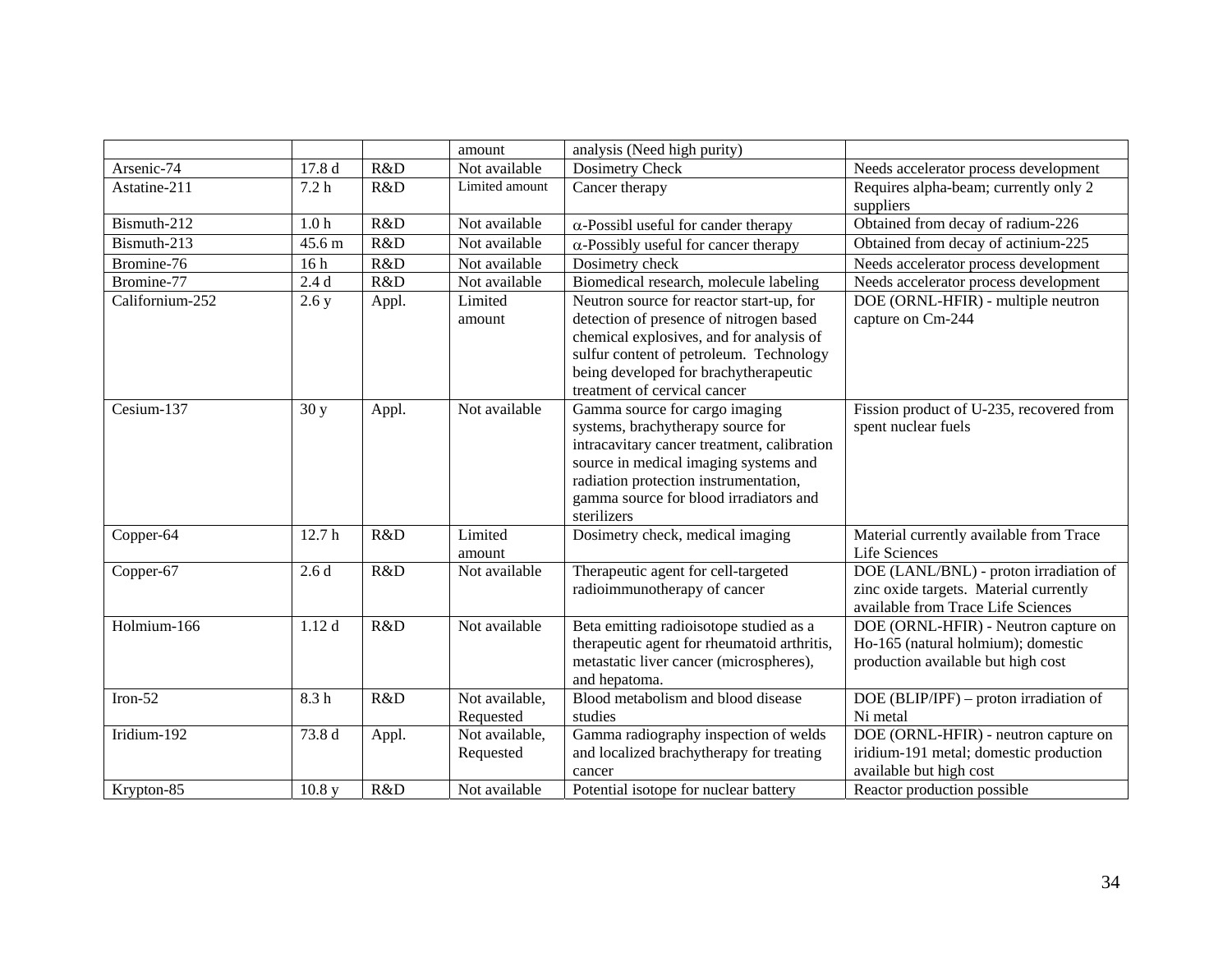| Lutetium-177 (High<br>Specific Activity) | 6.7d             | R&D           | Being<br>developed          | As a therapeutic agent for cell-targeted<br>radioimmunotherapy of cancer                                | ORNL-HFIR - neutron capture on<br>enriched Lu-176 target; domestic<br>production available but high cost                                     |
|------------------------------------------|------------------|---------------|-----------------------------|---------------------------------------------------------------------------------------------------------|----------------------------------------------------------------------------------------------------------------------------------------------|
| Molybdenum-99                            | 2.7d             | R&D,<br>Appl. | Not available               | Parent for Tc-99m which is used in about<br>85% of all nuclear medicine procedures                      | Produced in Canada, South Africa, Europe<br>and soon Australia; reactor upgrades and<br>processing facilities needed for production<br>in US |
| Neptunium-237                            | 2.14e6y          | Appl.         | Limited<br>amount           | Neutron Dosimetry, isotope dilution<br>analysis                                                         | Only one supplier (Russia)                                                                                                                   |
| Neptunium-236                            | 1.55e5y          | Appl.         | Not available               | Tracer for Nuclear Forensics, isotope<br>dilution analysis                                              | Could be available: DOE (ORNL-HFIR)                                                                                                          |
| Promethium-147                           | 2.6 y            | R&D           | Not available               | Beta emitter used as a miniature power<br>source for military electronics                               | Fission product. Reactor production by<br>neutron capture on Nd-146 target                                                                   |
| Promethium-149                           | 2.2d             | R&D           | Limited<br>amount           | No-carrier added radiolanthanide for<br>cancer therapy                                                  | Needs accelerator process development                                                                                                        |
| Plutonium-236                            | 2.87 y           | Appl.         | Limited<br>amount           | Tracer for Nuclear Forensics, isotope<br>dilution analysis                                              | DOE (ORNL-HFIR)                                                                                                                              |
| Plutonium-242                            | 3.75e5 y         | Appl.         | Limited<br>amount           | Tracer for Nuclear Forensics, isotope<br>dilution analysis                                              | DOE (ORNL-HFIR)                                                                                                                              |
| Plutonium-244                            | 8.0 e7 y         | Appl.         | Limited<br>amount           | Tracer for Nuclear Forensics, isotope<br>dilution analysis                                              | DOE (ORNL-HFIR)                                                                                                                              |
| Radium-223                               | 11.4d            | R&D           | Limited<br>amounts          | Radiotherapy of metastatic breast and<br>prostate cancer                                                | Limited supply available                                                                                                                     |
| Rhenium-186                              | 3.8 <sub>d</sub> | R&D           | Not available,<br>Requested | Bone cancer therapy                                                                                     | Production at reactor produces low<br>specific activity, needs new accelerator<br>process                                                    |
| Silicon-32                               | 172 y            | R&D           | Not available               | Marine biology and biochemistry                                                                         | Requires a high energy proton accelerator                                                                                                    |
| $Tin-117m$                               | 13.6d            | R&D           | Limited<br>amount           | Bone malignancy therapy, bone pain<br>palliation                                                        | Production requires alpha-beam for high<br>yield and purity                                                                                  |
| Tungsten-188 Rhenium-<br>188             | 69d/<br>17h      | R&D           | Limited<br>amount           | Cancer treatment                                                                                        | Only one supplier                                                                                                                            |
| Uranium-232                              | 69.8 y           | Appl.         | Limited<br>amount           | Tracer for geochemical research and<br>applications                                                     | DOE (ORNL-HFIR)                                                                                                                              |
| Yttrium-86                               | 14.7 h           | R&D           | Being<br>developed          | As a photon-emitting surrogate for Y-90<br>in various cancer treatment applications;<br>dosimetry check | DOE (BNL-BLIP) - proton irradiation on<br>enriched Sr-88 target                                                                              |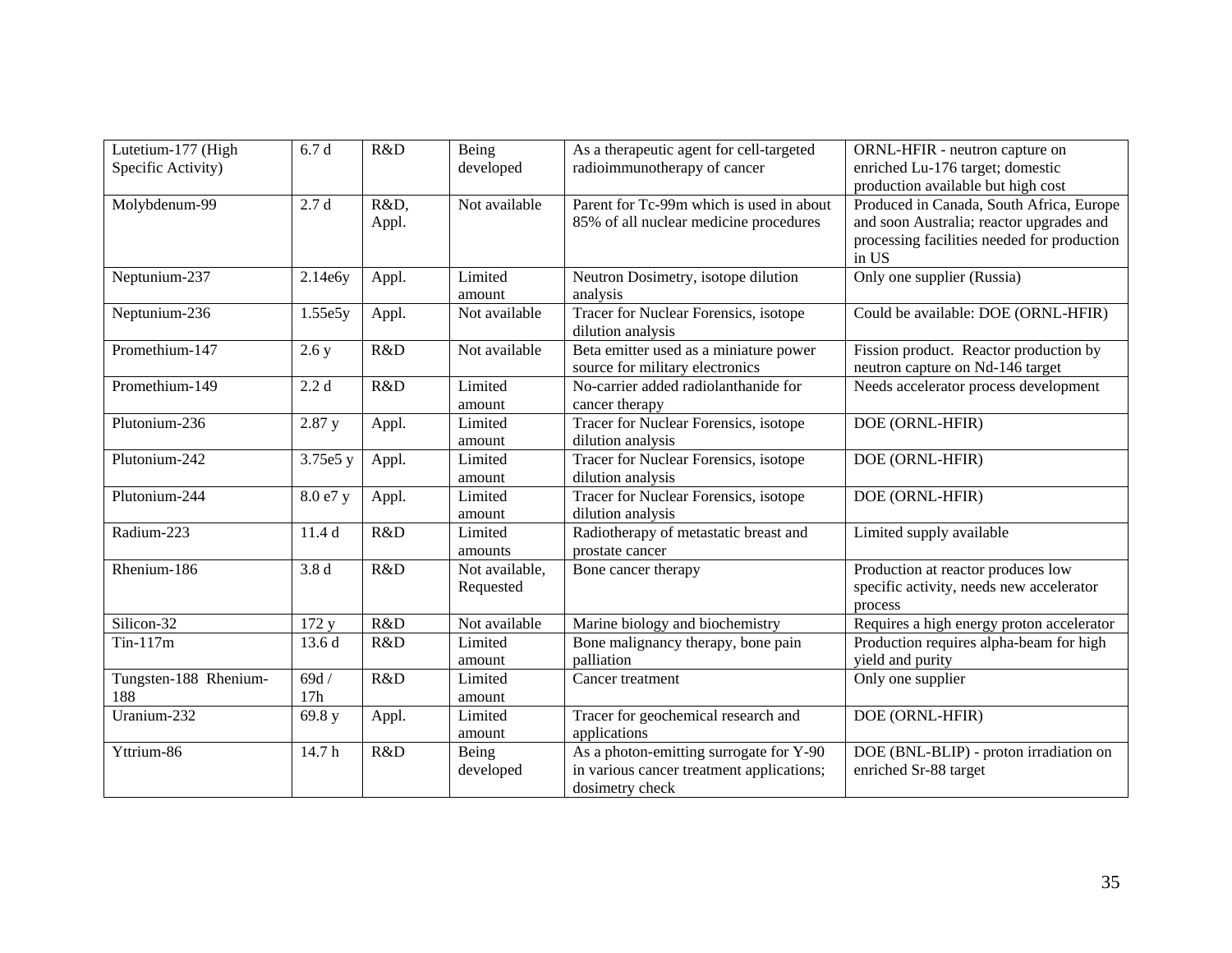| Zirconium-89          | 3.3d | R&D | Not available, | Diagnostic isotope                         | Needs accelerator production R&D        |
|-----------------------|------|-----|----------------|--------------------------------------------|-----------------------------------------|
|                       |      |     | Requested      |                                            |                                         |
| Heavy Actinides (e.g. |      | R&D | Very limited   | Used for basic nuclear physics research of | Requires HFIR or similar high intensity |
| Berkelium etc.)       |      |     | amount         | new/recently found elements                | reactor; Some available from foreign    |
|                       |      |     |                |                                            | suppliers                               |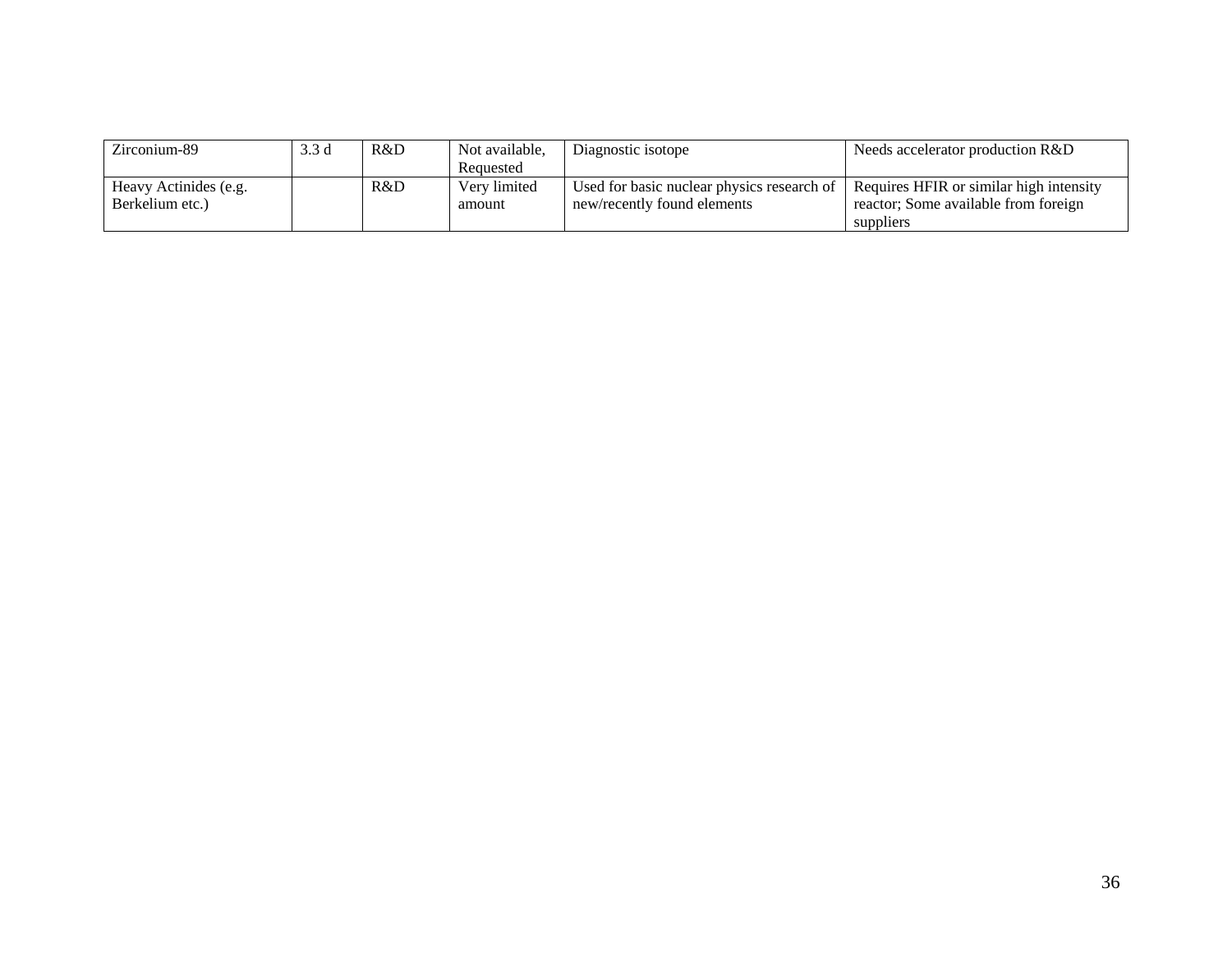# **APPENDIX A: Acronyms and Terms**

| <b>Argonne National Laboratory</b>                         |
|------------------------------------------------------------|
| Argonne Tandem Linac Accelerator System                    |
| <b>Advanced Test Reactor</b>                               |
| Office of Biological and Environmental Research            |
| Office of Basic Energy Science                             |
| Brookhaven Linac Isotope Producer                          |
| <b>Brookhaven National Laboratory</b>                      |
| current Good Manufacturing Practices                       |
| Curie (unit of radiation activity; activity per unit time) |
| Council on Radionuclides and Radiopharmaceuticals          |
| Double Beta Decay                                          |
| Department of Homeland Security                            |
| Department of Energy                                       |
| <b>Environmental Protection Agency</b>                     |
| U.S. Food and Drug Administration                          |
| Facility for Rare Isotope Beams                            |
| <b>Fiscal Year</b>                                         |
| High Flux Isotope Reactor                                  |
| <b>International Atomic Energy Agency</b>                  |
| <b>Idaho National Laboratory</b>                           |
| <b>Isotope Production Facility</b>                         |
| International Organization for Standardization             |
| <b>Institute for Transuranium Elements</b>                 |
| Los Alamos National Laboratory                             |
| Lawrence Berkeley National Laboratory                      |
| Lawrence Livermore National Laboratory                     |
| MDS Nordion Inc.                                           |
| <b>Magnetic Resonance Imaging</b>                          |
| University of Missouri Research Reactor Center             |
| <b>National Cancer Institute</b>                           |
| Office of Nuclear Energy                                   |
| National Institute of Health                               |
| National Institute of Standards and Technology             |
| <b>Nuclear Magnetic Resonance</b>                          |
| National Nuclear Security Administration                   |
| Office of Nuclear Physics                                  |
| <b>Nuclear Science Advisory Committee</b>                  |
| Oak Ridge National Laboratory                              |
| <b>Positron Emission Tomography</b>                        |
| Pacific Northwest National Laboratory                      |
| <b>Research and Development</b>                            |
| Radioisotope Micro-power Source                            |
| <b>Super Heavy Element</b>                                 |
| Society of Nuclear Medicine                                |
| <b>Spallation Neutron Source Facility</b>                  |
| Training, Research, Isotopes, General Atomics Reactor      |
| TriUniversity Meson Facility                               |
| U.S. Department of Agriculture                             |
|                                                            |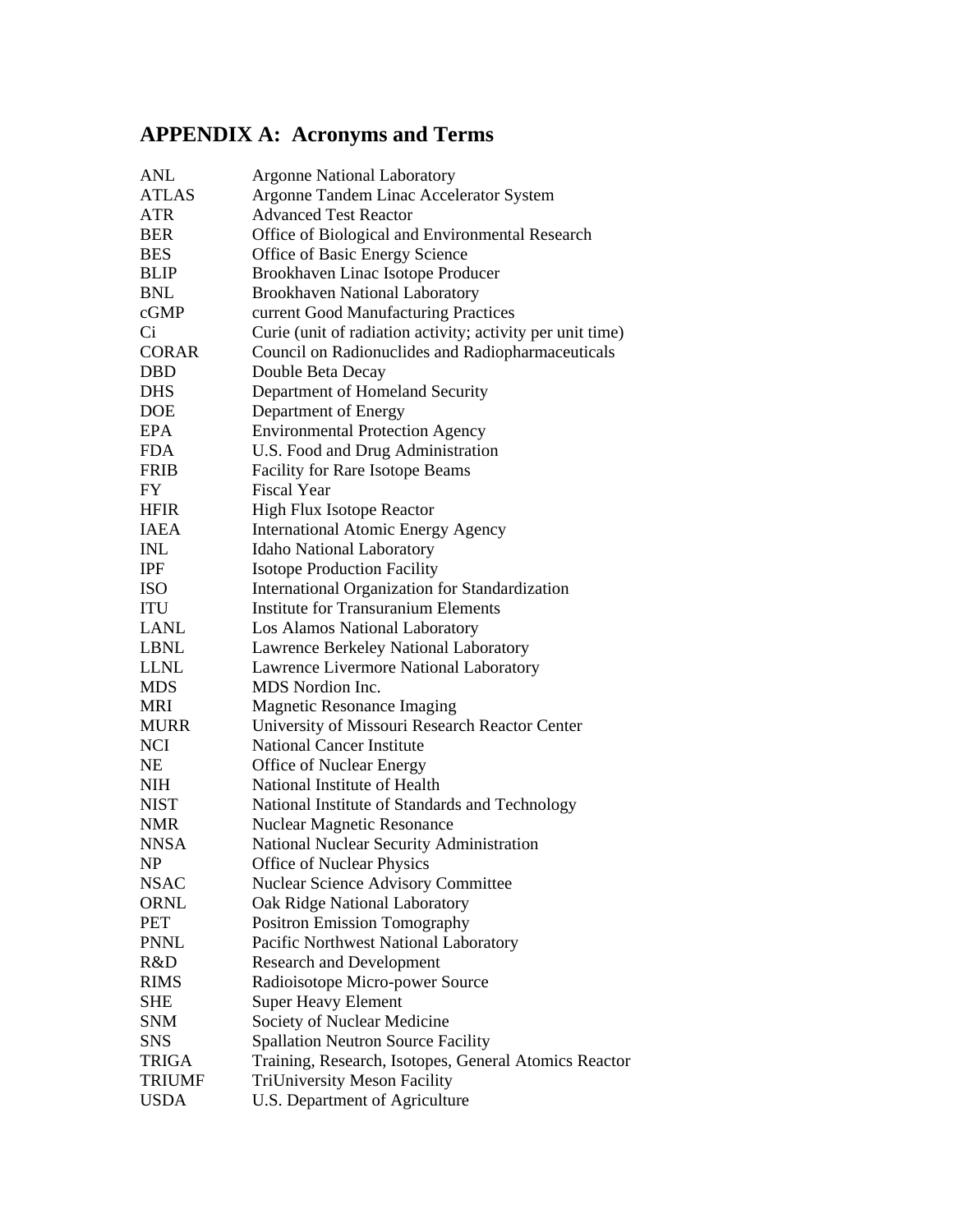### **APPENDIX B: List of Elements**

The symbolism for an isotope is <sup>A</sup>X where X represents the chemistry shorthand for the element; A is the total number of protons and neutrons in the nucleus. The element is determined by the number of protons in the nucleus, while different isotopes of the same element have the same number of protons and a different number of neutrons in their nucleus. Below is a table indicates the name, and the shorthand symbol for all elements. For example  ${}^{12}C$  has 6 proton and 6 neutrons, while  ${}^{14}C$  has 6 protons and 8 neutrons.  ${}^{12}C$  is stable while  ${}^{14}C$  is radioactive and in all living organisms. Some are not obvious, e.g. Tungsten is not Tu but rather W, iron is not Ir, but rather Fe, for historical reasons.

| Actinium - Ac      | Erbium - Er     | Mendelevium - Md  | Ruthenium - Ru              |
|--------------------|-----------------|-------------------|-----------------------------|
| Aluminum - Al      | Europium-Eu     | Mercury - Hg      | Samarium - Sm               |
| Americium - Am     | Fermium - Fm    | Molybdenum - Mo   | Scandium - Sc               |
| Antimony - Sb      | Fluorine - F    | Neodymium - Nd    | Selenium - Se               |
| Argon - Ar         | Francium - Fr   | Neon - Ne         | Silicon - Si                |
| Arsenic - As       | Gadolinium - Gd | Neptunium - Np    | Silver - Ag                 |
| Astatine - At      | Gallium - Ga    | Nickel - Ni       | Sodium - Na                 |
| Barium - Ba        | Germanium - Ge  | Niobium - Nb      | Strontium - Sr              |
| Berkelium - Bk     | Gold - Au       | Nitrogen - N      | Sulphur - S                 |
| Beryllium - Be     | Hafnium - Hf    | Nobelium - No     | Tantalum - Ta               |
| Bismuth - Bi       | Helium - He     | Osmium - Os       | Technetium - Tc             |
| Boron - B          | Holmium - Ho    | Oxygen - O        | Tellurium - Te              |
| Bromine - Br       | Hydrogen - H    | Palladium - Pd    | Terbium - Tb                |
| Cadmium - Cd       | Indium - In     | Phosphorus - P    | Thallium - Tl               |
| $C$ esium - $Cs$   | Iodine - I      | Platinum - Pt     | Thorium - Th                |
| Calcium - Ca       | Iridium - Ir    | Plutonium - Pu    | Thulium - Tm                |
| $Californium - Cf$ | Iron - Fe       | Polonium - Po     | Tin - Sn                    |
| Carbon - C         | Krypton - Kr    | Potassium - K     | Titanium - Ti               |
| Cerium - Ce        | Lanthanum - La  | Praseodymium - Pr | Tungsten - W                |
| Chlorine - Cl      | Lawrencium - Lr | $Promethium - Pm$ | Uranium - U                 |
| Chromium - Cr      | Lead - Pb       | Protactinium - Pa | Vanadium - V                |
| Cobalt - Co        | Lithium - Li    | Radium - Ra       | Xenon - Xe                  |
| Copper - Cu        | Lutetium - Lu   | Radon - Rn        | Ytterbium - Yb              |
| Curium - Cm        | Magnesium - Mg  | Rhenium - Re      | Yttrium - Y                 |
| Dysprosium - Dy    | Manganese - Mn  | Rhodium - Rh      | $\text{Zinc}$ - $\text{Zn}$ |
| Einsteinium - Es   | Meitnerium - Mt | Rubidium - Rb     | Zirconium - Zr              |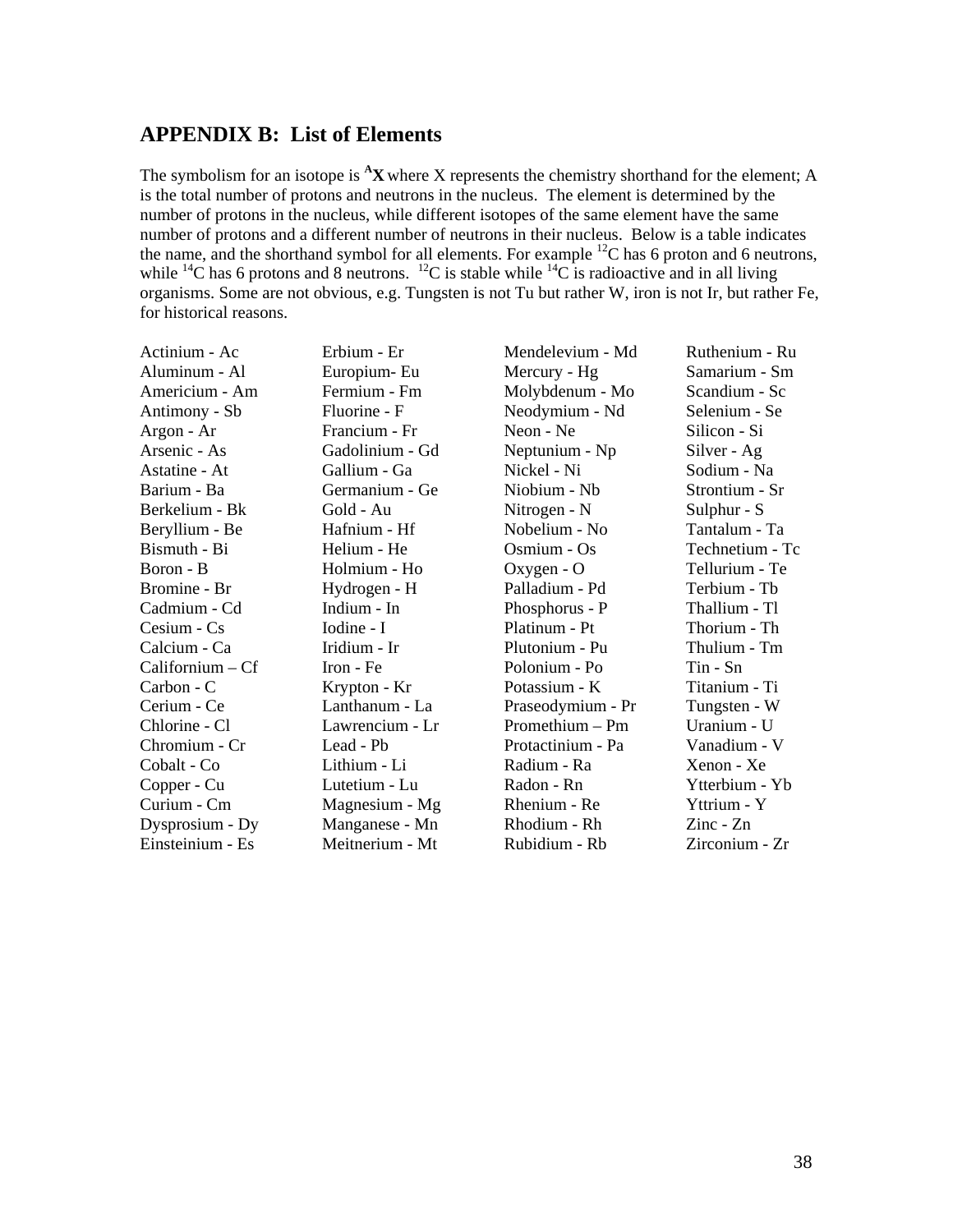# **APPENDIX C: Workshop Agenda**

### **Monday, August 4**

| $19:00$ p.m.         | Poster Session Room open for mounting posters - Regency Room |
|----------------------|--------------------------------------------------------------|
| $19:15 - 21:00$ p.m. | Meeting of Work Session Chairs - Adam Room                   |

### **Tuesday August 5 - Plenary Session: Plaza I & II Ballroom**

Chair: Jehanne Simon-Gillo

| 7:30 a.m.            | Registration Sign-In and Continental Breakfast (outside Ballroom)                                       |
|----------------------|---------------------------------------------------------------------------------------------------------|
| 8:30 a.m.            | Welcome and Opening Remarks - Dr. Raymond Orbach, Under Secretary for                                   |
|                      | Science, Department of Energy                                                                           |
| 8:45 a.m.            | Objectives of Workshop – Dr. Jehanne Simon-Gillo, Acting Associate Director, Office of                  |
|                      | Science for Nuclear Physics, DOE                                                                        |
| 9:00 a.m.            | Perspective at OSTP for Isotopes - Dr. Jean Cottam, Assistant Director, Physical                        |
|                      | Sciences and Engineering, Office of Science and Technology Policy                                       |
| 9:15 a.m.            | Nuclear Physics & Strategic Planning of the Isotope Program– Professor Robert Tribble,                  |
|                      | Professor of Physics, Texas A&M and Chair of the Nuclear Science Advisory Committee                     |
| 9:45 a.m.            | Importance and Role of Isotopes in Basic Research – Dr. Lee Riedinger, Professor of                     |
|                      | Physics, University of Tennessee                                                                        |
| 10:15 a.m.           | <b>Break</b>                                                                                            |
| 10:30 a.m.           | Importance and Role of Isotopes to the NIH Mission - Dr. Roderic Pettigrew,                             |
|                      | Director, National Institute of Biomedical Imaging and Bioengineering, National<br>Institutes of Health |
| 11:00 a.m.           | Importance and Role of Isotopes to the Medical Community $-Dr$ . Michael                                |
|                      | Welch, Professor of Radiology, Washington University School of Medicine                                 |
|                      | 11:30 a.m. Importance and Role of Isotopes to the Dept. of Homeland Security Mission and National       |
|                      | Security - Dr. Charles Gallaway, Deputy Director, Domestic Nuclear Detection Office,                    |
|                      | Department of Homeland Security                                                                         |
| $12:00$ p.m.         | Importance and Role of Isotopes to the Agricultural Research and Applications                           |
|                      | - Mr. John Jensen, Director, Radiation Safety Division, Department of Agriculture                       |
| $12:15$ p.m.         | Lunch                                                                                                   |
| Chair: John Pantaleo |                                                                                                         |
| 14:00 p.m.           | International Atomic Energy Agency (IAEA) Activities Related to Research                                |
|                      | Reactor Production of Radioisotopes - Mr. Ira Goldman, Project Manager,                                 |
|                      | <b>International Atomic Energy Agency</b>                                                               |
| 14:30 p.m.           | Importance and Role of Isotopes to the Radiopharmaceutical Industry – $Mr. Roy$                         |
|                      | Brown, Senior Director of Federal Affairs, Council on Radionuclides and                                 |
|                      | Radiopharmaceuticals                                                                                    |
| 15:00 p.m.           | Importance and Role of Isotopes to the Petroleum Industry–Mr. Eric Rosemann,                            |
|                      | Executive Director, Association of Energy Service Co.                                                   |
| 15:30 p.m.           | <b>Break</b>                                                                                            |
| 15:45 p.m.           | Recent and Ongoing National Academy Studies Relevant to Isotope Production -                            |
|                      | Dr. Kevin Crowley, Director, Nuclear and Radiation Studies Board, The National                          |
|                      | Academies                                                                                               |
| 16:15 p.m.           | The Mission of the Nuclear Regulatory Commission and its Role Pertinent to                              |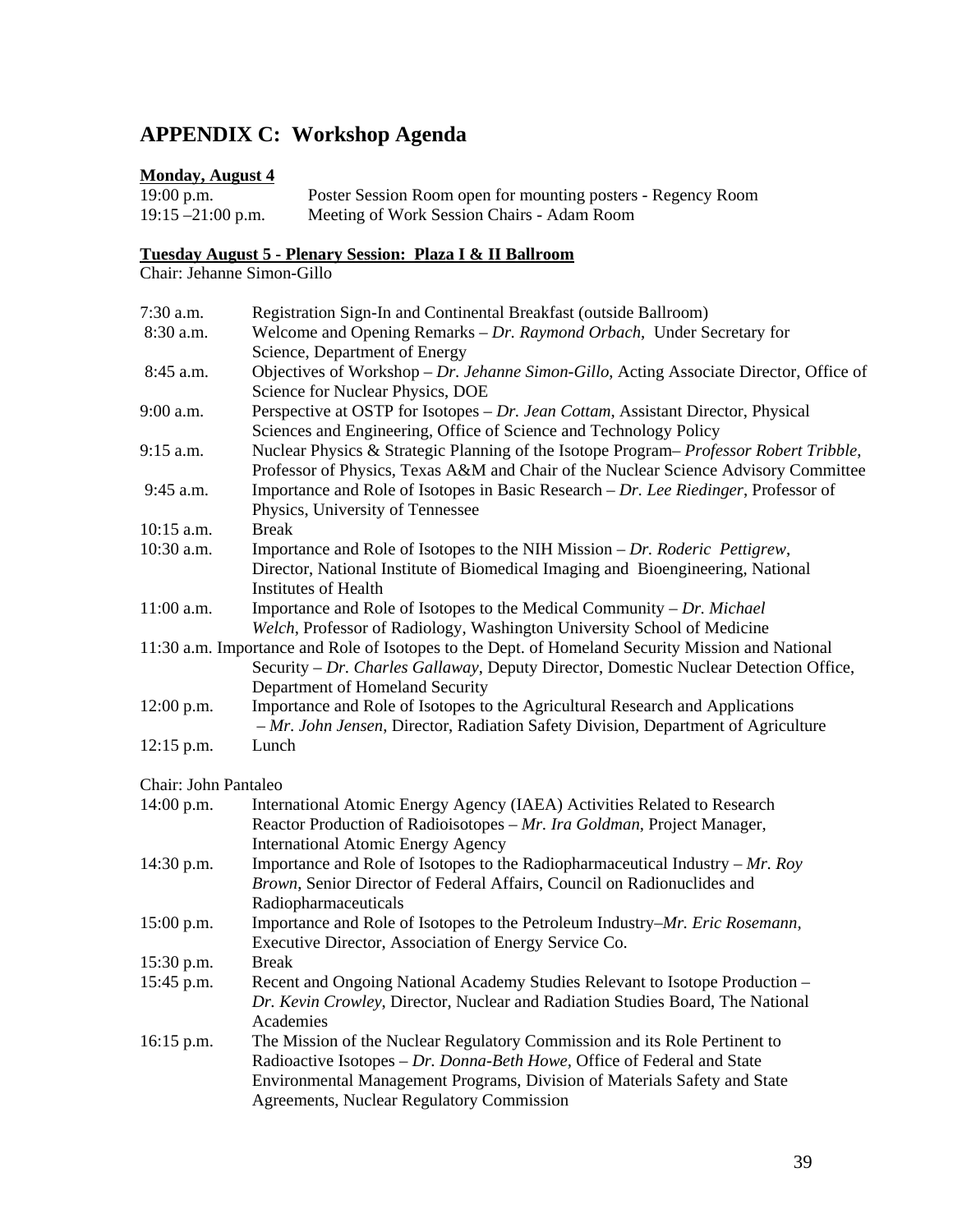| $16:45$ p.m.                                                                                  | Status of International Isotope Production – Dr. Tom Ruth, Senior Research  |  |  |  |
|-----------------------------------------------------------------------------------------------|-----------------------------------------------------------------------------|--|--|--|
|                                                                                               | Scientist and Director of the University of British Columbia/Tri-University |  |  |  |
|                                                                                               | Meson Facility (TRIUMF) PET Program                                         |  |  |  |
| 17:15 p.m. Isotope Program in the USA – Mr. John Pantaleo, Program Director, Isotope Program, |                                                                             |  |  |  |
|                                                                                               | Office of Nuclear Energy, DOE                                               |  |  |  |
| $18:00$ p.m.                                                                                  | Poster Session and Refreshments – Regency Randolph Room                     |  |  |  |
| $19:30$ p.m.                                                                                  | Dinner – Executive Dinning Room                                             |  |  |  |

### **Wednesday, August 6 – Working sessions (Invitation only)**

8:00 a.m. – 12:00 p.m. Working Sessions

Stable and Enriched Isotopes – Wilson Room (and Truman Room) Radioisotopes for Research and Development – Roosevelt Room Radioisotopes for Applications – Plaza I

12:00 p.m. Lunch 13:30 p.m. – 18:00 p.m. Working Sessions

Stable and Enriched Isotopes – Wilson Room (and Truman Room) Radioisotopes for Research and Development – Roosevelt Room Radioisotopes for Applications – Plaza I

### **Thursday, August 7**

8:00 a.m. – 10:00 a.m. Working Sessions Stable and Enriched Isotopes – Wilson Room (and Truman Room) Radioisotopes for Research and Development – Roosevelt Room Radioisotopes for Applications – Plaza I

10:00 a.m. Break 10:30 a.m. – 13:00 p.m. Summary of Working Groups and Discussion – Plaza I Chair: John D'Auria 13:00 p.m. Workshop concludes 14:00 p.m. – 15:00 p.m. Meeting of Work Session Chairs – Wilson Room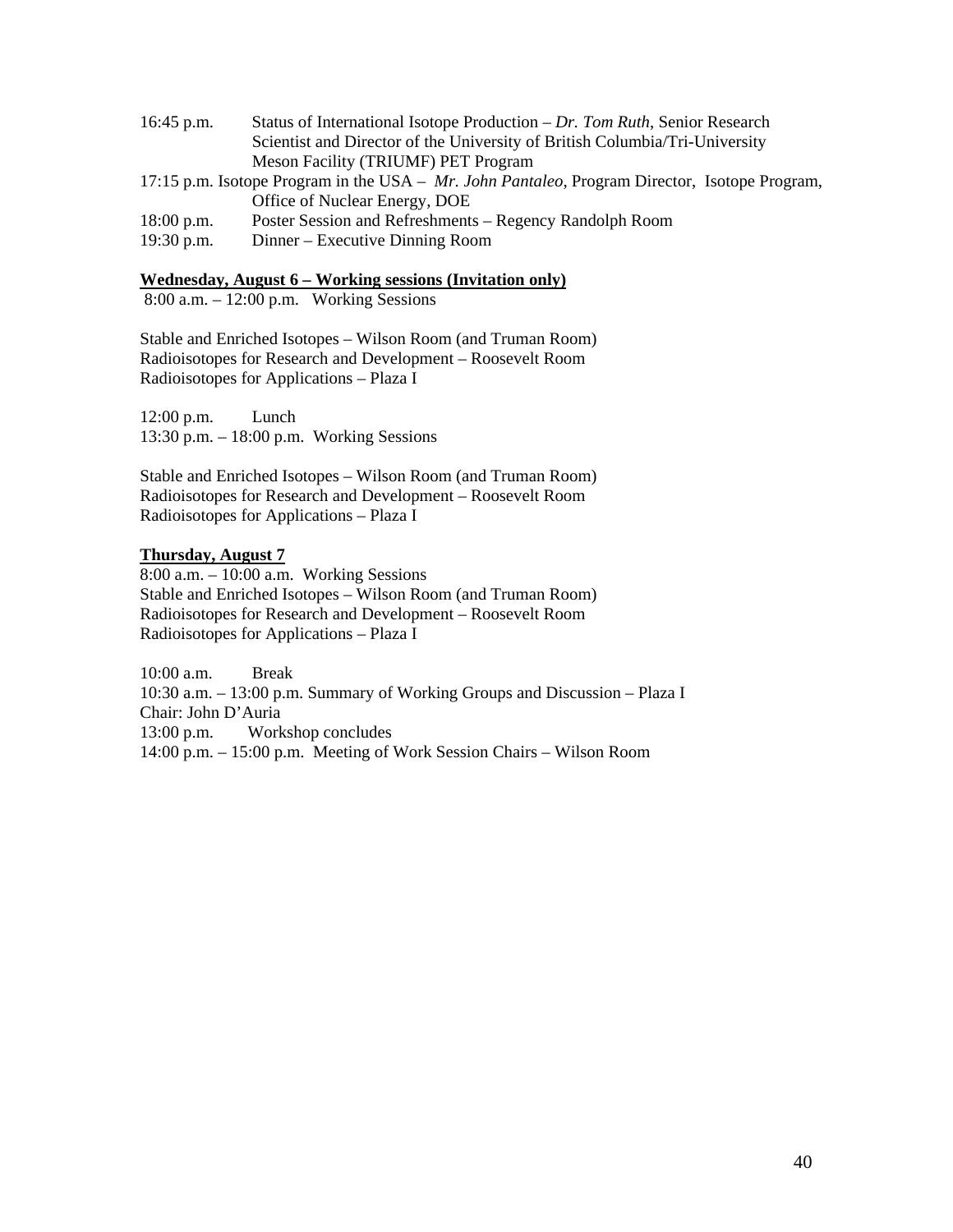### **APPENDIX D: List of Institutions Attending Plenary Session**

### **Federal**

National Institutes of Health Department of Homeland Security Department of Agriculture Nuclear Regulatory Commission DOE Nuclear Energy DOE Basic Energy Sciences DOE Nuclear Physics DOE Biological and Environmental Research DOE Chicago Operations Office DOE Chief Financial Officer Office of Science and Technology Policy National Nuclear Security Administration National Institute of Standards and Technology National Institute of Child Health and Human Development Department of State Federal Bureau of Investigation Environmental Protection Agency National Science Foundation Office of Naval Research Armed Forces Radiobiology Research Institute

### **National Laboratories**

Argonne National Laboratory Brookhaven National Laboratory Lawrence Berkeley National Laboratory Los Alamos National Laboratory Oak Ridge National Laboratory Pacific Northwest National Laboratory Idaho National Laboratory Lawrence Livermore National Laboratory TRIUMF

### **Universities**

Michigan State University University of Washington University of Missouri Texas A&M University Duke University Washington University University of California/Davis Georgetown University Hospital University of Buffalo University of British Columbia Caltech University of Tennessee Research Triangle Institute North Carolina State University University of Connecticut University of San Francisco Memorial-Sloan Kettering American College of Radiology

### **Industrial**

Nidnano General Electric Energy Reuter Stokes Spectra Gases Trace Life Sciences, Inc. Association of Energy Services SABIA, Inc. Council of Radionuclides and Radiopharmaceuticals General Atomics Techsource, Inc. Halliburton Advance Medical Isotope JUPITER Corp. Raytheon NorthStar Medical Radioisotopes TRIGA Reactor Systems MDS Nordion Inc.

### **Other**

The National Academies International Atomic Energy Agency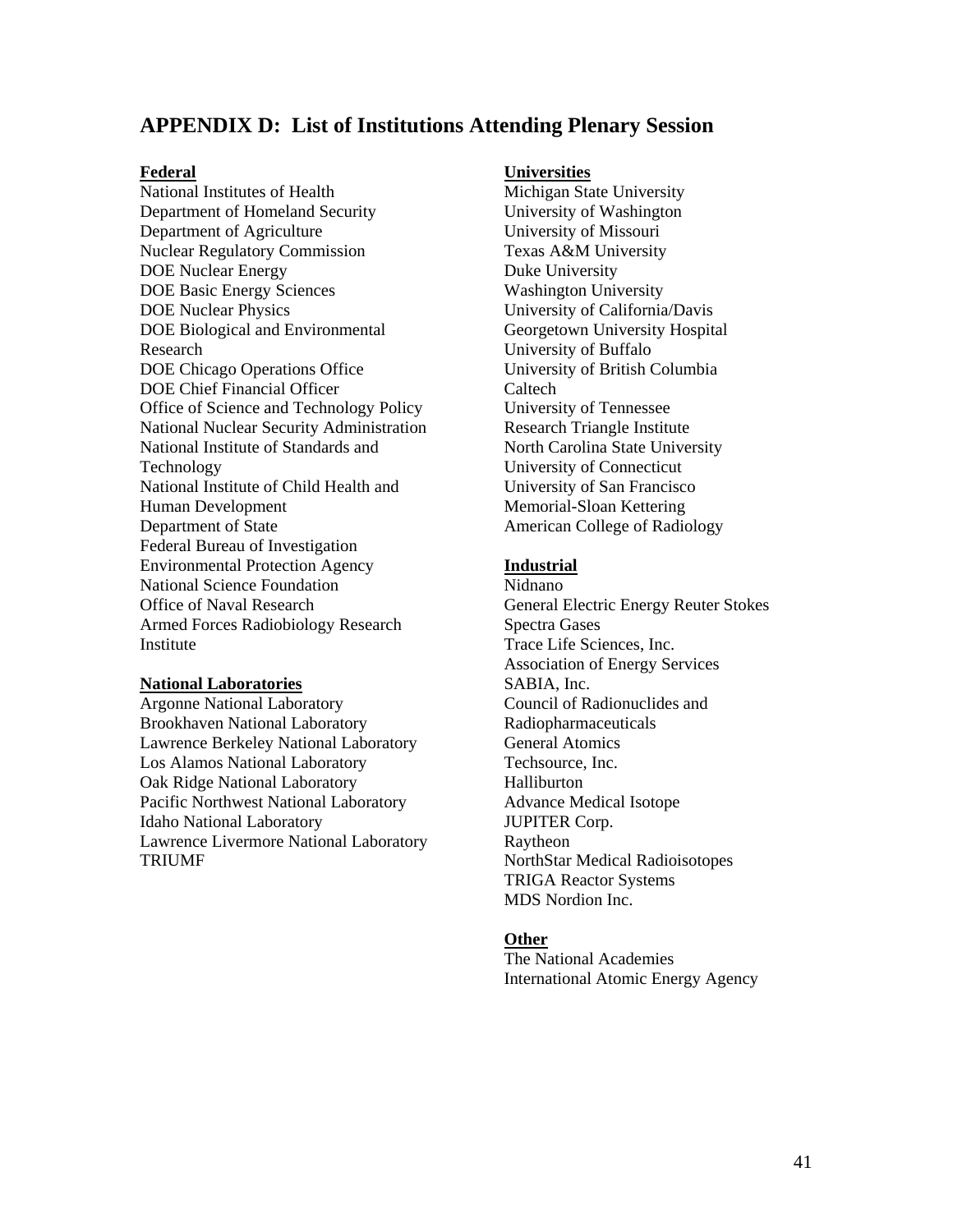# **APPENDIX E: List of Isotope Working Group Attendees**

| <b>Attendee</b>                     | <b>Attendees Title</b>                    | <b>Institution</b>                                                | Email                         |
|-------------------------------------|-------------------------------------------|-------------------------------------------------------------------|-------------------------------|
|                                     |                                           |                                                                   |                               |
| <b>Stable and Enriched Isotopes</b> |                                           |                                                                   |                               |
|                                     |                                           |                                                                   |                               |
| Jack Faught - CoChair               | Vice President                            | Spectra Gases Inc.                                                | jackf@spectragases.com        |
| Lee Riedinger - CoChair             | Professor                                 | University of Tennessee (UT)                                      | lrieding@utk.edu              |
| <b>Scott Aaron</b>                  | Isotope Development Group Leader, NSTD    | <b>ORNL</b>                                                       | aaronws@ornl.gov              |
| Thomas Anderson                     | Product Line Leader                       | <b>General Electric Energy Reuter Stokes</b>                      | thomas.anderson1@ge.com       |
| Ercan Alp                           | Senior Scientist                          | <b>DOE/BES</b>                                                    | eea@aps.anl.gov               |
| Darren Brown                        | President                                 | Trace Sciences Inter.                                             | darren@tracesciences.com      |
| <b>Abdul Dasti</b>                  | General Engineer                          | National Nuclear Security Administration<br>(NNSA) Stock/Stewship | abdul.dasti@nnsa.doe.gov      |
| <b>Brad Keister</b>                 | Program Director                          | National Science Foundation                                       | bkeister@nsf.gov              |
| Nanette Founds                      | <b>Supervisory General Engineer</b>       | NNSA Stock/Stewship                                               | nfounds@doeal.gov             |
| John Greene                         | <b>Target Development Engineer</b>        | <b>ANL</b>                                                        | greene@anl.gov                |
| Gary Hatch                          | Chief, Pulmonary Toxicology Branch        | EPA                                                               | hatch.gary@epamail.epa.gov    |
| <b>Richard Kouzes</b>               | <b>Laboratory Fellow</b>                  | University of Washington                                          | rkouzes@pnl.gov               |
| Molly Kretsch                       | National Program Leader Human Nutrition   | U.S. Department of Agriculture                                    | molly.kretsch@ars.usda.gov    |
| Craig Reynolds                      | Associate Director, NCI                   | National Institute of Health                                      | craigreynolds@nih.hhs.gov     |
| Andreas Stolz                       | Assistant Prof.& Dept. Head of Operations | Michigan State University                                         | stolz@nscl.msu.edu            |
| Jehanne Gillo                       | Acting Associate Director                 | DOE/NP                                                            | jehanne.gillo@science.doe.gov |
| Clifford Unkefer                    | Director National Stable Isotope Resource | <b>LANL</b>                                                       | ciu@land.gov                  |
| Robert Vocke                        | <b>Research Chemist</b>                   | <b>NIST</b>                                                       | robert.vocke@nist.gov         |
| Alfred Wong                         | Professor                                 | Nidnano                                                           | awong@nidnano.com             |
| Alfred Yergey                       | <b>Section Chief</b>                      | NIH Institute of Child Health                                     | yergeya@mail.nih.gov          |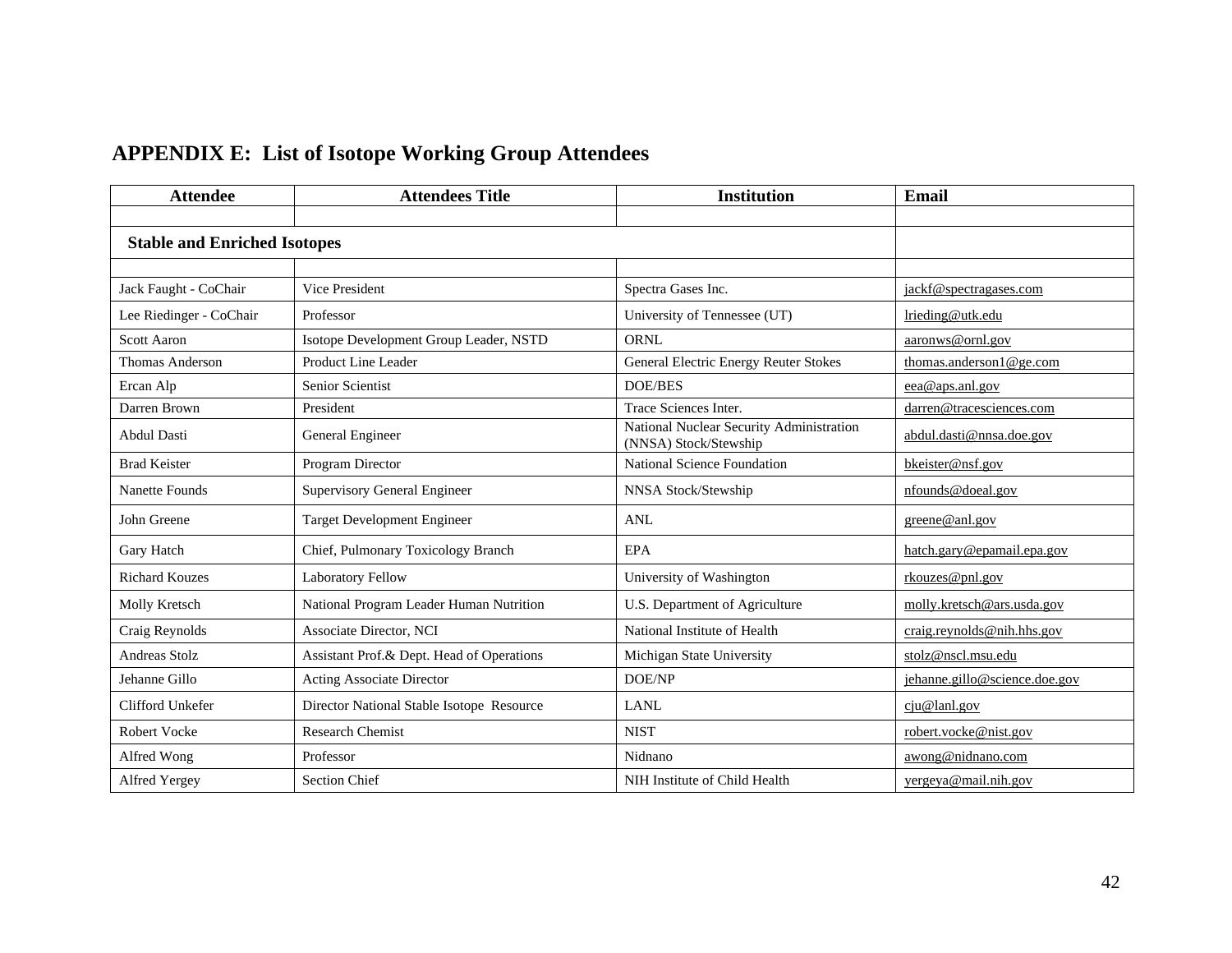| <b>Radioisotopes for Research and Development</b> |                                                      |                                                                                                          |                              |  |
|---------------------------------------------------|------------------------------------------------------|----------------------------------------------------------------------------------------------------------|------------------------------|--|
|                                                   |                                                      |                                                                                                          |                              |  |
| Robert Atcher - Cochair                           | Team Leader, SNM (President)                         | <b>LANL</b>                                                                                              | ratcher@lanl.gov             |  |
| Robert Tribble - Cochair                          | Professor of Physics and Director                    | Texas A&M Cyclotron                                                                                      | r-tribble@tamu.edu           |  |
| Martin Brechbiel                                  | <b>Section Chief</b>                                 | <b>NCI</b>                                                                                               | martinwb@mail.nih.gov        |  |
| Glenn Young                                       | Division of Physics                                  | <b>ORNL</b>                                                                                              | younggr@ornl.gov             |  |
| William Courtney                                  | <b>Linac Operation Manager</b>                       | <b>Trace Life Sciences</b>                                                                               | bcourtney@thelinac.com       |  |
| Jill Chitra                                       | Vice-President, Strategic Technologies               | <b>MDS</b> Nordion Inc.                                                                                  | jill.chitra@mdsinc.com       |  |
| John D'Auria                                      | Professor Emeritus                                   | DOE - NP                                                                                                 | john.d'auria@science.doe.gov |  |
| Darrell Fisher                                    | Scientific Director, Office of Nat. Isotope Programs | <b>PNNL</b>                                                                                              | dr.fisher@pnl.gov            |  |
| Jim Harvey                                        | Chief Science Officer                                | Northstar Medical Radioisotopes, Inc.                                                                    | jharvey@northstarnm.com      |  |
| Calvin Howell                                     | Professor & Director                                 | Duke University                                                                                          | howell@tunl.duke.edu         |  |
| Randy Hobbs                                       | <b>Experimenter Interface Staff</b>                  | UT-Battelle/ORNL                                                                                         | hobbsrw@ornl.gov             |  |
| Michael Hughes                                    | <b>Research Toxicologist</b>                         | <b>EPA</b>                                                                                               | hughes.michaelf@epa.gov      |  |
| Lynn Kaczmarek                                    | Director of PET Radiopharmaceutical Production       | University of Buffalo                                                                                    | kaczmare@buffalo.edu         |  |
| Russ Knapp                                        | Manager, Nuclear Medicine Program                    | ORNL/Nuclear Medicine Program                                                                            | $k$ nappffjr@ornl.gov        |  |
| Claude Lyneis                                     | Physicist                                            | <b>LBNL</b>                                                                                              | cmlyneis@lbl.gov             |  |
| Jason Lewis                                       | Chief, Radiochemistry Service                        | Memorial Sloan-Kettering Cancer Center                                                                   | lewisj2@mskcc.org            |  |
| <b>Steve Laflin</b>                               | <b>CEO</b>                                           | International Isotopes, Inc.                                                                             | staflin@intisoid.com         |  |
| <b>Lester Morss</b>                               | Program Manager                                      | <b>DOE/BES</b>                                                                                           | lester.morss@science.doe.gov |  |
| <b>Leonard Mausner</b>                            | Senior Scientist, Isotope Program Site Manager       | BNL                                                                                                      | mausner@bnl.gov              |  |
| Alexandra Miller                                  | Senior Scientist                                     | Uniformed Services University of the<br>Health Sciences/ Armed Forces<br>Radiobiology Research Institute | millera@afrri.usuhs.mil      |  |
| Roger Moroney                                     | Manager, Radiological Compliance                     | <b>Siemens</b>                                                                                           | wilham.moroney@siemens.com   |  |
| Heino Nitsche                                     | Professor of Chemistry                               | LBNL                                                                                                     | hnitsche@lbl.gov             |  |
| <b>Meiring Nortier</b>                            | Dr.                                                  | <b>LANL</b>                                                                                              | meiring@lanl.gov             |  |
| Richard Pardo                                     | <b>ATLAS Operations Manager</b>                      | ANL                                                                                                      | pardo@phy.anl.gov            |  |
| J. David Robertson                                | Professor and Associate Director                     | University of Missouri                                                                                   | robertsonjo@missouri.edu     |  |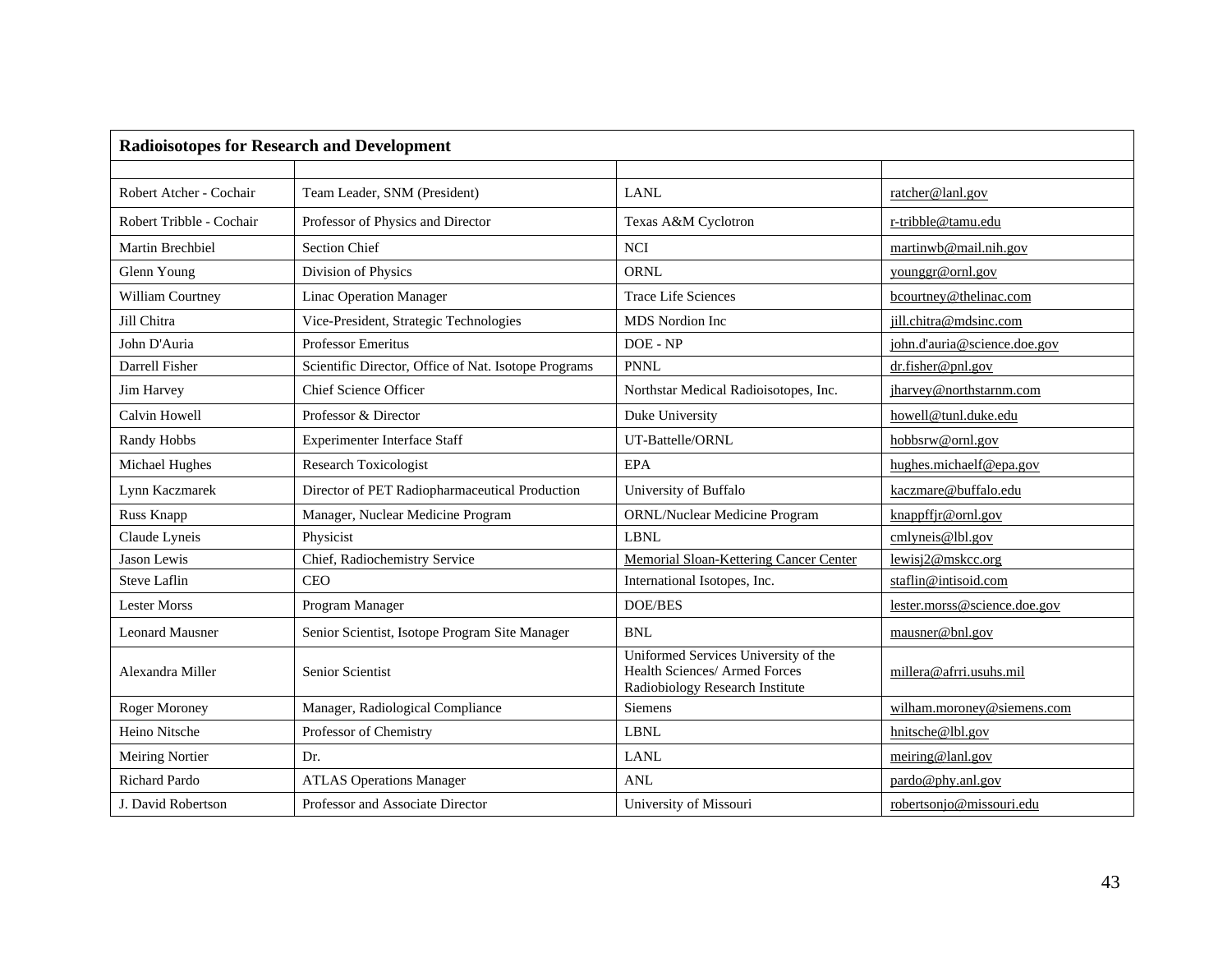| Ram Ramabhadran                       | Branch Chief, Cellular Molecular Toxicology      | <b>NIST</b>                                                  | ramabhadran.ram@epa.gov              |
|---------------------------------------|--------------------------------------------------|--------------------------------------------------------------|--------------------------------------|
| Prem Srivastava                       | Program Manager                                  | <b>DOE/BER</b>                                               | prem.srivastava@science.doe.gov      |
| Mark Stoyer                           | Experimental Nuclear Physics Group Leader        | Lawrence Livermore National Laboratory<br>(LLNL)             | stoyer1@llnl.gov                     |
| John Snyder                           | <b>Commercialization Manager</b>                 | <b>INL</b>                                                   | john.snyder@inl.gov                  |
| Henry VanBrocklin                     | Professor of Radiology and Biomedical Imaging    | University of California                                     | henry.vanbrocklin@radiology.ucsf.edu |
| Michael Welch                         | Professor of Radiology                           | Washington University                                        | welchm@wustl.edu                     |
| Brian Zimmerman                       | <b>Research Chemist</b>                          | <b>NIST</b>                                                  | brian.zimmerman@nist.gov             |
|                                       |                                                  |                                                              |                                      |
| <b>Radioisotopes for Applications</b> |                                                  |                                                              |                                      |
|                                       |                                                  |                                                              |                                      |
| Jeff Norenberg - CoChair              | Assoc. Prof. & Dir., Radiopharmaceutical Science | University of New Mexico                                     | jpnoren@unm.edu                      |
| Parrish Staples - CoChair             | Director, GTRI, NA212                            | <b>NNSA</b>                                                  | parrish.staples@nnsa.doe.gov         |
| Zane Bell                             | Senior Research Scientist                        | <b>ORNL</b>                                                  | bellzw@ornl.gov                      |
| Roy Brown                             | Senior Director Federal Affairs/ CORAR           | <b>CORAR</b>                                                 | roywbrown@sbcglobal.net              |
| <b>Cathy Cutler</b>                   | Research Associate Professor                     | <b>MURR</b>                                                  | cutlerc@missouri.edu                 |
| Ron Crone                             | Division Director Research Reactors Division     | <b>ORNL</b>                                                  | cronera@ornl.gov                     |
| <b>Thomas Deforest</b>                | Project Manager                                  | PNNL/NNSA                                                    | thomas.deforest@nnsa.doe.gov         |
| <b>Hugh Evans</b>                     | Vice President                                   | <b>OSA-Global Inc</b>                                        | hugh.evans@qsa-global.com            |
| Dan Fenstermacher                     | Physical Scientist                               | State Dept./Office of Nuclear Energy,<br>Safety and Security | fensteada@state.gov                  |
| <b>Steven Goldberg</b>                | Physical Scientist                               | DOE Chicago Operations Office                                | steven.goldberg@ch.doe.gov           |
| Ira Goldman                           | Project Manager                                  | <b>IAEA</b>                                                  | i.goldman@iaea.org                   |
| Ken Inn                               | <b>Research Chemist</b>                          | <b>NIST</b>                                                  | Ken.inn@nist.gov                     |
| Jennifer Jackson                      | Assistant Professor of Geophysics                | Caltech                                                      | jackson@gps.caltech.edu              |
| John Jensen                           | <b>USDA</b> - Director                           | <b>Radiation Safety Division</b>                             | john.jensen@ars.usda.gov             |
| Jerry Klein                           | <b>ORNL Isotope Program Manager</b>              | Isotope Business Office/Federal                              | kleinja@ornl.gov                     |
| Manuel Lagunas-Solar                  | Research Chemist                                 | University of California, Davis                              | Solar@crocker.ucdavis.edu            |
| <b>Tracey Lane</b>                    | <b>VP</b> Marketing                              | <b>Trace Life Sciences</b>                                   | tlane@thelinac.com                   |
| <b>Elly Melamed</b>                   | Deputy Director, 2nd Line of Defense Program     | <b>NNSA</b>                                                  | elly.melamed@hq.doe.gov              |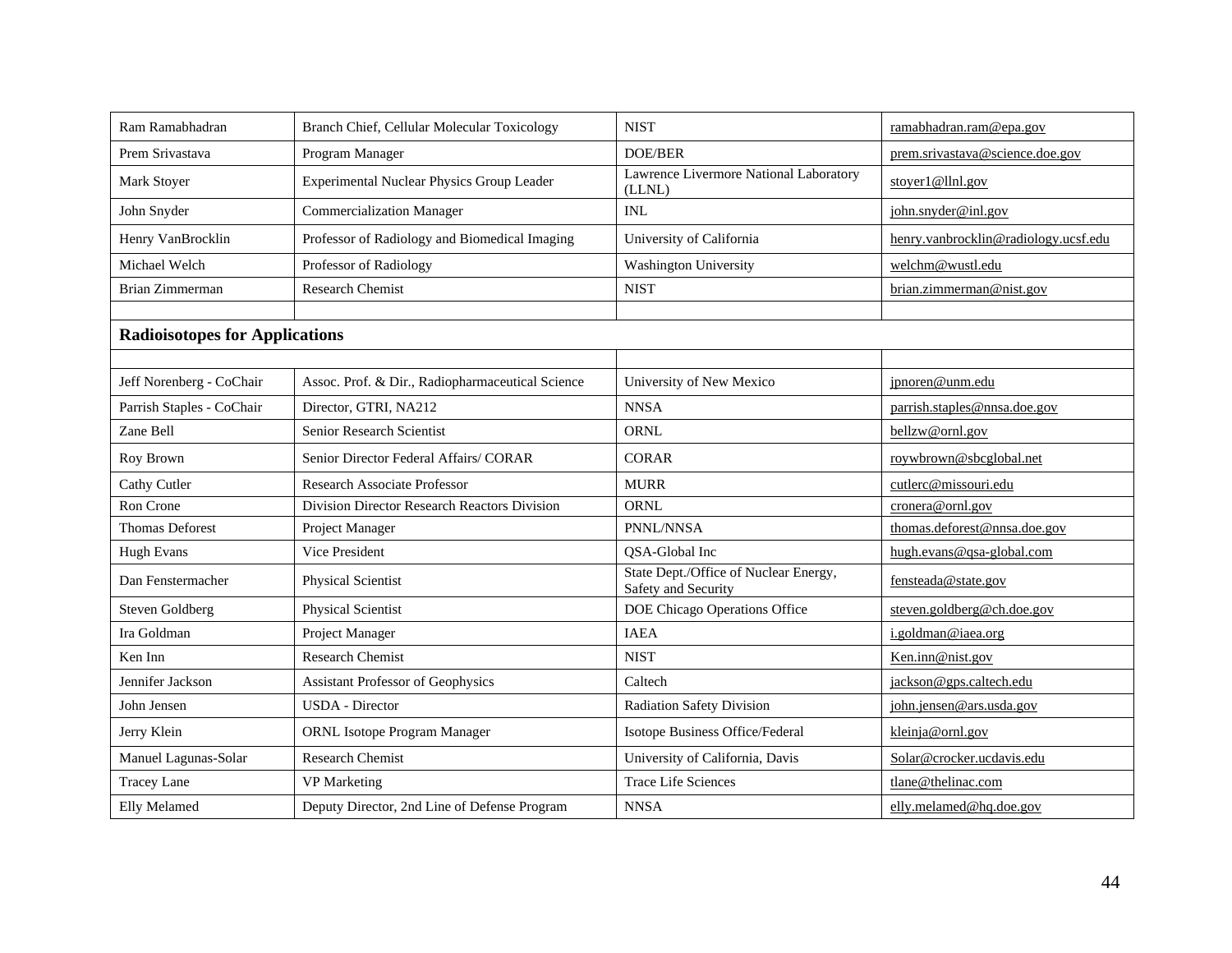| <b>Frances Marshall</b> | Department Manager, Irradiation Testing                  | INL                                            | frances.marshall@inl.gov          |
|-------------------------|----------------------------------------------------------|------------------------------------------------|-----------------------------------|
| David Martin            | Program Director                                         | DHS/Nuclear                                    | david.w.martin@associates.dhs.gov |
| Gene Peterson           | Div. Head Chem.                                          | <b>LANL</b>                                    | eip@lanl.gov                      |
| John Pantaleo           | Isotope Program Director                                 | <b>DOE/NE</b>                                  | john.pantaleo@hq.doe.gov          |
| Michael Pearson         | Senior Technical Advisor                                 | <b>NNSA</b>                                    | mwp@lanl.gov                      |
| <b>Thomas Ruth</b>      | Senior Research Scientist                                | <b>TRIUMF</b>                                  | truth@triumf.ca                   |
| <b>Wolfgang Runde</b>   | DOE Isotope Program Manager                              | <b>LANL</b>                                    | runde@lanl.gov                    |
| Robert Reba             | Professor                                                | Georgetown University Hospital                 | rreba@comcast.net                 |
| Alan Remen              | <b>Chief Operating Officer</b>                           | SABIA, Inc.                                    | ironn@sabianinc.com               |
| Eric Rosemann           | Chair, Radiation, Safety and Security Committee<br>Chair | <b>Association of Energy Service Companies</b> | eric.rosemann@graywireline.com    |
| James Symons            | Director, Nuclear Science Division                       | LBNL                                           | tjsymons@lbl.gov                  |
| Jason Shergur           | <b>Test Scientist</b>                                    | <b>DHS</b>                                     | jason.shergur@dhs.gov             |
| David Schlyer           | Senior Scientist                                         | <b>BNL</b>                                     | schlyer@bnl.gov                   |
| <b>Susan Seestrom</b>   | Senior Scientist                                         | <b>LANL</b>                                    | seestrom@lanl.gov                 |
| Mike Shlesinger         | <b>Chief Scientist for Nonlinear Science</b>             | Office of Naval Research                       | mike.shlesinger@navy.mil          |
| James Tatum             | Ass. Dir-Div. of Cancer Treatment and Diagnosis          | <b>NIH/NCI</b>                                 | tatumj@mail.nih.gov               |
| Anthony Veca            | <b>IRIGA Reactor Systems-Director</b>                    | <b>General Atomics</b>                         | anthony.veca@gat.com              |
| <b>Bernard Wehring</b>  | Professor                                                | North Carolina State University                | bwwehrin@ncsu.edu                 |
| Jim Wilson              | Director of Materials                                    | Ecker & Ziegler Isotope Products               | jim.wilson@ezag.com               |
| Michael Zalutsky        | Prof. of Radiology & Biomedical Eng.                     | Duke University                                | zalut001@mc.duke.edu              |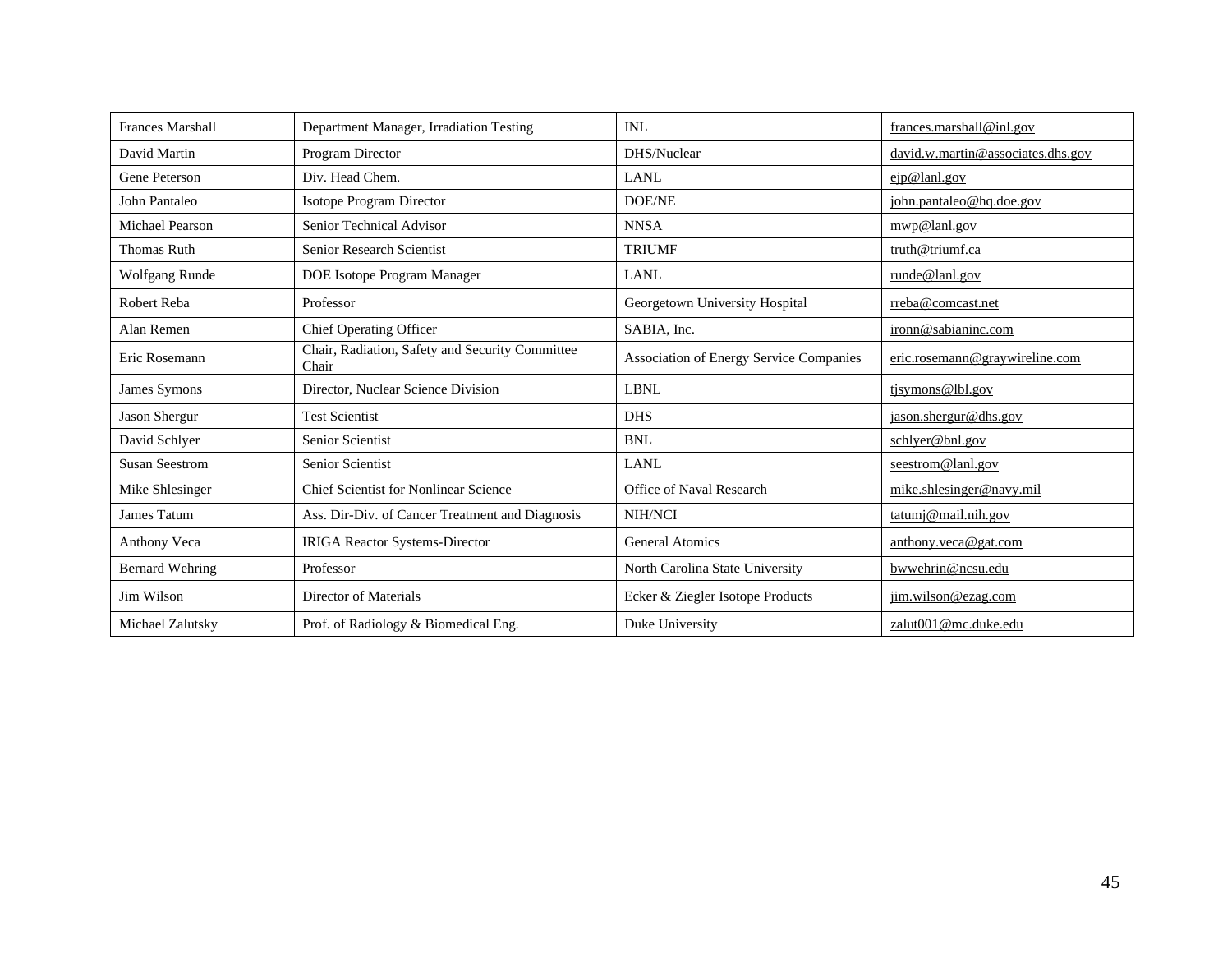# **APPENDIX F: List of Posters**

| <b>Titles</b>                                                                                                     | <b>Workshop Attendees</b> |
|-------------------------------------------------------------------------------------------------------------------|---------------------------|
|                                                                                                                   |                           |
| <b>Stable and Enriched Isotopes</b>                                                                               |                           |
| ANL Physics Division Accelerator Target Laboratory                                                                | John Greene               |
| Separated Isotope Requirements for Double-Beta Decay                                                              | <b>Richard Kouzes</b>     |
| Rare Isotope Research at the National Superconducting Cyclotron                                                   | <b>Andreas Stolz</b>      |
| <b>Stable Isotope Enhanced Metabolomics</b>                                                                       | Clifford Unkefer          |
| Isotopic Reference Materials for the 21 <sup>st</sup> Century                                                     | Robert Vocke              |
| Nutritional Uses of Stable Isotopes: An example of ion Absorption                                                 | Alfred Yergey             |
| Enriched Stable Isotopes and Technical Services at ORNL                                                           | <b>Scott Aaron</b>        |
| Mossbauer Spectroscopy: Stable and Radioactive Isotopes                                                           | Ercan Alp                 |
|                                                                                                                   |                           |
| <b>Radioisotopes for Research and Development</b>                                                                 |                           |
|                                                                                                                   |                           |
| Optimizing a pre-labeling approach to synthesize a water-soluble conjugate for therapy with the Ac225 decay chain | Robert Atcher             |
| Overview of HRIBF                                                                                                 | Glenn Young               |
| Use of arsenic-73 in research supports US EPA's regulatory decisions on inorganic arsenic in drinking water.      | Michael Hughes            |
| Capabilities of High Intensity Gamma-ray Source at TUNL Isotope Requirements for Research at TUNL                 | Calvin Howell             |
| High Flux Isotope Reactor (HFIR) Radioisotope Production Facilities and Capabilities                              | Randy Hobbs               |
| Medical Radioisotope Research at ORNL                                                                             | Russ Knapp                |
| Isotope use and production at LBNL's 88-Inch Cyclotron                                                            | Claude Lyneis             |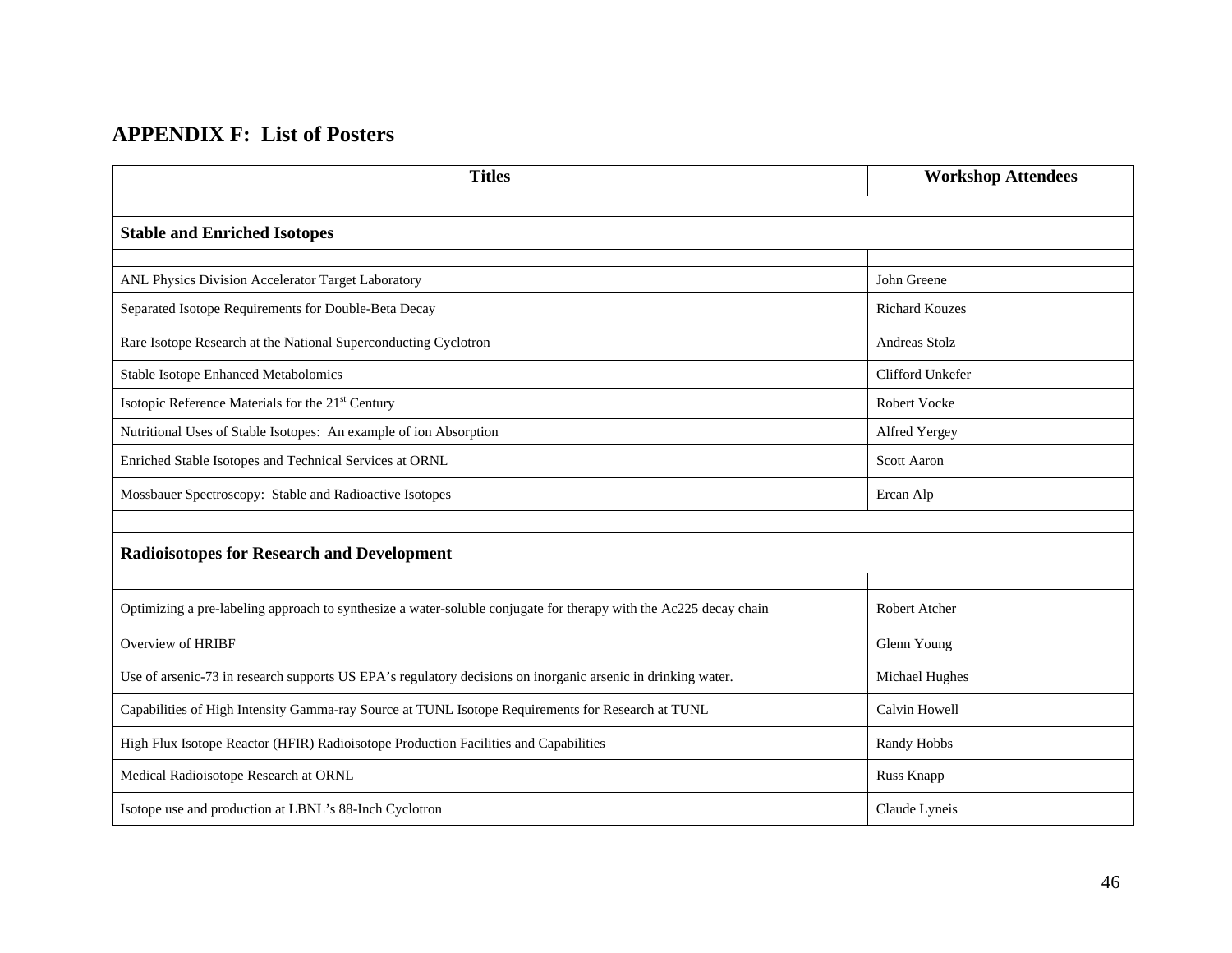| Using a Multiple Isotope Aproach to Understand Uranium Cellular                                 | Alexandra Miller       |  |  |
|-------------------------------------------------------------------------------------------------|------------------------|--|--|
| BNL Radioisotope Research and Production Program                                                | <b>Leonard Mausner</b> |  |  |
| Isotope Needs for Physics and Chemistry of the Heaviest Elements                                | Heino Nitsche          |  |  |
| Californium Rare Isotope Beam Upgrade (CARIBU)-Radioactive Beams for Research using 252Cf       | <b>Richard Pardo</b>   |  |  |
| Isotope Production at the university of Missouri Research Reactor                               | J. David Robertson     |  |  |
| 88-Inch Cyclotron                                                                               | James Symons           |  |  |
| Isotopes for Nuclear Science at LLNL                                                            | Mark Stoyer            |  |  |
| Present and Future Capabilities of the TAMU Cyclotron Institute                                 | Robert Tribble         |  |  |
| Producing Maximum Specific Activity Molybdemum-99 with 14MeV neutrons on a Technetium-99 Target | <b>Robert Schenter</b> |  |  |
| Am-241 Production at Los Alamos National Laboratory                                             | Vigil Toby             |  |  |
| Non Standard Pet Radioisotopes                                                                  | Michael Welch          |  |  |
|                                                                                                 |                        |  |  |
| <b>Radioisotopes for Applications</b>                                                           |                        |  |  |
|                                                                                                 |                        |  |  |
| Radiopharmaceutical Research at the University of Missouri                                      | Cathy Cutler           |  |  |
| Geophysical and Planetary Applications of Enriched Stable                                       | Jennifer Jackson       |  |  |
| Radioisotope Research Facilities at UC Davis                                                    | Manuel Lagunas-Solar   |  |  |
| Isotope Science and Production at Los Alamos                                                    | <b>Meiring Nortier</b> |  |  |
| Potential for Accelerator Generated Tc-99m and FPEX Display                                     | John Snyder            |  |  |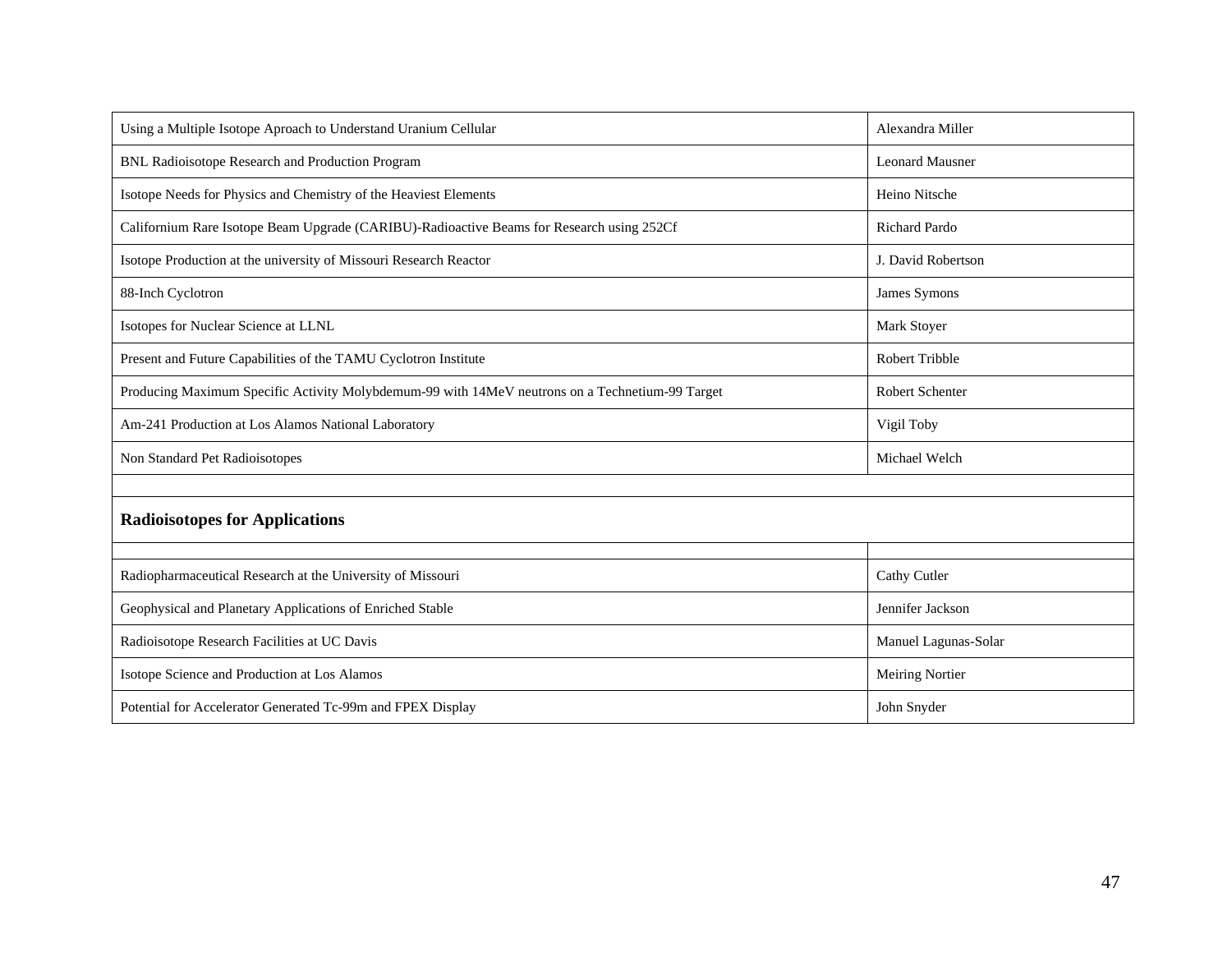# **APPENDIX G: Summary Table of Working Group 1 on Stable and Enriched Isotopes**

- Legend:<br>Supply / Demand
	- 1. Demand  $>$  supply
	- 2. Demand = supply 2. Moderate  $\frac{1}{2}$ . Moderate  $\frac{2}{3}$ . Moderate  $\frac{3}{2}$ . Moderate
	- 3. Demand < supply 3. Minimal

 $\frac{F_{\text{m}}}{F_{\text{m}}}}$  / multiple industries / multiple populations 1. Massive

- 
- 
- 

| Z              | <b>Isotope</b> | <b>Use</b>                                                                                                                                                                                                                                                                                  | <b>Producer</b>                                                                                      | <b>Status of</b><br><b>Supply</b>                                           | <b>Missing</b>                                     | <b>Current</b><br><b>Demand</b> | <b>Future</b><br><b>Demand</b> | Impact | <b>Special</b><br><b>Considerations</b>                                                                                             | <b>Options for Increased</b><br><b>Availability</b>                                                                                                                                                                                                                                                                                                                                                                                                 |
|----------------|----------------|---------------------------------------------------------------------------------------------------------------------------------------------------------------------------------------------------------------------------------------------------------------------------------------------|------------------------------------------------------------------------------------------------------|-----------------------------------------------------------------------------|----------------------------------------------------|---------------------------------|--------------------------------|--------|-------------------------------------------------------------------------------------------------------------------------------------|-----------------------------------------------------------------------------------------------------------------------------------------------------------------------------------------------------------------------------------------------------------------------------------------------------------------------------------------------------------------------------------------------------------------------------------------------------|
|                | Hydrogen-2     | Pharmaceutical,<br>polymers, SNS<br>cooling, moderator<br>for reactors, in<br>Nutrition and<br>Medicine for<br>measuring total<br>body water in<br>humans and obesity<br>(extensively used to<br>measure energy<br>expenditure<br>measurements in the<br>form as doubly-<br>labeled water). | India.<br>Argentina,<br>Canada,<br>Romania,<br>China, Russia<br>(through)<br>TENEX), US<br>inventory | Multiple<br>sources from<br>abroad, only<br>current<br>inventory in<br>U.S. | No<br>domestic<br>generator<br>of new<br>inventory | $\overline{c}$                  | $\overline{c}$                 |        | Not currently<br>produced in US:<br>current demand is<br>met through<br>foreign sources<br>which can be<br>erratic and<br>expensive | (1) United States stockpiles of<br>partially enriched Deuterium Oxide<br>exist at Savannah River and other<br>defense related stockpiles which<br>could be re-enriched and purified.<br>Sufficient reserves exist. Private<br>sector production could be used to<br>process the material.                                                                                                                                                           |
| $\overline{2}$ | Helium-3       | Homeland security,<br>gyros for missile<br>guidance systems,<br>neutron scattering<br>research, safeguards,<br>oil drilling, low-T<br>physics, medical,<br>DOE NA25, and<br>medical imaging                                                                                                 | Savannah<br>River, Russia<br>(Mayak)                                                                 | Only two<br>sources, no<br>new<br>domestic<br>production                    | No<br>domestic<br>generator<br>of new<br>inventory |                                 |                                |        | Demand exceeds<br>current combined<br>capacity of<br>Savannah River<br>and Russia                                                   | (1) Current and anticipated demand<br>is not being met. It is possible that<br>alternative strategies could reduce<br>somewhat the large anticipated<br>demand. (2) There is waste of ${}^{3}$ He<br>in some applications in other<br>countries, and international<br>agreements could result in new<br>supplies of ${}^{3}$ He for our use. (3)<br>Alternate technologies for neutron<br>detection exist and may reduce<br>demand for ${}^{3}$ He. |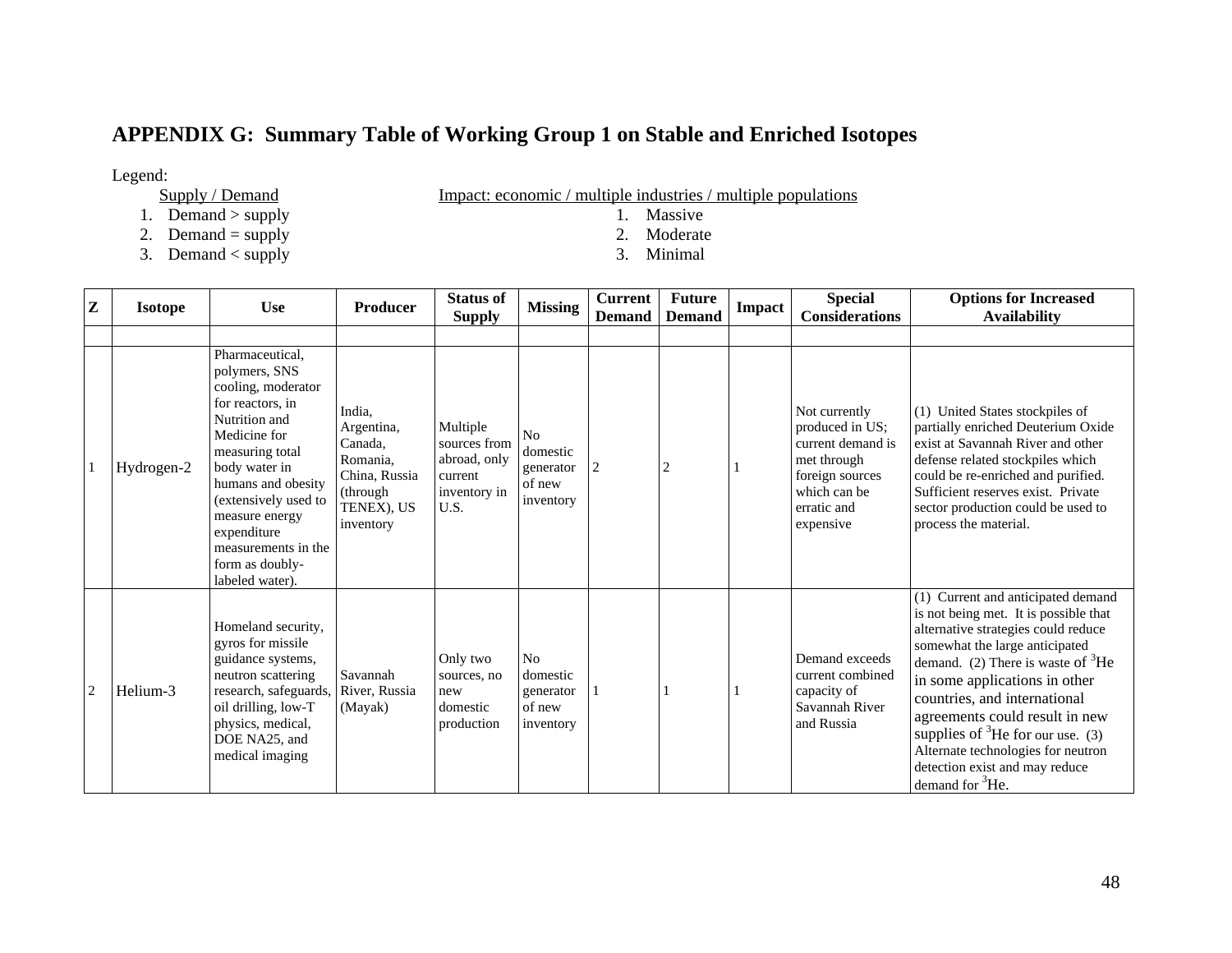| 3 | Lithium-6,7        | Homeland security.<br>neutron scattering<br>research, safeguards,<br>oil drilling, low-T<br>physics, medical,<br>DOE NA25 | Oak Ridge Y-<br>12 National<br>Security Center<br>through<br>DOE/ORNL                                   | Existing<br>inventory                           |                                                                | 3              | 3              | $2? \,$        | Supply has not<br>been an issue            |                                                                                                         |
|---|--------------------|---------------------------------------------------------------------------------------------------------------------------|---------------------------------------------------------------------------------------------------------|-------------------------------------------------|----------------------------------------------------------------|----------------|----------------|----------------|--------------------------------------------|---------------------------------------------------------------------------------------------------------|
| 5 | Boron-10,11        | Detector technology,<br>neutron detectors.<br>semiconductor<br>industry, nuclear<br>power industry                        | Companies in<br>US, Russia,<br>China, Israel,<br>Georgia, Japan                                         | Multiple<br>sources                             |                                                                | 3              | 3              | $\overline{c}$ | Private sector<br>supply is good           | One private company operates in the<br>United States and a second source is<br>being developed at LANL. |
| 5 | Boron-10           | Accelerator beam                                                                                                          | DOE inventory;<br>Russia                                                                                | Demand is<br>being met                          |                                                                | 3              | 3              | 3              | Concern about<br>future supply and<br>cost |                                                                                                         |
| 6 | Carbon-12,13       | Pharmaceutical,<br>polymers,<br>atmospheric<br>research, accelerator<br>beams                                             | Companies in<br>US, Russia,<br>China, Israel,<br>Georgia, Japan                                         | Multiple<br>sources                             |                                                                | 3              | 3              | $\overline{c}$ | Private sector<br>supply is good           | N/A                                                                                                     |
| 6 | Carbon-13          | Human nutrition<br>and Agricultural<br>Science uses                                                                       | Companies in<br>US, Russia,<br>China, Israel,<br>Georgia, Japan                                         | Multiple<br>sources                             |                                                                | 3              | 3              | $\overline{c}$ | Private sector<br>supply is good           | N/A                                                                                                     |
|   | Nitrogen-<br>14,15 | Pharmaceutical.<br>USDA programs,<br>atmospheric<br>research, accelerator<br>beams                                        | Not available<br>domestically,<br>but current<br>demand is met<br>by sources in<br>China and<br>Georgia | No domestic<br>generator of<br>new<br>inventory | N <sub>o</sub><br>domestic<br>generator<br>of new<br>inventory | $\overline{2}$ | $\overline{1}$ | $\overline{c}$ | Not available<br>domestically              | Enrichment systems are operable at<br>LANL, which could be activated if<br>foreign supply is disrupted. |
|   | Nitrogen-15        | Human nutrition and<br>disease prevention                                                                                 | Not available<br>domestically,<br>but current<br>demand is met<br>by sources in<br>China and<br>Georgia | No domestic<br>generator of<br>new<br>inventory | N <sub>o</sub><br>domestic<br>generator<br>of new<br>inventory | $\overline{2}$ | -1             | $\overline{c}$ | Not available<br>domestically              | Enrichment systems are operable at<br>LANL, which could be activated if<br>foreign supply is disrupted. |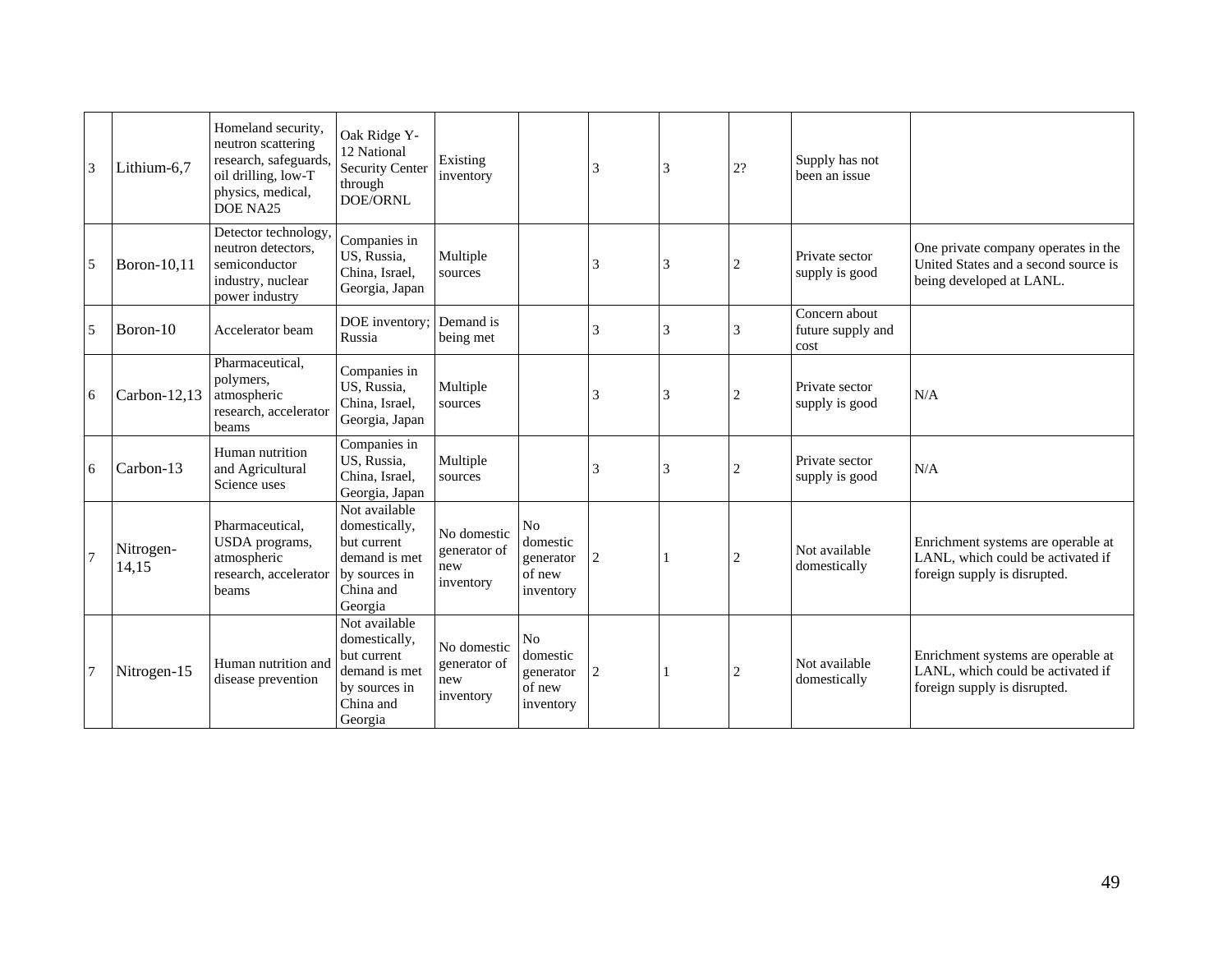| 8  | Oxygen-18           | Used in PET<br>diagnostics as a<br>target in the<br>cyclotron                                                                                | Companies in<br>the USA,<br>China, Israel,<br>Georgia, and<br>Russia produce<br>the product in<br>quantities<br>exceeding<br>demand | Excellent              |                                                          | 3 | 3              | 3 |                                            |  |
|----|---------------------|----------------------------------------------------------------------------------------------------------------------------------------------|-------------------------------------------------------------------------------------------------------------------------------------|------------------------|----------------------------------------------------------|---|----------------|---|--------------------------------------------|--|
| 8  | Oxygen-17           | Used in MRI as a<br>diagnostic                                                                                                               | Limited<br>production in<br>Georgia $<$ 2 kg<br>per year                                                                            | Demand is<br>being met | $\rm No$<br>domestic<br>generator<br>of new<br>inventory | 2 | $\overline{c}$ | 2 |                                            |  |
| 8  |                     | Oxygen-16,18 Accelerator beam                                                                                                                | DOE inventory;<br>Russia                                                                                                            | Demand is<br>being met |                                                          | 3 | 3              | 3 | Concern about<br>future supply and<br>cost |  |
| 8  | Oxygen-18           | Human nutrition and<br>obesity studies<br>(extensively used to<br>measure energy<br>expenditure in the<br>form of doubly-<br>labeled water). | DOE inventory; Demand is<br>Russia                                                                                                  | being met              |                                                          | 3 | 3              | 3 | Concern about<br>future supply and<br>cost |  |
| 10 | Neon-<br>20,21,22   | Neon 20 & 22 are<br>used for laser<br>systems; Neon 21 is<br>a cyclotron target                                                              | Companies in<br>the USA<br>produce these<br>gases                                                                                   | Demand is<br>being met |                                                          | 2 | 2              | 2 |                                            |  |
| 10 | Neon-22             | Accelerator beam                                                                                                                             | DOE inventory;<br>Russia                                                                                                            | Demand is<br>being met |                                                          | 3 | 3              | 3 | Concern about<br>future supply and<br>cost |  |
| 12 | Magnesium-<br>25,26 | Human nutrition,<br>disease prevention,<br>and medical imaging Russia<br>- NIH and USDA                                                      | DOE inventory;                                                                                                                      | Demand is<br>being met |                                                          | 3 | 3              | 3 | Concern about<br>future supply and<br>cost |  |
| 12 | Magnesium-<br>24    | Accelerator beam                                                                                                                             | DOE inventory;<br>Russia                                                                                                            | Demand is<br>being met |                                                          | 3 | 3              | 3 | Concern about<br>future supply and<br>cost |  |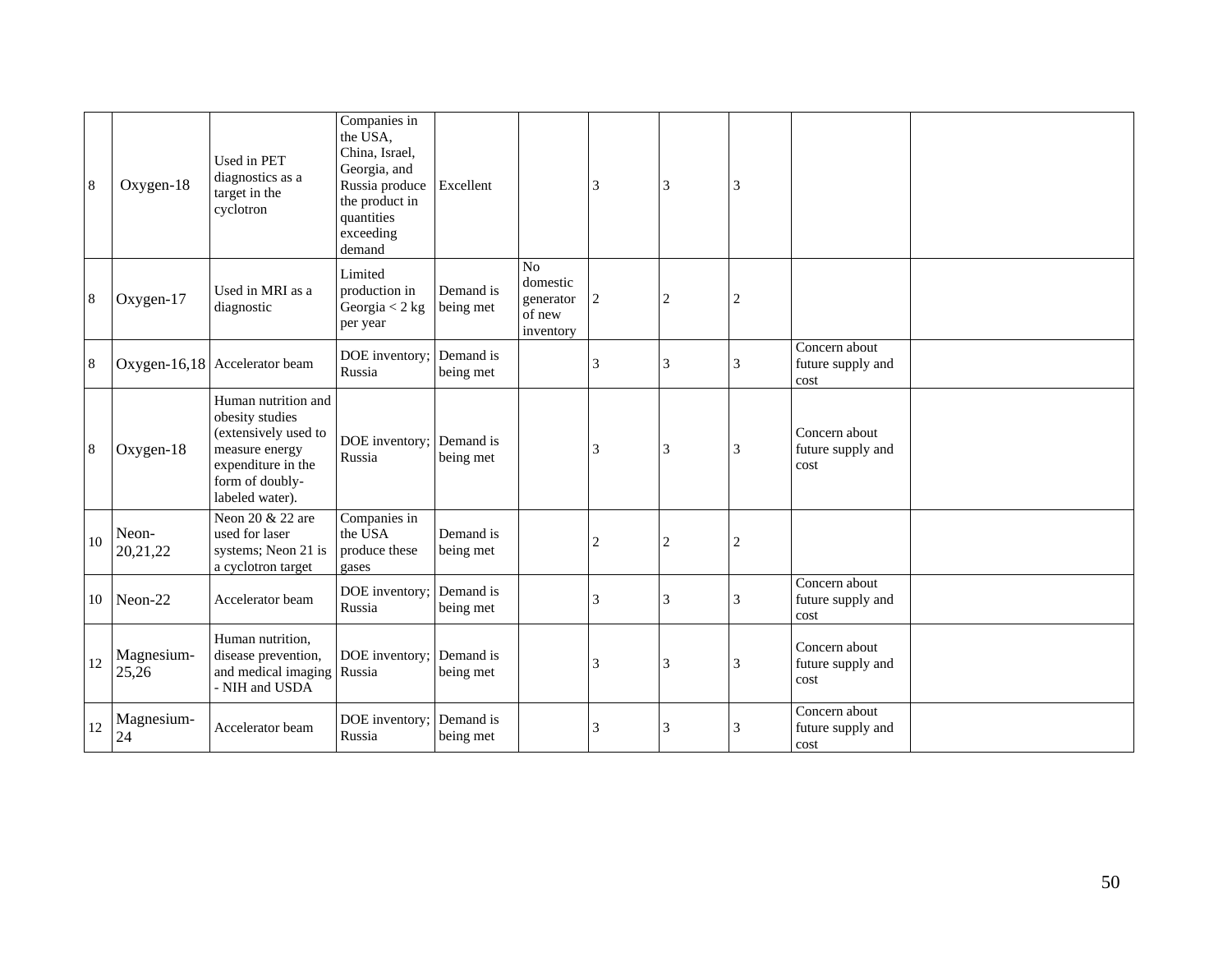| 14 | Silicon           | Electronics industry                                                                                                   | Only Russia for<br>large quantities |                        | 3 |   | 2                | kg quantities                              | New enrichment techniques such as<br>plasma ion cyclotron resonance<br>separation, acoustic separation,<br>cryogenic distillation, laser ionization,<br>plasma centrifuge |
|----|-------------------|------------------------------------------------------------------------------------------------------------------------|-------------------------------------|------------------------|---|---|------------------|--------------------------------------------|---------------------------------------------------------------------------------------------------------------------------------------------------------------------------|
| 14 | Silicon-29        | Environment,<br>toxicology, earth<br>sciences                                                                          | DOE inventory;<br>Russia            | Demand is<br>being met | 3 | 3 | $\boldsymbol{2}$ | Concern about<br>future supply and<br>cost |                                                                                                                                                                           |
| 14 | Silicon-28        | Worldwide weight<br>standard based on<br>pure perfect crystal<br>balls - Avogadro<br>Project                           | DOE inventory;<br>Russia            | Demand is<br>being met | 3 | 3 | 2                | Concern about<br>future supply and<br>cost |                                                                                                                                                                           |
| 14 | Silicon-28        | Accelerator beam                                                                                                       | DOE inventory;<br>Russia            | Demand is<br>being met | 3 | 3 | 3                | Concern about<br>future supply and<br>cost |                                                                                                                                                                           |
|    | 16 Sulphur        | Tracer-based studies<br>of drug discovery,<br>metabolism, and<br>quantification                                        | DOE inventory;<br>Russia            | Demand is<br>being met | 3 | 3 | 3                | Concern about<br>future supply and<br>cost |                                                                                                                                                                           |
| 18 | Argon-36,40       | Accelerator beam                                                                                                       | DOE inventory;<br>Russia            | Demand is<br>being met | 3 | 3 | 3                | Concern about<br>future supply and<br>cost |                                                                                                                                                                           |
| 20 | Calcium-<br>42,44 | Human nutrition,<br>disease prevention,<br>tracer studies of<br>plant growth, and<br>medical imaging -<br>NIH and USDA | DOE inventory;<br>Russia            | Demand is<br>being met | 3 | 3 | 3                | Concern about<br>future supply and<br>cost |                                                                                                                                                                           |
| 20 | Caldium-<br>40,48 | Accelerator beam                                                                                                       | DOE inventory;<br>Russia            | Demand is<br>being met | 3 | 3 | 3                | Concern about<br>future supply and<br>cost |                                                                                                                                                                           |
| 22 | Titanium-48       | Accelerator beam                                                                                                       | DOE inventory;<br>Russia            | Demand is<br>being met | 3 | 3 | 3                | Concern about<br>future supply and<br>cost |                                                                                                                                                                           |
| 24 | Chromium          | Tracer studies of<br>plant growth,<br>environment,<br>toxicology, earth<br>sciences                                    | DOE inventory;<br>Russia            | Demand is<br>being met | 3 | 3 | 3                | Concern about<br>future supply and<br>cost |                                                                                                                                                                           |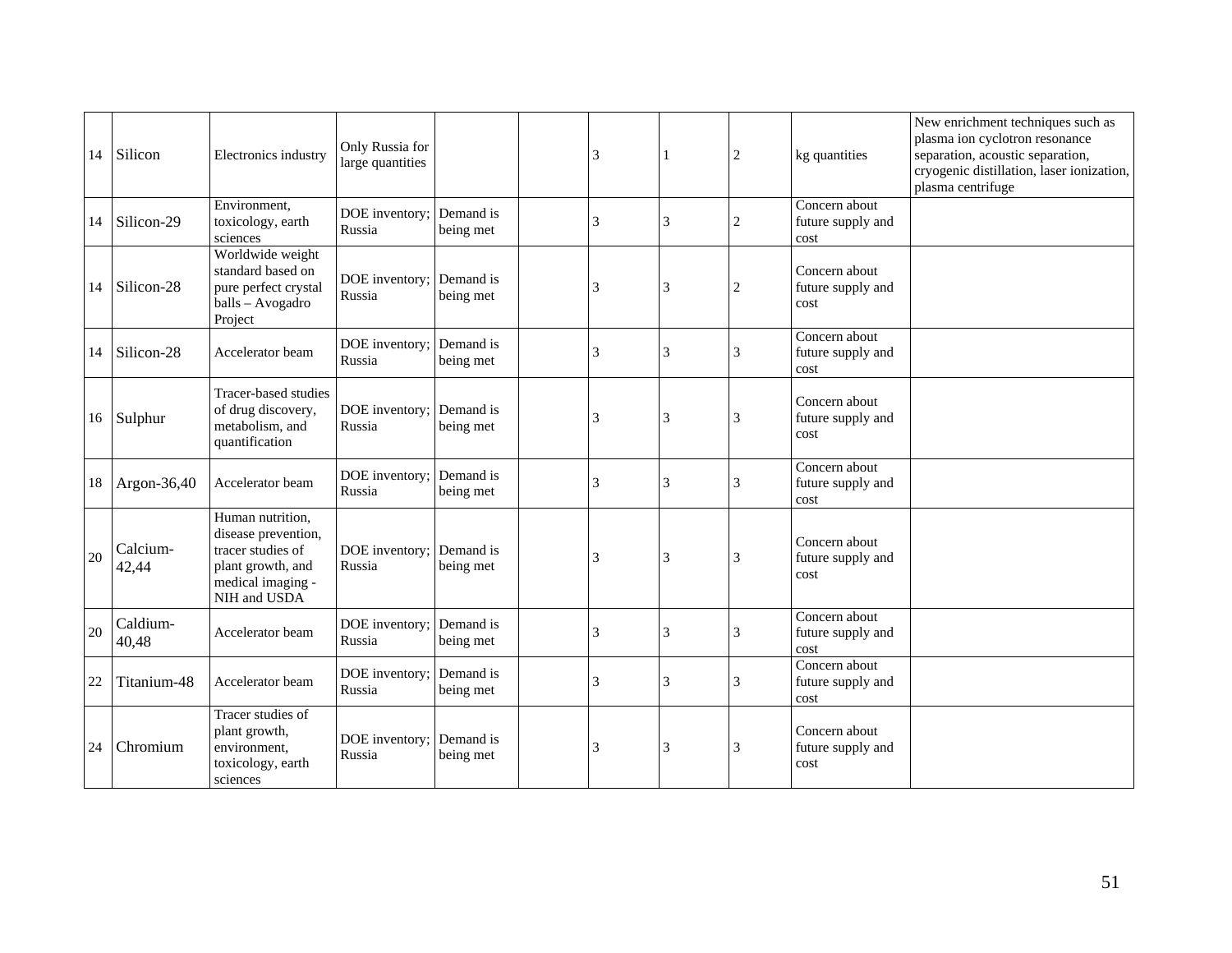| 26 | Iron-56                         | Accelerator beam                                                                                                                                 | DOE inventory;<br>Russia            | Demand is<br>being met | 3 | 3 | 3              | Concern about<br>future supply and<br>cost |                                                                                                                                                                           |
|----|---------------------------------|--------------------------------------------------------------------------------------------------------------------------------------------------|-------------------------------------|------------------------|---|---|----------------|--------------------------------------------|---------------------------------------------------------------------------------------------------------------------------------------------------------------------------|
| 26 | Iron-57,58                      | Human nutrition,<br>disease prevention<br>NIH and USDA                                                                                           | DOE inventory;<br>Russia            | Demand is<br>being met | 3 | 3 | 3              | Concern about<br>future supply and<br>cost |                                                                                                                                                                           |
| 28 | Nickel-58,64                    | Accelerator beam                                                                                                                                 | DOE inventory;<br>Russia            | Demand is<br>being met | 3 | 3 | 3              | Concern about<br>future supply and<br>cost |                                                                                                                                                                           |
| 30 | Zinc-67-70                      | Human nutrition,<br>disease prevention,<br>tracer studies of<br>plant growth - NIH<br>and USDA;<br>environment,<br>toxicology, earth<br>sciences | DOE inventory;<br>Russia            | Demand is<br>being met | 3 | 3 | 3              | Concern about<br>future supply and<br>cost |                                                                                                                                                                           |
| 30 | Zinc-64                         | Nuclear energy                                                                                                                                   | DOE inventory;<br>Russia            | Demand is<br>being met | 3 | 3 | $\overline{c}$ | Concern about<br>future supply and<br>cost |                                                                                                                                                                           |
| 32 | Germanium-<br>76                | Double beta decay                                                                                                                                | Only Russia for<br>large quantities |                        | 3 |   | $\overline{2}$ | 100-1200 kg                                | New enrichment techniques such as<br>plasma ion cyclotron resonance<br>separation, acoustic separation,<br>cryogenic distillation, laser ionization,<br>plasma centrifuge |
| 32 | Germanium-<br>74,76             | Accelerator beam                                                                                                                                 | DOE inventory;<br>Russia            | Demand is<br>being met | 3 | 3 | 3              | Concern about<br>future supply and<br>cost |                                                                                                                                                                           |
| 34 | Selenium-<br>74,76,78,80,<br>82 | Human nutrition,<br>disease prevention,<br>tracer studies of<br>plant growth - NIH<br>and USDA                                                   | DOE inventory;<br>Russia            | Demand is<br>being met | 3 | 3 | 3              | Concern about<br>future supply and<br>cost |                                                                                                                                                                           |
| 34 | Selenium-82                     | Double beta decay                                                                                                                                | Only Russia for<br>large quantities |                        | 3 |   | $\overline{2}$ | 100-1200 kg                                | New enrichment techniques such as<br>plasma ion cyclotron resonance<br>separation, acoustic separation,<br>cryogenic distillation, laser ionization,<br>plasma centrifuge |
| 34 | Selenium-82                     | Accelerator beam                                                                                                                                 | DOE inventory;<br>Russia            | Demand is<br>being met | 3 | 3 | 3              | Concern about<br>future supply and<br>cost |                                                                                                                                                                           |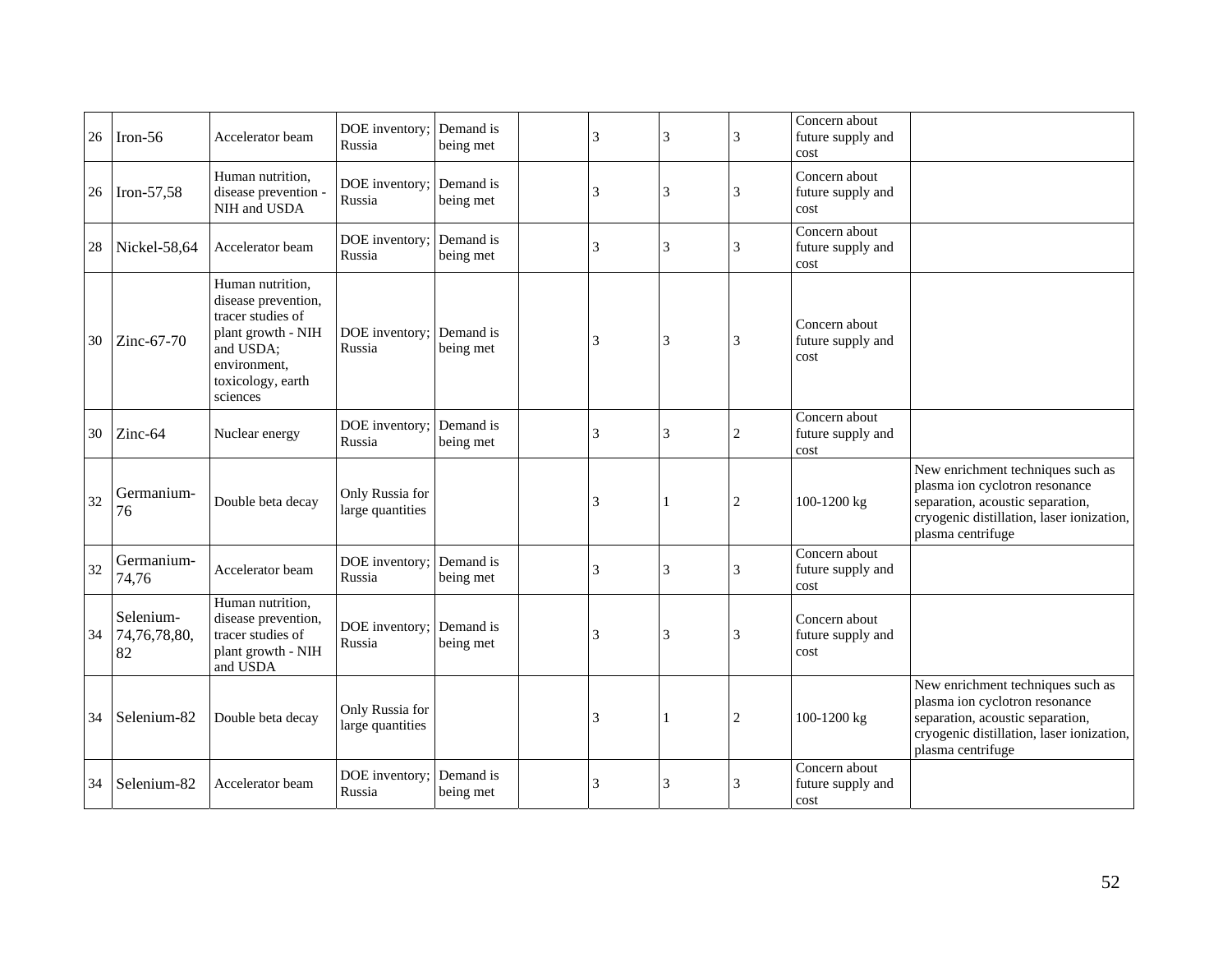| 35 | <b>Bromine</b>       | Atmosphere and<br>hydrosphere<br>programs         | DOE inventory;<br>Russia            | Demand is<br>being met                          |                                                    | 3 | 3              | 2 | Concern about<br>future supply and<br>cost |                                                                                                                                                                           |
|----|----------------------|---------------------------------------------------|-------------------------------------|-------------------------------------------------|----------------------------------------------------|---|----------------|---|--------------------------------------------|---------------------------------------------------------------------------------------------------------------------------------------------------------------------------|
|    | 36 Krypton-85        | <b>Lighting Industry</b>                          | Russia                              | No domestic<br>generator of<br>new<br>inventory | No<br>domestic<br>generator<br>of new<br>inventory | 2 | $\overline{c}$ | 2 | Demand is met<br>from Russia               |                                                                                                                                                                           |
| 36 | Krypton-<br>78,84,86 | Accelerator beam                                  | DOE inventory;<br>Russia            | Demand is<br>being met                          |                                                    | 3 | 3              | 3 | Concern about<br>future supply and<br>cost |                                                                                                                                                                           |
| 38 | Strontium-84         | NIST - standards<br>and spike materials           | DOE inventory;<br>Russia            | Demand is<br>being met                          |                                                    | 3 | 3              | 3 | Concern about<br>future supply and<br>cost |                                                                                                                                                                           |
| 40 | Zirconium-<br>90,96  | Accelerator beam                                  | DOE inventory;<br>Russia            | Demand is<br>being met                          |                                                    | 3 | 3              | 3 | Concern about<br>future supply and<br>cost |                                                                                                                                                                           |
| 42 | Molybdenum-<br>100   | Double beta decay                                 | Only Russia for<br>large quantities |                                                 |                                                    | 3 |                | 2 | 100-1200 kg                                | New enrichment techniques such as<br>plasma ion cyclotron resonance<br>separation, acoustic separation,<br>cryogenic distillation, laser ionization,<br>plasma centrifuge |
| 42 | Molybdenum-<br>92,98 | Accelerator beam                                  | DOE inventory;<br>Russia            | Demand is<br>being met                          |                                                    | 3 | 3              | 3 | Concern about<br>future supply and<br>cost |                                                                                                                                                                           |
| 44 | Ruthenium-<br>96     | Accelerator target,<br>crossection<br>measurement | DOE, Russia<br>both sold out        | None<br>available                               | None<br>available                                  |   |                | ? |                                            |                                                                                                                                                                           |
| 44 | Ruthenium-<br>102    | Accelerator beam                                  | DOE inventory;<br>Russia            | Demand is<br>being met                          |                                                    | 3 | 3              | 3 | Concern about<br>future supply and<br>cost |                                                                                                                                                                           |
| 48 | Cadmium-<br>116      | Double beta decay                                 | Only Russia for<br>large quantities |                                                 |                                                    | 3 | 1              | 2 | 100-1200 kg                                | New enrichment techniques such as<br>plasma ion cyclotron resonance<br>separation, acoustic separation,<br>cryogenic distillation, laser ionization,<br>plasma centrifuge |
| 48 | Cadmium              | Environment,<br>toxicology, earth<br>sciences     | DOE inventory;<br>Russia            | Demand is<br>being met                          |                                                    | 3 | 3              | 2 | Concern about<br>future supply and<br>cost |                                                                                                                                                                           |
| 48 | Cadmium-<br>106      | Accelerator beam                                  | DOE inventory;<br>Russia            | 10 yr left in<br><b>DOE</b><br>inventory        | $\overline{10}$ yr left<br>in DOE<br>inventory     | 3 | $\overline{c}$ | 2 | Concern about<br>future supply and<br>cost |                                                                                                                                                                           |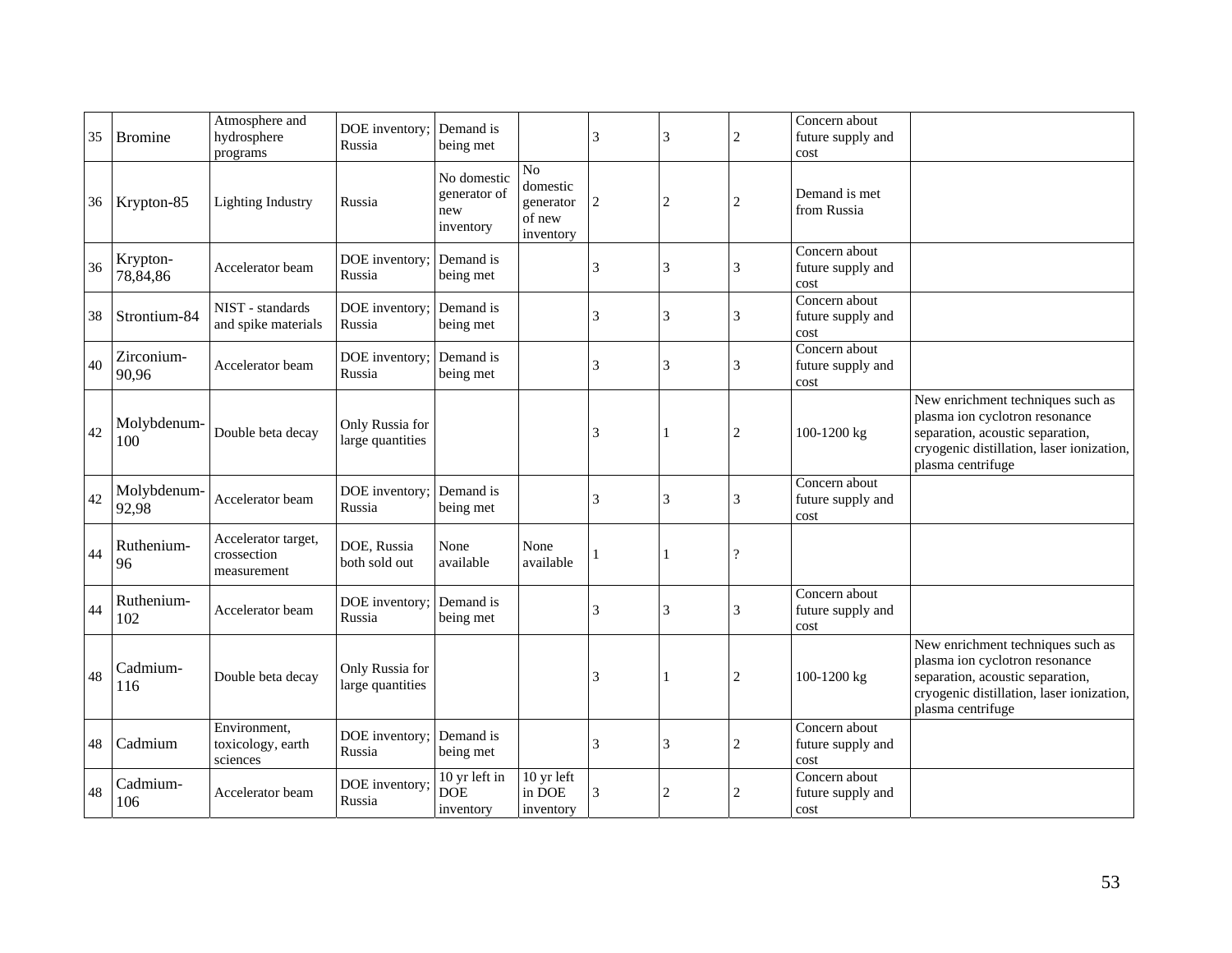| 49 | Indium                      | Low background<br>detection                                                         | Only Russia for<br>large quantities |                                                 |                                                                | 3 |   | $\overline{c}$ | 100 gm quantites                                                                                                  | New enrichment techniques such as<br>plasma ion cyclotron resonance<br>separation, acoustic separation,<br>cryogenic distillation, laser ionization,<br>plasma centrifuge |
|----|-----------------------------|-------------------------------------------------------------------------------------|-------------------------------------|-------------------------------------------------|----------------------------------------------------------------|---|---|----------------|-------------------------------------------------------------------------------------------------------------------|---------------------------------------------------------------------------------------------------------------------------------------------------------------------------|
| 50 | Tin-<br>112,118,120,1<br>24 | Accelerator beam                                                                    | DOE inventory;<br>Russia            | Demand is<br>being met                          |                                                                | 3 | 3 | 3              | Concern about<br>future supply and<br>cost                                                                        |                                                                                                                                                                           |
| 52 | Tellurium-<br>130           | Double beta decay                                                                   | Only Russia for<br>large quantities |                                                 |                                                                | 3 |   | $\overline{c}$ | 100-1200 kg                                                                                                       | New enrichment techniques such as<br>plasma ion cyclotron resonance<br>separation, acoustic separation,<br>cryogenic distillation, laser ionization,<br>plasma centrifuge |
| 52 | Tellurium-<br>130           | Accelerator beam                                                                    | DOE inventory;<br>Russia            | Demand is<br>being met                          |                                                                | 3 | 3 | 3              | Concern about<br>future supply and<br>cost                                                                        |                                                                                                                                                                           |
| 54 | Xenon-<br>124,129,136       | Cyclotron target for<br>Iodine 125, MRI<br>diagnostics, and<br>dark matter research | Russia, Holland                     | No domestic<br>generator of<br>new<br>inventory | N <sub>o</sub><br>domestic<br>generator<br>of new<br>inventory | 3 | 3 | 3              | Rare gas<br>centrifuges are not<br>operating in the<br><b>United States.</b><br>Foreign supply has<br>met demand. | Do we mention the new technology<br>presented at the meeting?                                                                                                             |
| 54 | Xenon-129                   | Tracer studies of<br>plant growth, and<br>medical imaging -<br>NIH and USDA         | DOE inventory;<br>Russia            | Demand is<br>being met                          |                                                                | 3 | 3 | 3              | Concern about<br>future supply and<br>cost                                                                        |                                                                                                                                                                           |
| 54 | Xenon-136                   | Double beta decay                                                                   | Only Russia for<br>large quantities |                                                 |                                                                | 3 |   | $\overline{c}$ | 100-1200 kg                                                                                                       | New enrichment techniques such as<br>plasma ion cyclotron resonance<br>separation, acoustic separation,<br>cryogenic distillation, laser ionization,<br>plasma centrifuge |
| 54 | Xenon-<br>124, 132, 136     | Accelerator beam                                                                    | DOE inventory;<br>Russia            | Demand is<br>being met                          |                                                                | 3 | 3 | 3              | Concern about<br>future supply and<br>cost                                                                        |                                                                                                                                                                           |
| 55 | Cesium-133                  | Accelerator beam                                                                    | DOE inventory;<br>Russia            | Demand is<br>being met                          |                                                                | 3 | 3 | 3              | Concern about<br>future supply and<br>cost                                                                        |                                                                                                                                                                           |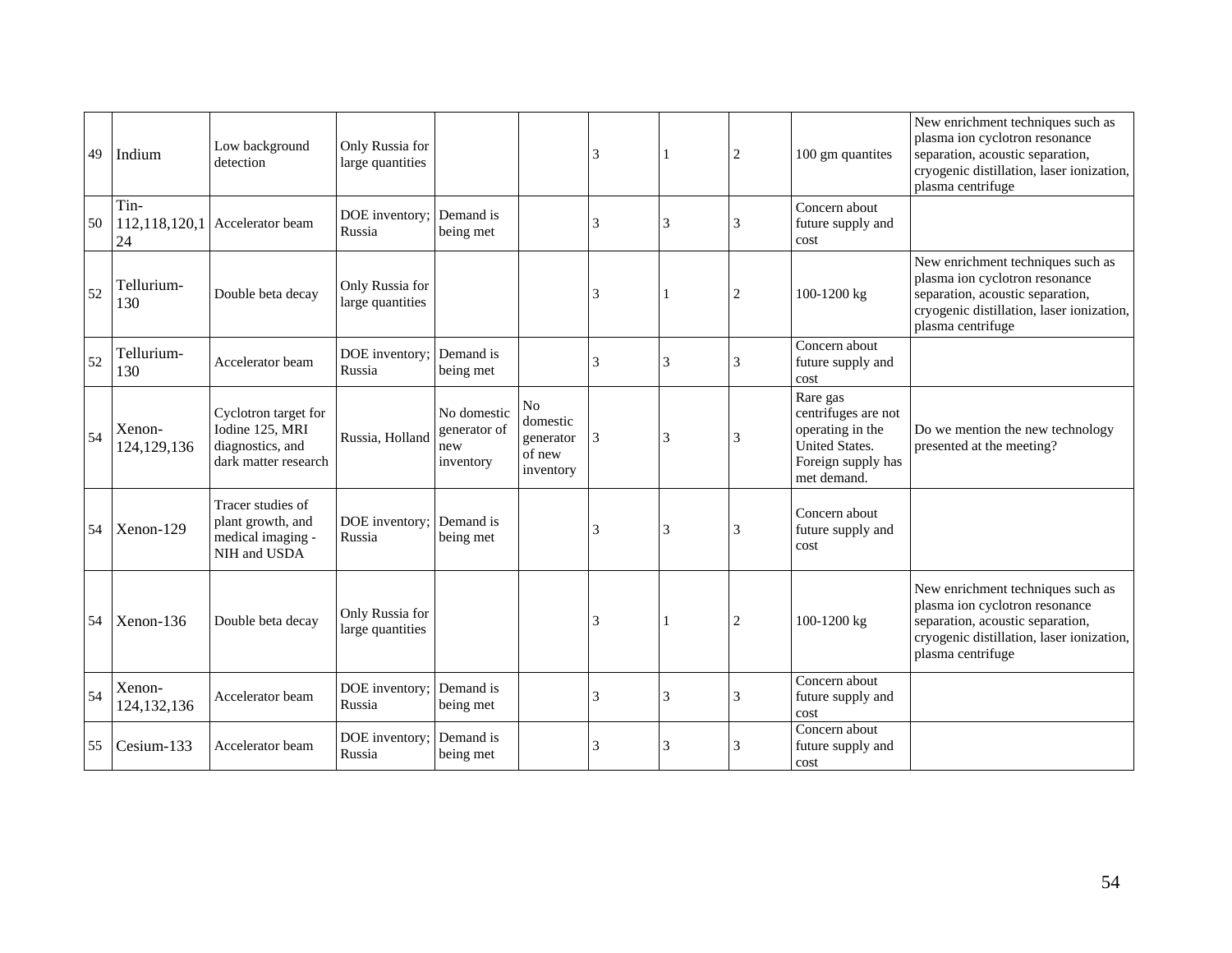| 57     | Lanthanum          | Detectors                                     | Only Russia for<br>large quantities |                                          |                                   | 3 |                | 2 | kg quantities                                                                                               | New enrichment techniques such as<br>plasma ion cyclotron resonance<br>separation, acoustic separation,<br>cryogenic distillation, laser ionization,<br>plasma centrifuge |
|--------|--------------------|-----------------------------------------------|-------------------------------------|------------------------------------------|-----------------------------------|---|----------------|---|-------------------------------------------------------------------------------------------------------------|---------------------------------------------------------------------------------------------------------------------------------------------------------------------------|
| 60     | Neodymium-<br>150  | Double beta decay                             | Only Russia for<br>large quantities | 8 yr left in<br><b>DOE</b><br>inventory  |                                   | 3 | 1              | 2 | 100-1200 kg                                                                                                 | New enrichment techniques such as<br>plasma ion cyclotron resonance<br>separation, acoustic separation,<br>cryogenic distillation, laser ionization,<br>plasma centrifuge |
| 62     | Samarium-<br>144   | Accelerator beam                              | DOE inventory;<br>Russia            | Demand is<br>being met                   |                                   | 3 | 3              | 3 | Concern about<br>future supply and<br>cost                                                                  |                                                                                                                                                                           |
| 64     | Gadolinium         | Detectors                                     | DOE inventory;<br>Russia            | Demand is<br>being met                   |                                   | 3 | 3              | 2 | Concern about<br>future supply and<br>cost: DOE 157Gd<br>supply nearly sold-<br>out, application<br>unknown |                                                                                                                                                                           |
| 66     | Dysprosium-<br>156 | Accelerator beam                              | DOE inventory;<br>Russia            | Demand is<br>being met                   |                                   | 3 | 3              | 3 | Concern about<br>future supply and<br>cost                                                                  |                                                                                                                                                                           |
| 68     | Erbium-162         | Accelerator beam                              | DOE inventory;<br>Russia            | Demand is<br>being met                   |                                   | 3 | 3              | 3 | Concern about<br>future supply and<br>cost                                                                  |                                                                                                                                                                           |
| 70     | Ytterbium-<br>176  | Accelerator beam                              | DOE inventory;<br>Russia            | Demand is<br>being met                   |                                   | 3 | 3              | 3 | Concern about<br>future supply and<br>cost                                                                  |                                                                                                                                                                           |
| $78\,$ | Platinum           | Environment,<br>toxicology, earth<br>sciences | DOE inventory;<br>Russia            | Demand is<br>being met                   |                                   | 3 | 3              | 2 | Concern about<br>future supply and<br>cost                                                                  |                                                                                                                                                                           |
| 80     | Mercury            | Environment.<br>toxicology, earth<br>sciences | DOE inventory;<br>Russia            | Demand is<br>being met                   |                                   | 3 | 3              | 2 | Concern about<br>future supply and<br>cost                                                                  |                                                                                                                                                                           |
| 80     | Mercury-196        | Accelerator beam                              | DOE inventory;<br>Russia            | 10 yr left in<br><b>DOE</b><br>inventory | 10 yr left<br>in DOE<br>inventory | 3 | $\overline{c}$ | 2 | Concern about<br>future supply and<br>cost                                                                  |                                                                                                                                                                           |
| 80     | Mercury-204        | Accelerator beam                              | DOE inventory;<br>Russia            | Demand is<br>being met                   |                                   | 3 | 3              | 3 | Concern about<br>future supply and<br>cost                                                                  |                                                                                                                                                                           |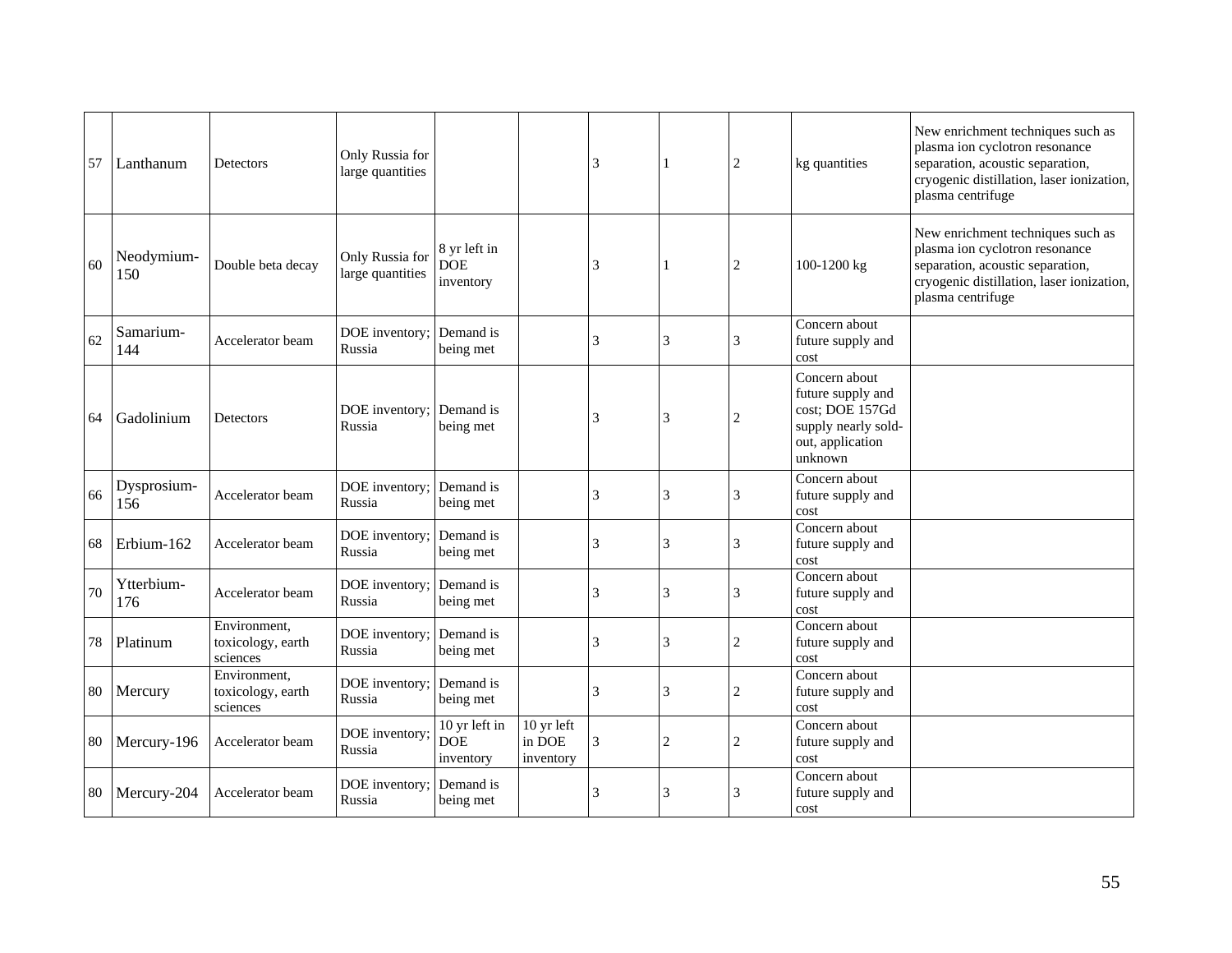| 82 | Lead-206    | NIST - standards<br>and spike materials       | DOE inventory; Demand is<br>Russia | being met |  |   | Concern about<br>future supply and<br>cost |
|----|-------------|-----------------------------------------------|------------------------------------|-----------|--|---|--------------------------------------------|
| 82 | Lead        | Environment,<br>toxicology, earth<br>sciences | DOE inventory; Demand is<br>Russia | being met |  | ∠ | Concern about<br>future supply and<br>cost |
| 82 | Lead-208    | Accelerator beam                              | DOE inventory; Demand is<br>Russia | being met |  |   | Concern about<br>future supply and<br>cost |
| 83 | Bismuth-209 | Accelerator beam                              | DOE inventory; Demand is<br>Russia | being met |  |   | Concern about<br>future supply and<br>cost |
| 92 | Uranium-238 | Accelerator beam                              | DOE inventory; Demand is<br>Russia | being met |  |   | Concern about<br>future supply and<br>cost |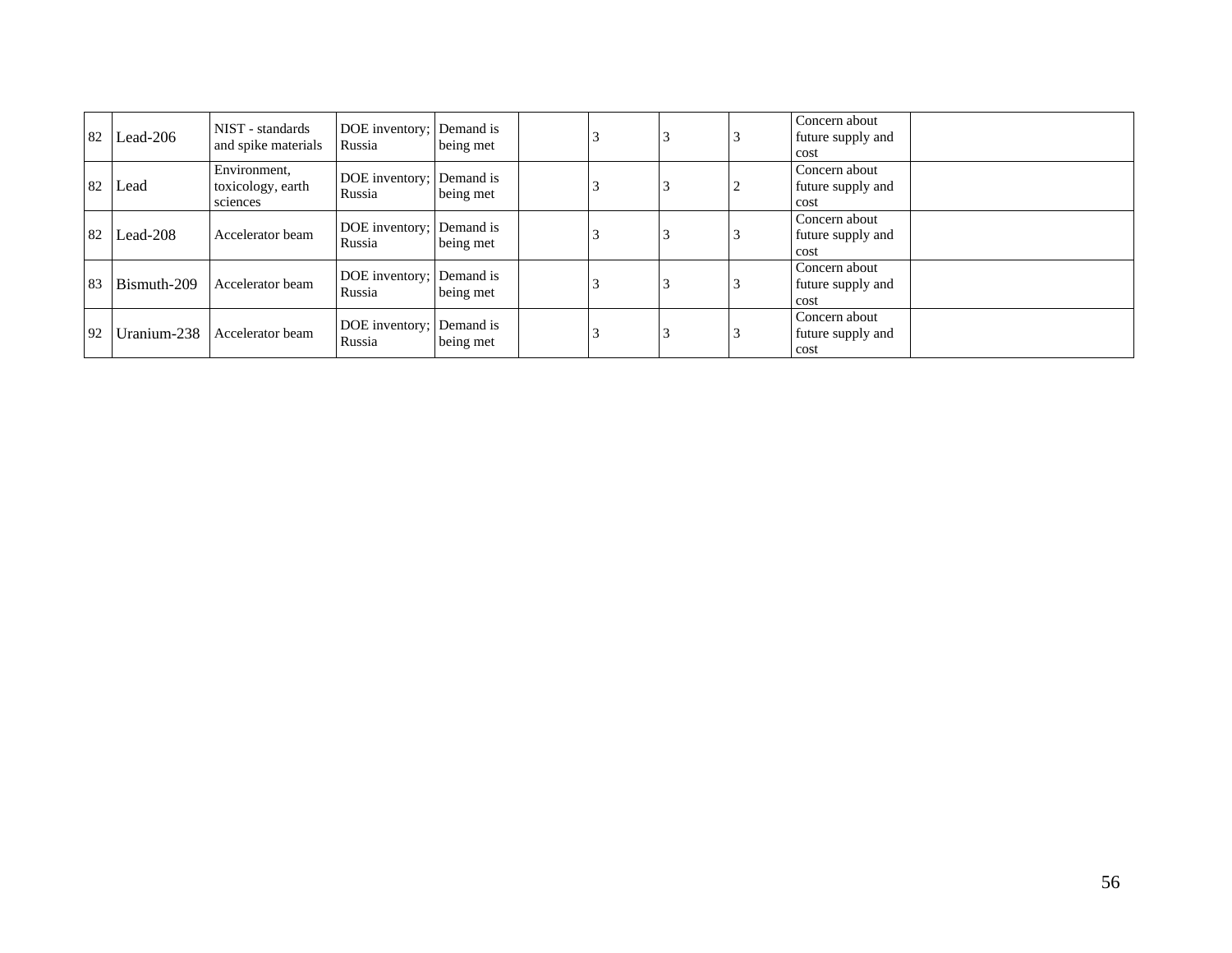# **APPENDIX H: Summary Table of Working Group 3 on Radioisotopes for Applications**

Legend:<br>Supply / Demand

Impact: economic / multiple industries / multiple populations  $1.$  Massive

- 1. Demand  $>$  supply
- 2. Demand = supply 2. Moderate<br>
4. Demand < supply 3. Minimal
- 4. Demand < supply 3. Minimal
- 
- 

| <b>Nuclides</b>   | <b>Main</b><br><b>Applications</b>                                                                                           | <b>Producer</b>                                   | <b>Status of</b><br><b>Supply</b>                        | What is<br><b>Missing</b>                                       | <b>Current</b><br><b>Demand</b> | <b>Future</b><br><b>Demand</b> | <b>Impact</b>                            | <b>Special</b><br><b>Considerations</b>                                                                       | <b>Options</b> for<br>increased<br>availability                                             |
|-------------------|------------------------------------------------------------------------------------------------------------------------------|---------------------------------------------------|----------------------------------------------------------|-----------------------------------------------------------------|---------------------------------|--------------------------------|------------------------------------------|---------------------------------------------------------------------------------------------------------------|---------------------------------------------------------------------------------------------|
| Actinium-225      | Medical                                                                                                                      | Germany<br>$(TTU)$ ,<br><b>DOE</b><br>(ORNL)      | Limited<br>Availability                                  | Need<br>additional<br>stock of<br>Th-229                        |                                 |                                | If product<br>approved 1.<br>otherwise 2 | Needs to be extracted<br>from U-233 weapons<br>waste, or produced<br>on reactor or<br>cyclotron               | Congressional ban<br>needs to be lifted to<br>allow recovery of Th-<br>229 from U-233 waste |
| Silver-105        | Weapons physics/<br>stockpile stewardship                                                                                    | DOE-DP                                            | $\sqrt{2}$                                               |                                                                 | $\overline{2}$                  | $\overline{2}$                 |                                          | Capability<br>maintenance<br>essential                                                                        | Specialized production<br>required                                                          |
| Amercium-<br>241  | Process control.<br>analysis, well<br>logging, Safety,<br>ANSI standard for<br>certifying radiation<br>detection instruments | Russia                                            | single source,                                           | N <sub>0</sub><br>disposal<br>pathway,<br>Capital<br>investment |                                 |                                |                                          | linked to foreign<br>weapons<br>reprocessing                                                                  | Recycle of Am/Be<br>sources at LANL,<br>Activate LANL Am<br>production line                 |
| Americium-<br>243 | Isotope dilution<br>spikes/nuclear<br>forensics                                                                              | DOE-DP                                            | 1 for highly<br>enriched                                 | High purity<br>required                                         |                                 |                                |                                          | High purity required                                                                                          | Reestablish mass<br>separator capability for<br>radioactive and stable<br>isotopes.         |
| Astatine-211      | Medical                                                                                                                      | NIH, Duke,<br>Univ of<br>Washingto<br>$\mathbf n$ | Limited<br>Availability,<br>Radiochemica<br>l grade only | Lack of<br>local<br>structure<br>for scale-<br>up<br>production |                                 |                                | If product<br>approved 1.<br>otherwise 2 | Availability of 25<br>MeV or greater<br>$($ , 2n) on Bi-209<br>$(100\%)$ , FDA<br>hurdles, cGMP<br>production | Build Infrastructure for<br>production and<br>commercial scale-up                           |
| Gold-195          | Weapons physics/<br>stockpile stewardship                                                                                    | DOE-DP                                            | $\overline{2}$                                           |                                                                 | $\overline{2}$                  | $\overline{2}$                 |                                          | Capability<br>maintenance<br>essential                                                                        | Specialized production<br>required                                                          |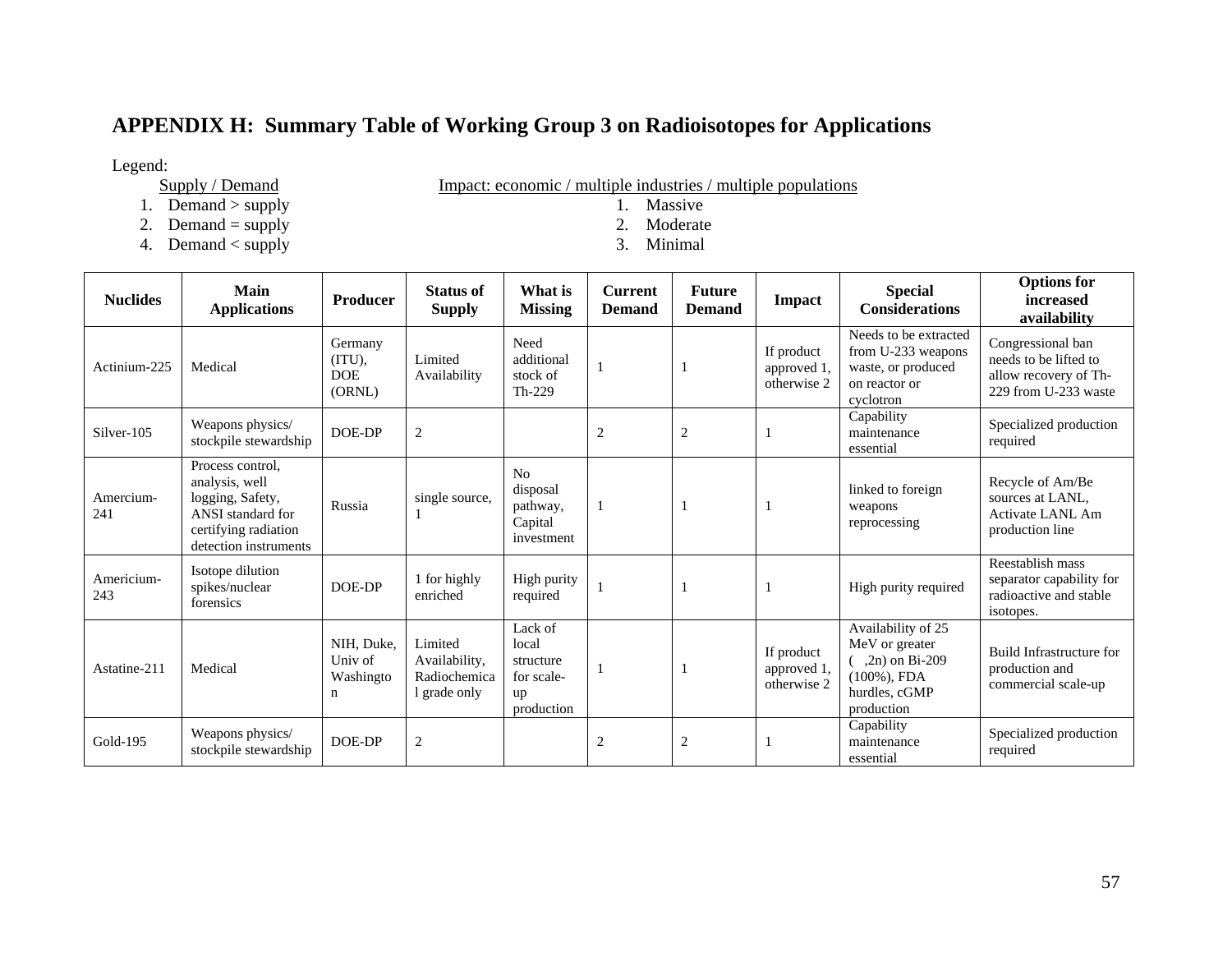| Barium-133          | Process Control &<br>Security, ANSI<br>standard for<br>certifying radiation<br>detection instruments                                                          | Russia<br>(RIAR)                                    | Single<br>Source, 2                                                                              | Ok                                                                                                                                    | $\sqrt{2}$     | $\mathbf{2}$   | $\overline{2}$ | Enriched Ba-132<br>needed                                                                                                                                                               | ORNL could produce -<br>reactor irradiation                                                                                                                                                       |
|---------------------|---------------------------------------------------------------------------------------------------------------------------------------------------------------|-----------------------------------------------------|--------------------------------------------------------------------------------------------------|---------------------------------------------------------------------------------------------------------------------------------------|----------------|----------------|----------------|-----------------------------------------------------------------------------------------------------------------------------------------------------------------------------------------|---------------------------------------------------------------------------------------------------------------------------------------------------------------------------------------------------|
| Carbon-14           | Geochem., Health<br>Physics, Process<br>control                                                                                                               | Russia                                              | Multiple<br>Sources                                                                              | Ok                                                                                                                                    | $\mathfrak{2}$ | 2              | 3              | N/A                                                                                                                                                                                     | ORNL & INL                                                                                                                                                                                        |
| Cadmium-<br>109     | Analysis, Process<br>Control                                                                                                                                  | Multiple<br>cyclotrons                              | Multiple<br>sources                                                                              | Ok                                                                                                                                    | $\mathbf{2}$   | $\overline{2}$ | $\mathfrak{2}$ | N/A                                                                                                                                                                                     | N/A                                                                                                                                                                                               |
| Californium-<br>252 | Process control,<br>analysis, well<br>logging, Safety<br>National Security,<br>Medical, ANSI<br>standard for<br>certifying radiation<br>detection instruments | <b>DOE</b><br>$(ORNL)$ &<br><b>RIAR</b><br>(Russia) | Dual source -<br>capacity<br>problem - all<br><b>RIAR</b><br>production<br>sold until<br>2010, 1 | Apparent<br>$(6-9)$<br>month) gap<br>between<br>current<br>available<br>supply and<br>industry<br>demand.<br>Processing<br>facilities | $\mathbf{1}$   | $\mathbf{1}$   | $\mathbf{1}$   | $ORNL - has capacity$<br>$-$ Zero funding $-$<br>current material in<br>the reactor needs<br>funding for the 9<br>month process<br>exercise, 4 year<br>campaign needs to be<br>examined | Long term planning,<br>Definition of "Full cost<br>recovery" so industry<br>can adjust their<br>business plans to<br>accommodate pricing<br>increases, Reinstate<br>irradiation and<br>processing |
| Chlorine-36         | Health Physics,<br>Geochem.                                                                                                                                   | None                                                | Last produced<br>late $1970s$<br>$(Canada -$<br>Nordion)                                         | No known<br>current<br>production                                                                                                     | 1              | 1              | 3              | Processing<br>difficulties after<br>irradiation                                                                                                                                         | Reactor irradiation                                                                                                                                                                               |
| Curium-244          | Analysis                                                                                                                                                      | <b>DOE</b><br>(ORNL),<br>Russia<br>(RIAR)           | OK                                                                                               | Waste<br>disposal<br>pathway                                                                                                          | $\sqrt{2}$     | $\overline{c}$ | $\mathbf{2}$   | None                                                                                                                                                                                    | Not an issue                                                                                                                                                                                      |
| Cobalt-57           | Process Control,<br>Analysis, NDT,<br>Mineralogy, ANSI<br>standard for<br>certifying radiation<br>detection<br>instruments, Short-<br>lived RDD surrogate     | Russia.<br>Europe                                   | Multiple<br>Sources, 3                                                                           | Reliable<br>source                                                                                                                    | 2              | $\overline{2}$ | $\overline{2}$ | N/A                                                                                                                                                                                     | Multiple Cyclotrons                                                                                                                                                                               |
| Cobalt-60           | Calibration standard                                                                                                                                          | DOE,<br>Europe,<br>Canada,<br>Russia                | $\overline{3}$                                                                                   | Infrastructu<br>re and cost<br>effectivene<br>ss within<br>U.S.                                                                       | 3              | 3              | 3              | ANSI standard for<br>certifying radiation<br>detection<br>instruments.                                                                                                                  |                                                                                                                                                                                                   |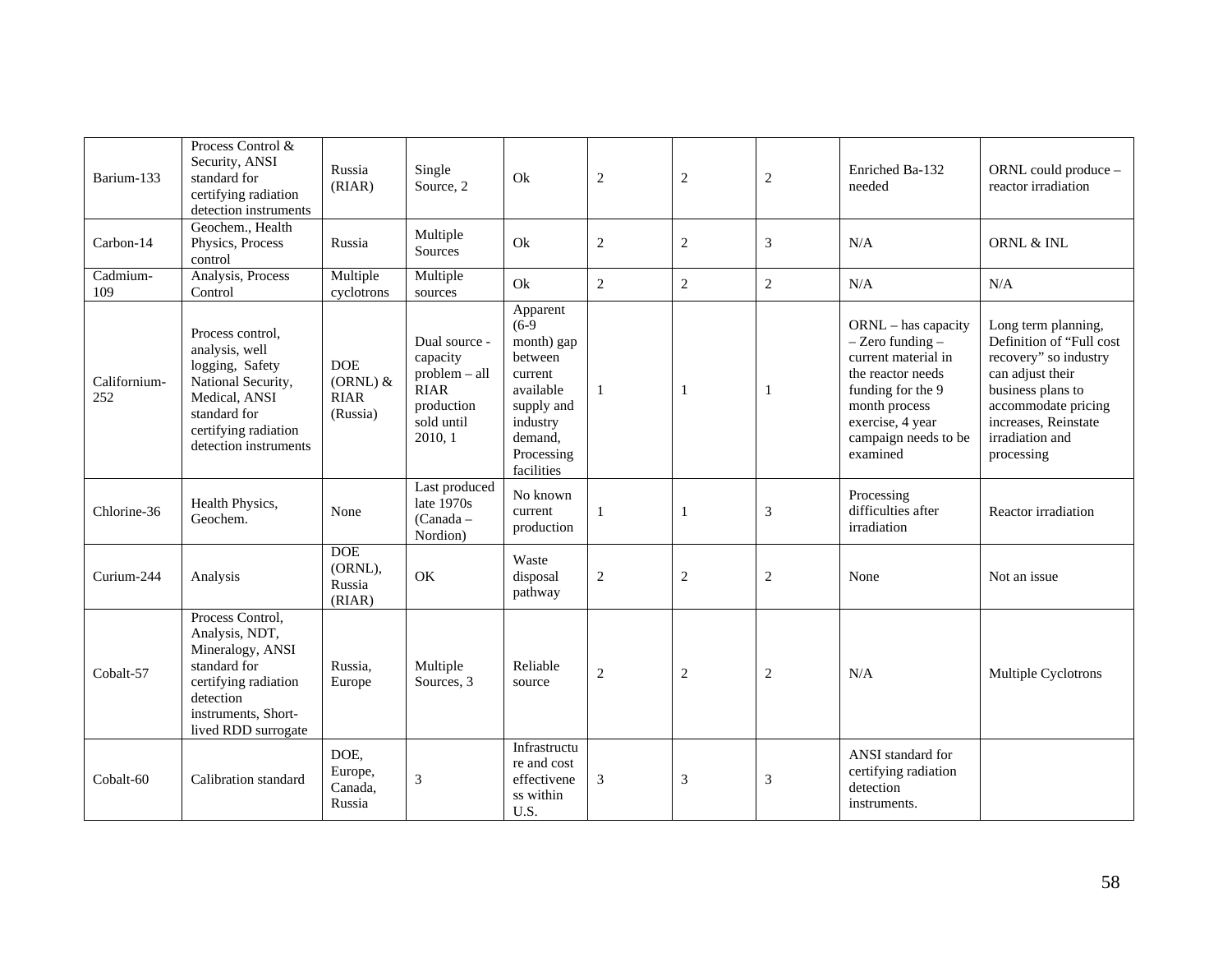| Cesium-137                                | Process control, Well<br>logging, Formation<br>evaluation,<br>Agricultural<br>Irradiation, Health<br>Physics | Russia                                                  | No current<br>U.S.<br>production,<br>Russian<br>supply at risk | No new<br>fission<br>product<br>separation                  | $\mathbf{1}$   |                                          |   | Specific activity<br>concerns viz-a-viz<br>feedstock age                                     | US fission product<br>separation                                                          |
|-------------------------------------------|--------------------------------------------------------------------------------------------------------------|---------------------------------------------------------|----------------------------------------------------------------|-------------------------------------------------------------|----------------|------------------------------------------|---|----------------------------------------------------------------------------------------------|-------------------------------------------------------------------------------------------|
| Copper-67                                 | Medical                                                                                                      | <b>Trace Life</b><br>Sciences,<br>BLIP,<br><b>LANL</b>  | DMF,<br>Radiochemica                                           | If FDA<br>drug<br>approved,<br>address<br>capacity          | $\sqrt{2}$     | If product<br>approved 1,<br>otherwise 2 |   | Scale-up production<br>if drug FDA<br>approved                                               | Scale-up for production<br>quantities and backup<br>suppliers                             |
| Europium-<br>149                          | Weapons physics/<br>stockpile stewardship                                                                    | <b>DOE</b>                                              | $\overline{c}$                                                 |                                                             | $\overline{2}$ | $\overline{2}$                           |   | Capability<br>maintenance<br>essential                                                       | Specialized production<br>required                                                        |
| Iron- $55$                                | Analysis, Process<br>Control, Geochem.                                                                       | <b>DOE</b><br>(ORNL),<br><b>MURR</b>                    | Multiple<br>sources                                            | Ok                                                          | 3              | $\sqrt{2}$                               | 3 | N/A                                                                                          | N/A                                                                                       |
| Gadolinium-<br>153                        | Health Physics,<br>Process Control                                                                           | Russia                                                  | Sole source                                                    | Reliable/av<br>ailable<br>supply                            | $\overline{2}$ | $\overline{2}$                           |   |                                                                                              | ORNL & INL have<br>produced and could<br>restart production                               |
| Germanium-<br>68                          | Medical                                                                                                      | LANL,<br>BLIP,<br>Cyclotron<br>Co.<br><b>iTHEMBA</b>    | Multiple<br>sources.<br>Radiochemica<br>1 Only                 | Ok                                                          | $\sqrt{2}$     | $\sqrt{2}$                               |   |                                                                                              | No issues                                                                                 |
| Germanium-<br>68/Gallium-<br>68 generator | Medical                                                                                                      | The<br>Cyclotron<br>Co., Eckert<br>& Ziegler,<br>Russia | Radiochemica<br>1 Only                                         | Current<br>generators<br>not sterile<br>or pyrogen-<br>free | $\overline{2}$ | If product<br>approved 1,<br>otherwise 2 |   | FDA hurdles, Long<br>shelf-life generator<br>does not have<br>attractive market<br>potential | Potential work for<br>others DOE Project to<br>develop sterile pyrogen-<br>free generator |
| Hydrogen-3                                | Analysis, Light<br>Sources, neutron<br>targets                                                               | Russia,<br>DOE,<br>Canada<br>(Ontario)<br>Hydro)        | Multiple<br>sources                                            | Ok                                                          | $\mathbf{1}$   |                                          |   | Safe guard issues                                                                            |                                                                                           |
| Helium-3                                  | Homeland security,<br>Detector technology                                                                    | <b>DOE</b>                                              | -1                                                             | Purified<br>materials                                       | -1             |                                          |   | Detector material.<br>No helium no<br>neutron detectors                                      | Investigate possible<br>release in existing<br>inventories                                |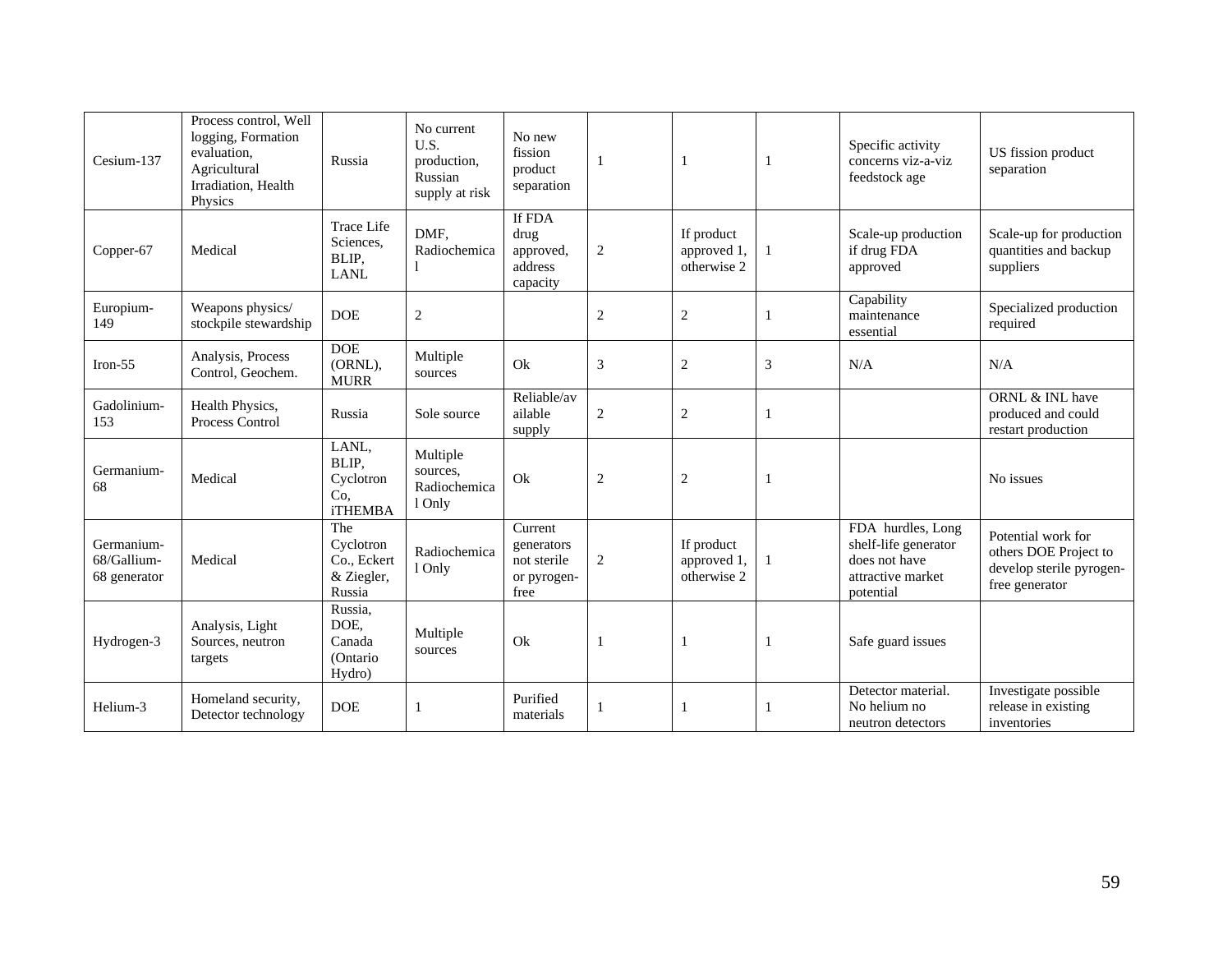| Iridium-192       | Non-destructive<br>testing                | $\rm{EEC}$<br>reactors +<br>many<br>Russian,<br>Canada<br>(Nordion)                               | Zero<br>production in<br>U.S.                                                                                                                    | Infrastructu<br>re and cost<br>effectivene<br>ss within<br>U.S.                                                                            | $\mathbf{1}$   | $\mathbf{1}$   | $\mathbf{1}$   | Cost transparency $\&$<br>facility infrastructure                                                                          | ORNL & INL have<br>produced and could<br>restart production                |
|-------------------|-------------------------------------------|---------------------------------------------------------------------------------------------------|--------------------------------------------------------------------------------------------------------------------------------------------------|--------------------------------------------------------------------------------------------------------------------------------------------|----------------|----------------|----------------|----------------------------------------------------------------------------------------------------------------------------|----------------------------------------------------------------------------|
| Krypton-85        | Process control,<br>safety                | Russia                                                                                            | Single<br>sourced                                                                                                                                | Fission<br>process,<br>Reliable<br>source                                                                                                  | $\mathbf{1}$   | $\mathbf{1}$   | $\overline{2}$ | fission product<br>separation - requires<br>isotopic enrichment<br>via centrifuge or<br>thermo diffusion                   | ORNL could produce                                                         |
| Lutetium-173      | Weapons physics/<br>stockpile stewardship | <b>DOE</b>                                                                                        | $\overline{c}$                                                                                                                                   |                                                                                                                                            | $\sqrt{2}$     | $\sqrt{2}$     | $\mathbf{1}$   | Capability<br>maintenance<br>essential                                                                                     | Specialized production<br>required                                         |
| Lutetium-177      | Medical                                   | <b>DOE</b><br>(ORNL),<br>MURR,<br>Petten<br>(Netherlan<br>ds)                                     | Radiochemica<br>l, Specific<br>activity and<br>radionuclide<br>purity is an<br>issue,<br>Radiopharma<br>ceutical<br>purity in the<br>near future | Desire<br>carrier free<br>production                                                                                                       | $\overline{2}$ | $\overline{2}$ | $\mathbf{1}$   | Carrier free and<br>radionuclidic<br>impurities, FDA<br>hurdles                                                            | Project to develop and<br>evaluate carrier free<br>projection and scale up |
| Molybdenum-<br>99 | Medical                                   | NRU,<br>Canada,<br>Petten<br>(Netherlan<br>ds), Safari,<br>South<br>Africa, BR-<br>2<br>(Belgium) | Medium and<br>long term<br>questionable                                                                                                          | Intermediat<br>e and long<br>term<br>supply with<br>Maple<br>Project<br>cancellatio<br>n and<br>license<br>expiration<br>of NRU<br>and HIR | $\overline{2}$ | $\mathbf{1}$   | -1             | FDA sNDA or CBE<br>filing for existing mfr<br>to convert to LEU, or<br>DMF for new<br>supplier w/sNDA for<br>generator mfr | MURR and B&W have<br>proposed LEU<br>production techniques                 |
| Nickel-63         | Analysis, Detector<br>technology          | <b>DOE</b><br>(ORNL),<br>Russia<br>(RIAR)                                                         | 1 (supply lags<br>demand)                                                                                                                        | Ok                                                                                                                                         | 1              | $\mathbf{1}$   | $\overline{2}$ | N/A                                                                                                                        | N/A                                                                        |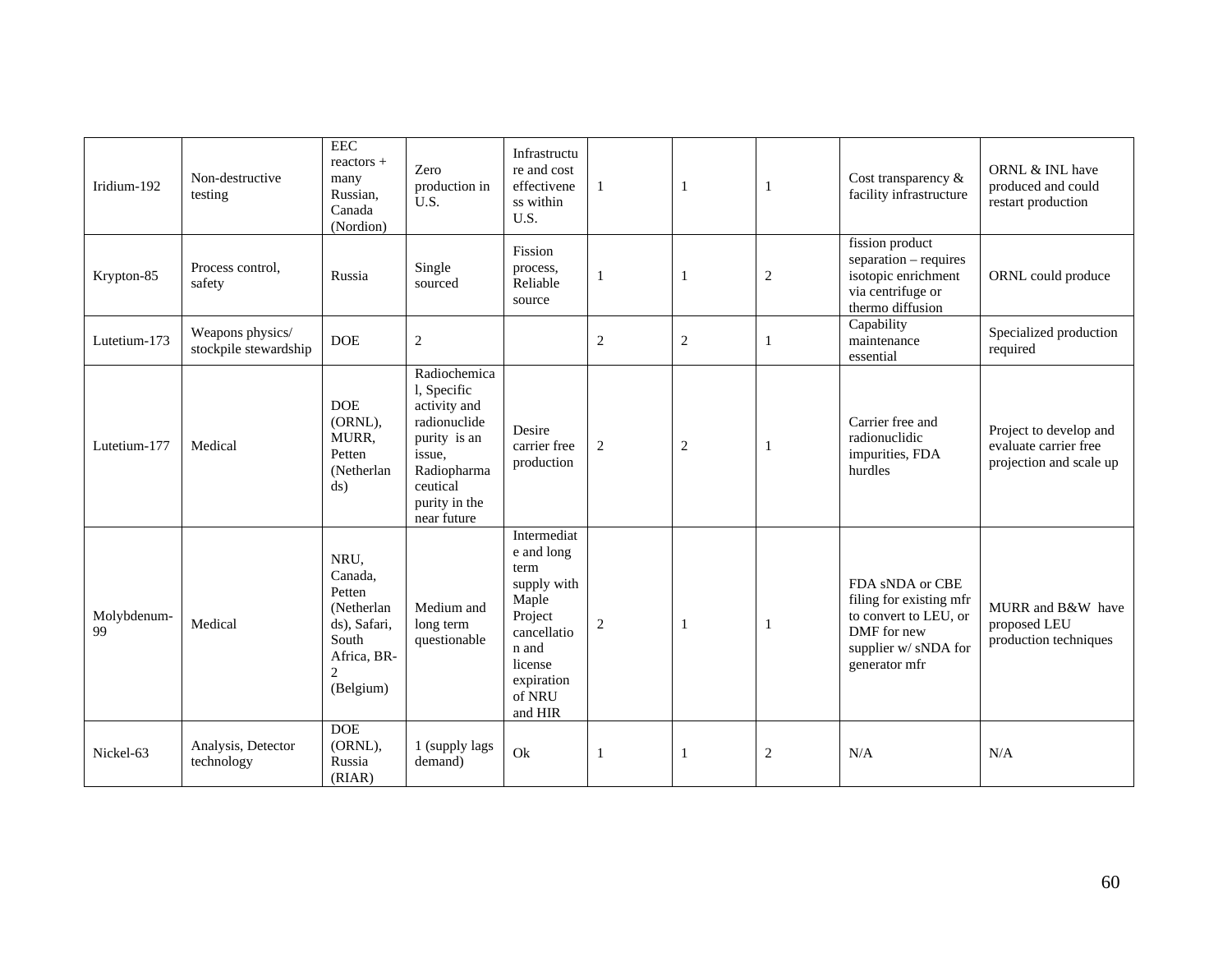| Neptunium-<br>236     | Isotope dilution<br>spikes/nuclear<br>forensics                  | <b>DOE</b>                                                   | 1 for highly<br>enriched       | High purity<br>required                        |                |                | $\mathbf{1}$   | High purity required                           | Reestablish mass<br>separator capability for<br>radioactive and stable<br>isotopes. |
|-----------------------|------------------------------------------------------------------|--------------------------------------------------------------|--------------------------------|------------------------------------------------|----------------|----------------|----------------|------------------------------------------------|-------------------------------------------------------------------------------------|
| Lead-210              | Health physics &<br>Geochem.                                     | None                                                         |                                | Reliable<br>source                             | $\mathbf{1}$   | $\overline{1}$ | 3              | Decay product of Ra-<br>226                    | Anybody with a hot cell                                                             |
| Promethium-<br>147    | Process control.<br>Safety, Light sources                        | Russia                                                       | Single source                  | No fission<br>product<br>separation<br>in U.S. | $\sqrt{2}$     |                | $\mathbf{1}$   | Fission product<br>separation                  | ORNL & INL reactor<br>irradiation                                                   |
| Polonium-<br>210      | Process Control,<br>Safety, Health<br>Physics                    | Russia                                                       | Single supply                  | Single user<br>in U.S.                         | $\mathfrak{Z}$ | 3              | 3              |                                                | ORNL & INL reactor<br>irradiation                                                   |
| Plutonium-<br>236     | Isotope dilution<br>spikes/nuclear<br>forensics                  | <b>DOE</b>                                                   | 1 for highly<br>enriched       | High purity<br>required                        |                |                | $\mathbf{1}$   | High purity required                           | Reestablish mass<br>separator capability for<br>radioactive and stable<br>isotopes. |
| Plutonium-<br>242/244 | Isotope dilution<br>spikes/nuclear<br>forensics                  | <b>DOE</b>                                                   | 1 for highly<br>enriched       | High purity<br>required                        |                |                | $\mathbf{1}$   | High purity required                           | Reestablish mass<br>separator capability for<br>radioactive and stable<br>isotopes. |
| Radium-226            | Process control,<br>Health Physics,<br><b>Isotope Production</b> | None                                                         | None                           | No<br>available<br>supply                      |                | 3              | 3              | See Lead-210 $-$<br>required for<br>production | Decay product                                                                       |
| Rubidium-83           | Weapons physics/<br>stockpile stewardship                        | <b>DOE</b>                                                   | $\overline{2}$                 |                                                | 2              | $\overline{2}$ | $\mathbf{1}$   | Capability<br>maintenance<br>essential         | Specialized production<br>required                                                  |
| Rhodium-101           | Weapons physics/<br>stockpile stewardship                        | <b>DOE</b>                                                   | $\overline{2}$                 |                                                | 2              | $\overline{2}$ | $\mathbf{1}$   | Capability<br>maintenance<br>essential         | Specialized production<br>required                                                  |
| Selenium-75           | NDT, Health<br>Physics, Medical                                  | <b>DOE</b><br>(ORNL),<br>Russia<br>$(RIAR)$ ,<br><b>MURR</b> | OK                             | OK                                             | $\mathbf{2}$   | $\overline{2}$ | $\overline{2}$ |                                                |                                                                                     |
| Silicon-32            | Geochem, Ocean<br>Science                                        | None                                                         | N <sub>0</sub><br>availability |                                                | $\mathbf{1}$   | $\mathbf{1}$   | $\overline{2}$ |                                                | ORNL, Canada                                                                        |
| Samarium-<br>151      | Analysis                                                         | Russia                                                       | Available                      | Ok                                             | $\overline{2}$ | $\mathbf{2}$   | 3              | N/A                                            | N/A                                                                                 |
| Strontium-85          | Short-lived RDD<br>surrogate                                     | <b>DOE</b>                                                   | 3                              |                                                | 3              | 3              | $\overline{2}$ |                                                |                                                                                     |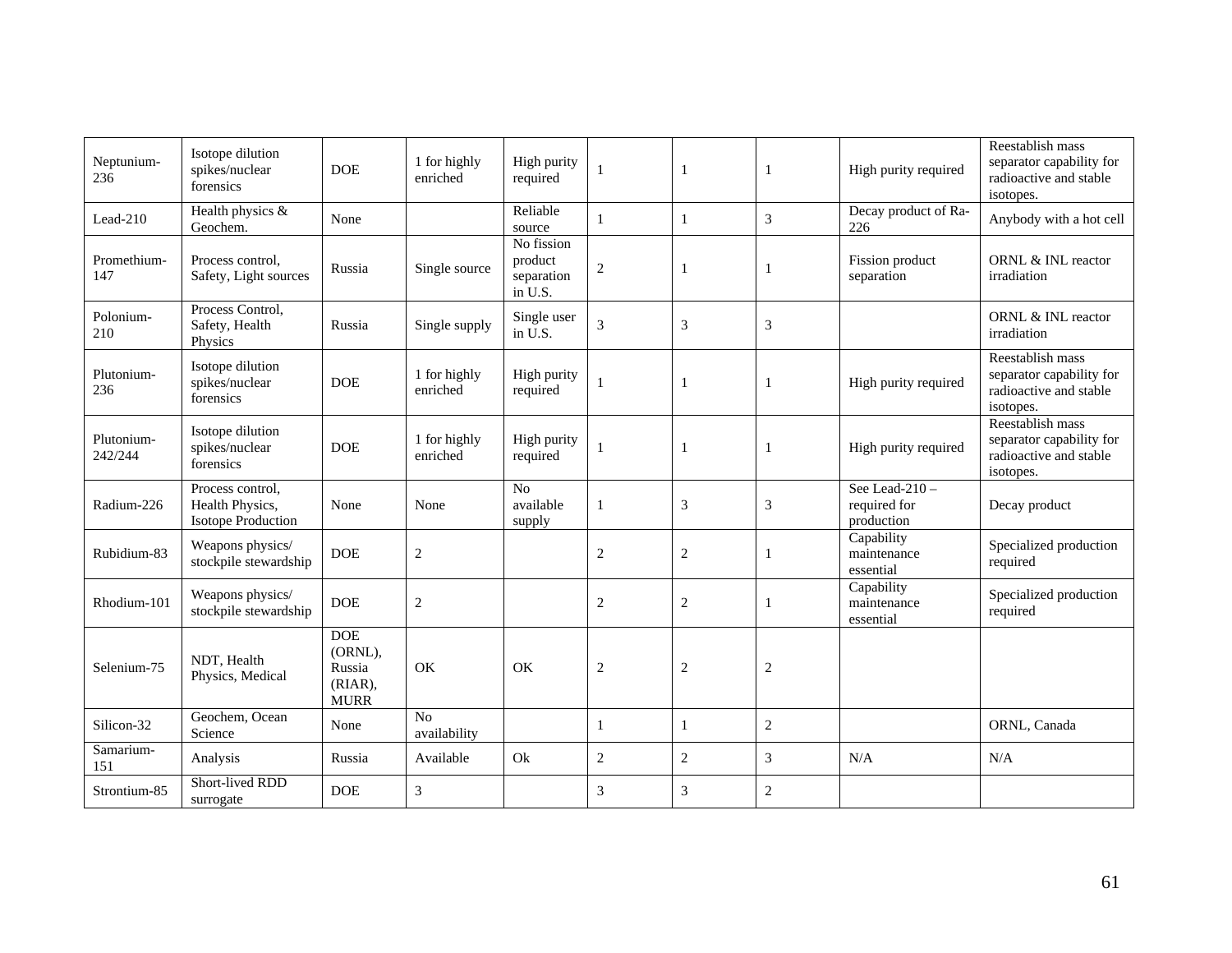| Strontium-90                    | Process Control,<br>Geochem.                                                          | Russia,<br><b>PNNL</b> | Available                  | Ok                      | $\overline{c}$ | $\overline{c}$ | 1            | Minimal availability,<br>ex. PNNL            | US fission product<br>separation                                                   |
|---------------------------------|---------------------------------------------------------------------------------------|------------------------|----------------------------|-------------------------|----------------|----------------|--------------|----------------------------------------------|------------------------------------------------------------------------------------|
| Tantalum-179                    | Weapons physics/<br>stockpile stewardship                                             | <b>DOE</b>             | $\sqrt{2}$                 |                         | $\overline{c}$ | $\overline{c}$ | 1            | Capability<br>maintenance<br>essential       | Specialized production<br>required                                                 |
| Terbium-157                     | Weapons physics/<br>stockpile stewardship                                             | <b>DOE</b>             | $\sqrt{2}$                 |                         | $\overline{c}$ | $\overline{c}$ | 1            | Capability<br>maintenance<br>essential       | Specialized production<br>required                                                 |
| Thorium-228                     | Health Physics,<br>ANSI standard for<br>certifying radiation<br>detection instruments | None                   | <b>Not</b><br>Available, 1 | N/A                     | $\mathbf{1}$   | -1             | 1            | Requires U-232                               | No current efforts for<br>separation                                               |
| Thorium-229                     | Isotope dilution<br>spikes/nuclear<br>forensics                                       | <b>DOE</b>             | $\sqrt{2}$                 | High purity<br>required | $\overline{c}$ | $\overline{c}$ | 1            | High purity required                         | Reestablish mass<br>separator capability for<br>radioactive and stable<br>isotopes |
| Thorium-230                     | Health Physics,<br>Geochem.                                                           | None                   | <b>Not</b><br>Available, 1 | N/A                     | 1              | $\mathbf{1}$   | 3            | Requires U-232                               |                                                                                    |
| Uranium-232                     | Geochem.,<br>Calibration standard                                                     | None                   | Not<br>Available, 1        | N/A                     | $\mathbf{1}$   |                | -1           | Required for<br>processing other<br>isotopes | Isotope separation                                                                 |
| Uranium-233                     | Isotope dilution<br>spikes/nuclear<br>forensics                                       | <b>DOE</b>             | $\overline{2}$             |                         | $\mathbf{1}$   |                | 1            |                                              |                                                                                    |
| Tungsten-181                    | Weapons physics/<br>stockpile stewardship                                             | <b>DOE</b>             | $\sqrt{2}$                 |                         | $\sqrt{2}$     | $\overline{c}$ | 1            | Capability<br>maintenance<br>essential       | Specialized production<br>required                                                 |
| Yttrium-88                      | Weapons physics/<br>stockpile stewardship                                             | <b>DOE</b>             | $\mathbf{2}$               |                         | $\mathfrak{2}$ | $\overline{c}$ | $\mathbf{1}$ | Capability<br>maintenance<br>essential       | Available from high-<br>energy accelerators                                        |
| Zirconium-88                    | Weapons physics/<br>stockpile stewardship                                             | <b>DOE</b>             | $\mathbf{2}$               |                         | $\overline{c}$ | $\overline{c}$ | -1           | Capability<br>maintenance<br>essential       | Available from<br>Y-88 generator                                                   |
| Multiple<br>common<br>isotopes  | Emergency<br>responder training                                                       | Multiple<br>sources    | $\sqrt{2}$                 |                         | $\overline{c}$ | $\overline{c}$ | 3            |                                              |                                                                                    |
| Multiple<br>reactor<br>isotopes | Weapons physics/<br>stockpile stewardship                                             | <b>DOE</b>             | 1 or 2                     |                         | 1 or 2         | 1 or 2         | 1            | Capability<br>maintenance<br>essential       |                                                                                    |